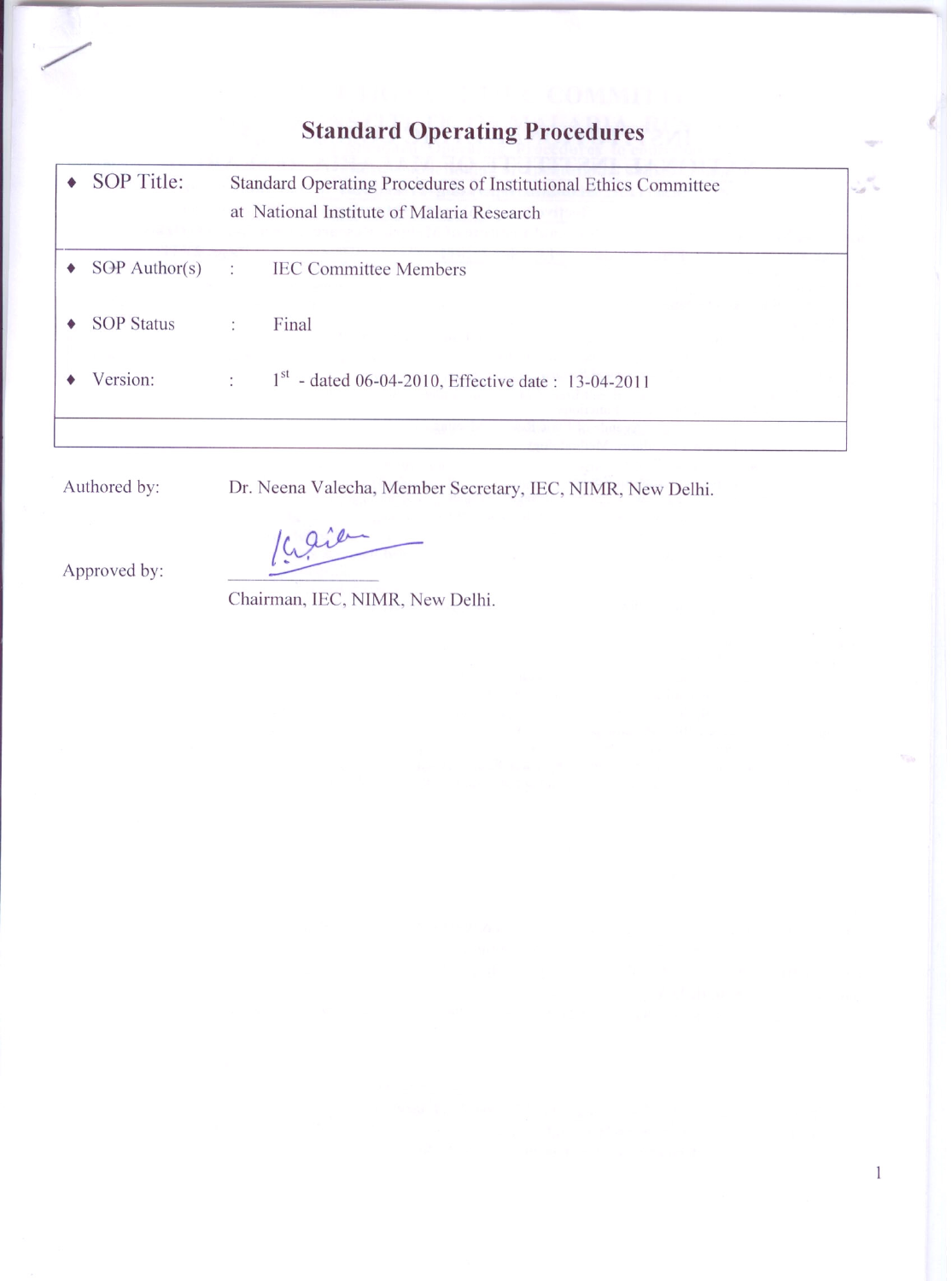| <b>SOP NO: 1</b>                                                                                                                                                               |                              | SOP Title: Standard Operating Procedures to contribute towards                                                                                                                                                                                                                                                                                                                                                                                                                                                                 |                         |  |  |
|--------------------------------------------------------------------------------------------------------------------------------------------------------------------------------|------------------------------|--------------------------------------------------------------------------------------------------------------------------------------------------------------------------------------------------------------------------------------------------------------------------------------------------------------------------------------------------------------------------------------------------------------------------------------------------------------------------------------------------------------------------------|-------------------------|--|--|
| <b>Ver. No: 1</b>                                                                                                                                                              |                              | effective functioning of Institutional Ethics Committee of                                                                                                                                                                                                                                                                                                                                                                                                                                                                     |                         |  |  |
| <b>Supersede No: NA</b>                                                                                                                                                        |                              | National Institute of Malaria Research, Dwarka, New Delhi                                                                                                                                                                                                                                                                                                                                                                                                                                                                      |                         |  |  |
| and Date:                                                                                                                                                                      |                              | <b>Effective date:</b> 13 / 04 / 2011                                                                                                                                                                                                                                                                                                                                                                                                                                                                                          | Page: 2/11              |  |  |
| 1.0<br>2.0<br>3.0<br>3.4 Review Procedure<br>3.4.4 Element of Review                                                                                                           |                              | 3.1 Composition and Terms of Reference of Institutional Ethics Committee (IEC)<br>3.2 Application Procedure and Documentation to IEC<br>3.3 Screening of proposals for Ethical Review<br>3.4.1 Review Procedure Functions<br>3.4.2 Frequency and Agenda of Ethic Review Meeting<br>3.4.3 Review Procedures Methodology<br>3.4.5 Expedited / Interim Review<br>3.4.6 Periodic Review of Ongoing Research Project<br>3.4.7 Continuing Review of Ongoing Research Project<br>3.4.8 Decision making and communicating the decision |                         |  |  |
|                                                                                                                                                                                | 3.5 Archiving/Record keeping | 3.6 Training and Updating IEC members                                                                                                                                                                                                                                                                                                                                                                                                                                                                                          |                         |  |  |
|                                                                                                                                                                                |                              |                                                                                                                                                                                                                                                                                                                                                                                                                                                                                                                                |                         |  |  |
| 4.0                                                                                                                                                                            |                              |                                                                                                                                                                                                                                                                                                                                                                                                                                                                                                                                |                         |  |  |
| <b>Appendix I</b><br><b>Appendix II</b><br><b>Appendix III</b><br><b>Appendix IV</b><br><b>Appendix V</b><br><b>Appendix VI</b><br><b>Appendix VII</b><br><b>Appendix VIII</b> |                              | a) exempted Review, Expedited Review, Full Review.<br>Protocol Elements for submission of application (Sch Y and ICMR guideline)20<br>Communication / Role of Investigator and Sponsor with Ethic Committee 29                                                                                                                                                                                                                                                                                                                 |                         |  |  |
| <b>FORMATI</b><br><b>FORMAT II</b><br><b>FORMAT III</b><br><b>FORMAT IV</b><br>Reference I :<br><b>Reference II:</b>                                                           |                              | Drugs & Cosmetics Act and Drugs & Cosmetics Rules - http://www.cdsco.in                                                                                                                                                                                                                                                                                                                                                                                                                                                        |                         |  |  |
|                                                                                                                                                                                |                              | · India GCP - http://www.cdsco.nic.in/html/GCP1.html                                                                                                                                                                                                                                                                                                                                                                                                                                                                           |                         |  |  |
| <b>Reference III:</b>                                                                                                                                                          |                              | • Export of biological samples – http://dgftcom.nic.in/                                                                                                                                                                                                                                                                                                                                                                                                                                                                        |                         |  |  |
| <b>Schedule Y</b><br><b>Reference IV:</b>                                                                                                                                      |                              |                                                                                                                                                                                                                                                                                                                                                                                                                                                                                                                                |                         |  |  |
| http://cdsco.nic.in/html/schedule-y%20(amended%20version-2005)%20original.htm                                                                                                  |                              |                                                                                                                                                                                                                                                                                                                                                                                                                                                                                                                                |                         |  |  |
| <b>Authored by</b>                                                                                                                                                             | $\ddot{\cdot}$               | Dr. Neena Valecha, Member Secretary                                                                                                                                                                                                                                                                                                                                                                                                                                                                                            | <b>Date:</b> 06-04-2010 |  |  |
| <b>Approved by</b>                                                                                                                                                             | $\ddot{\cdot}$               | Dr. K.D.Tripathi, Chariman                                                                                                                                                                                                                                                                                                                                                                                                                                                                                                     | Date: 13-04-2011        |  |  |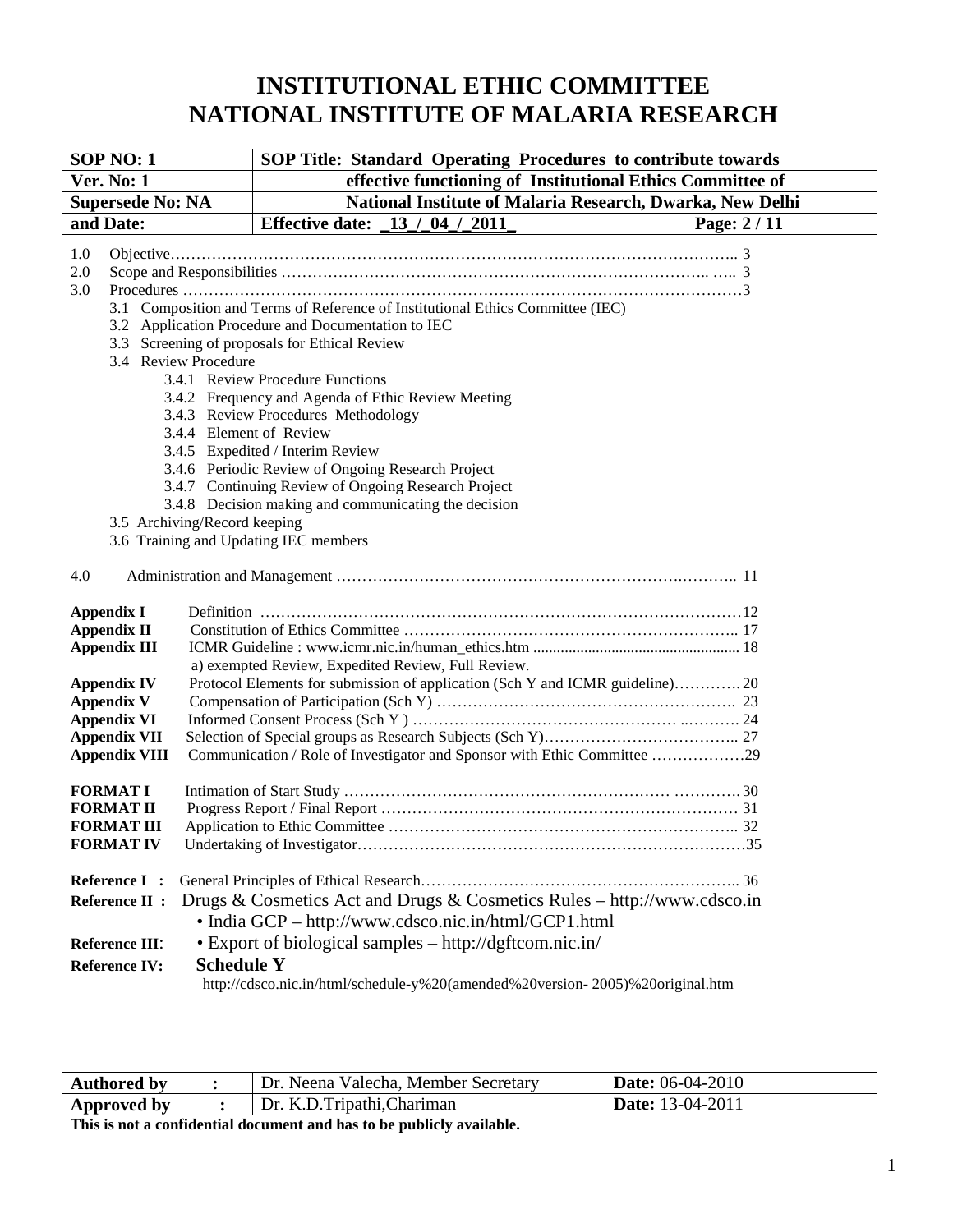**INSTITUTIONAL ETHIC COMMITTEE**

| NATIONAL INSTITUTE OF MALARIA RESEARCH |  |
|----------------------------------------|--|
|                                        |  |

| $\vert$ SOP NO: 1 | SOP Title: Standard Operating Procedures to contribute towards |                                                           |  |
|-------------------|----------------------------------------------------------------|-----------------------------------------------------------|--|
| <b>Ver. No: 1</b> | effective functioning of Institutional Ethics Committee of     |                                                           |  |
| Supersede No: NA  |                                                                | National Institute of Malaria Research, Dwarka, New Delhi |  |
| and Date:         | <b>Effective date:</b> 13 / 04 / 2011                          | Page: $3/11$                                              |  |

#### **1. 0 OBJECTIVE:**

The objective of this SOP is to contribute to the effective functioning of the Institutional Ethics Committee (IEC) at the National Institute of Malaria Research, New Delhi, India, so that a competent and consistent ethical review mechanism, in an objective manner, is put in place for all health and biomedical research proposals dealt by the committee in accordance with ICMR and DCGI guidelines for biomedical research in human subjects. (Ref. 1 page no 36)

#### **2. 0 SCOPE AND RESPONSIBILITIES:**

- 2.1.The mandate of the IEC will be to review all research proposals involving human subjects to be conducted at the Institute, irrespective of the funding agency, with a view to safeguard the dignity, rights, safety and well being of all actual and potential research participants.
- 2.2.The goals of research however important should never be permitted to override the health and well being of the research subjects.
- 2.3.The IEC provides a multidisciplinary forum for the analysis and discussion of guidelines, regulatory laws and cardinal principles of research ethics (Reference I) viz. autonomy, beneficence, non- maleficence and Justice and ensures that these are adhered in planning, conducting and reporting of proposed research through the Committee's advisory, educational, policy development, and service functions**.**

#### **Responsibilities of an IEC are defined as follows:-**

- 2.4.To protect the dignity, rights and well being of the potential research participants, with particular care to protect all vulnerable subjects participating in the study, like members of a group with hierarchical structure (prisoners, armed forces personnel, staff and students of medical, nursing and pharmacy academic institutions), patients with incurable diseases, unemployed or impoverished persons, patients in emergency situation, ethnic minority groups, homeless persons, nomads, refugees, minors or others incapable of personally giving consent.
- 2.5.To ensure that universal ethical values and international scientific standards are expressed in terms of local community values and customs.
- 2.6.To assist in the development and education of a research community responsive to local health care needs.
- 2.7.To document its 'standard operating procedures' and should maintain a record of its proceedings.
- 2.8.To make, at appropriate intervals, an ongoing review of the trials for which they review the protocol(s). Review may be based on the periodic study progress reports furnished by the investigators and/or monitoring and internal audit reports furnished by the Sponsor and/or by visiting the study sites.
- 2.9.In case an ethics committee revokes its approval accorded to a trial protocol, it must record the reasons for doing so and at once communicate such a decision to the Investigator as well as to the Licensing Authority.

### **3.0 PROCEDURES**

#### 3.1. **Composition of IEC**

- 1. Chairman
- 2. A Basic Scientist(2)
- 3. Two Clinicians(2) from various institutes
- 4. A Legal expert / retired judge
- 5. A Social Scientist/ representative of NGO voluntary organization.
- 6. A Philosopher/ Ethicist/ Theologian
- 7. A lay person
- 8. Member Secretary from NIMR
- 3.1.1. The **authority** under which IEC is constituted: DG, ICMR, New Delhi, to have at least 10-12 members.
- 3.1.2. The IEC appoints from among its members a **Chairman** who should be from outside the Institution and not head of the same Institution to maintain the independence of the Committee.
- 3.1.3. The **Member Secretary** is from this Institution and conducts the business of the Committee.
- 3.1.4. **Independent Consultants**: Based on the requirement of research area subject experts on ethical, legal, disease, methodology or representatives of patient groups, communities and special interest groups could be invited.

| <b>Authored by</b> | Dr. Neena Valecha, Member Secretary | <b>Date:</b> $06-04-2010$ |
|--------------------|-------------------------------------|---------------------------|
| <b>Approved by</b> | Dr. K.D.Tripathi,Chariman           | <b>Date:</b> 13-04-2011   |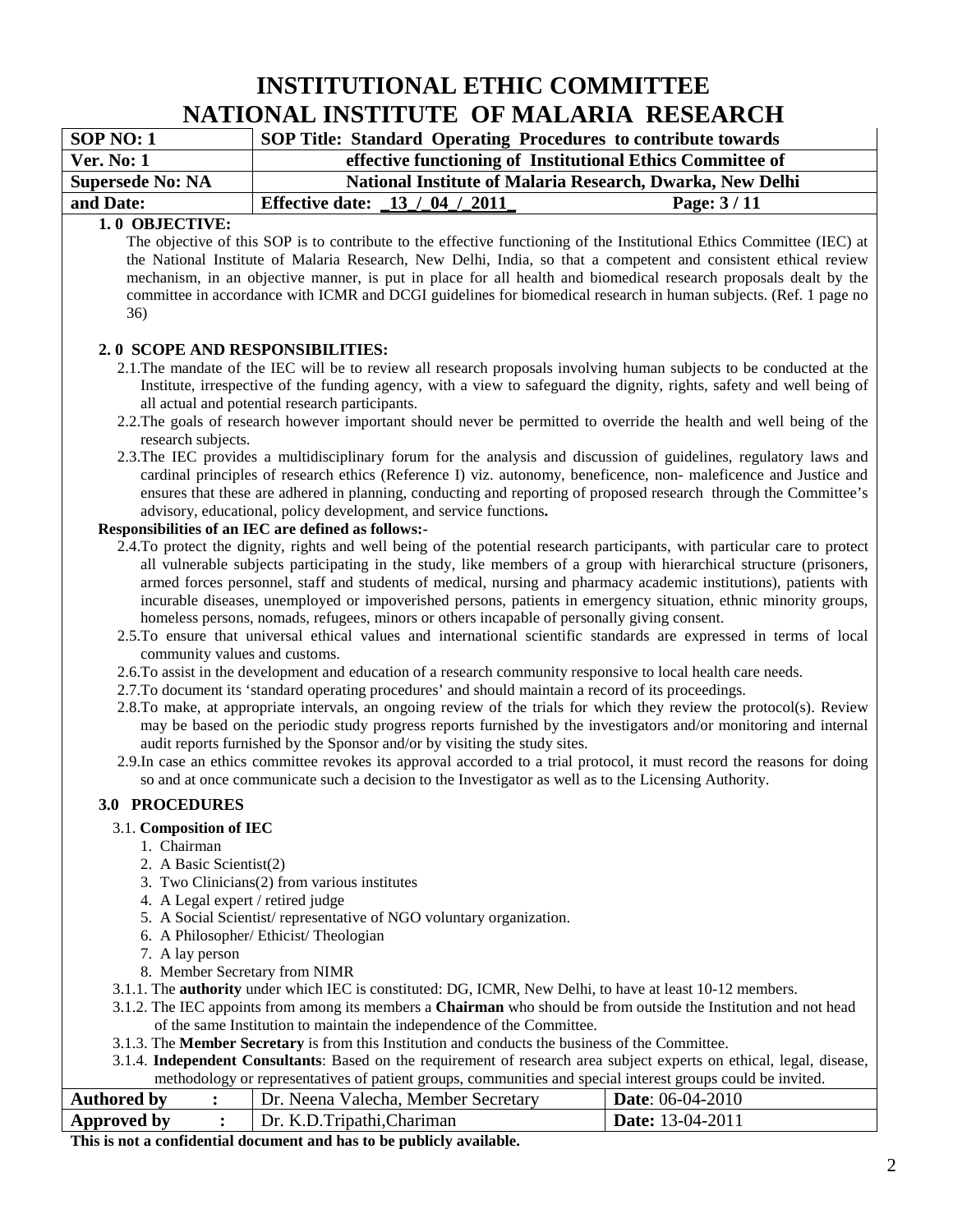| SOP NO: 1                          | SOP Title: Standard Operating Procedures to contribute towards                                                                                                                                                                                                                                                                                                                                                                                                                                                                                      |  |  |
|------------------------------------|-----------------------------------------------------------------------------------------------------------------------------------------------------------------------------------------------------------------------------------------------------------------------------------------------------------------------------------------------------------------------------------------------------------------------------------------------------------------------------------------------------------------------------------------------------|--|--|
| <b>Ver. No: 1</b>                  | effective functioning of Institutional Ethics Committee of                                                                                                                                                                                                                                                                                                                                                                                                                                                                                          |  |  |
| <b>Supersede No: NA</b>            | National Institute of Malaria Research, Dwarka, New Delhi                                                                                                                                                                                                                                                                                                                                                                                                                                                                                           |  |  |
| and Date:                          | <b>Effective date:</b> 13 / 04 / 2011<br>Page: 4/11                                                                                                                                                                                                                                                                                                                                                                                                                                                                                                 |  |  |
|                                    | 3.1.5. If necessary, the applicant/investigator may be invited to present the protocol or offer clarifications in the meeting.<br>3.1.6. Quorum of Ethics committee: The minimum of $50\% + 1$ member are required to compose a quorum. All                                                                                                                                                                                                                                                                                                         |  |  |
|                                    | decisions should be taken in meetings and not by circulation of project proposals.                                                                                                                                                                                                                                                                                                                                                                                                                                                                  |  |  |
|                                    | Note: Project proposals that approves drug trials should have at least five members and out of these one member<br>has to be independent of institution / research site; balanced in gender; at least one representative of each                                                                                                                                                                                                                                                                                                                    |  |  |
| following groups:                  |                                                                                                                                                                                                                                                                                                                                                                                                                                                                                                                                                     |  |  |
| b. One clinician                   | a. One basic medical scientist (preferably one pharmacologist).                                                                                                                                                                                                                                                                                                                                                                                                                                                                                     |  |  |
|                                    | c. One legal expert / retired judge                                                                                                                                                                                                                                                                                                                                                                                                                                                                                                                 |  |  |
|                                    | d. One social scientist/NGO/philosopher/ethicist/theologian/similar person                                                                                                                                                                                                                                                                                                                                                                                                                                                                          |  |  |
| e. One lay person                  |                                                                                                                                                                                                                                                                                                                                                                                                                                                                                                                                                     |  |  |
|                                    | 3.1.7. Membership requirements and Terms of Reference:                                                                                                                                                                                                                                                                                                                                                                                                                                                                                              |  |  |
|                                    | a. Suitability criteria include that they are to be independent of political, institutional, professional and<br>market influences.                                                                                                                                                                                                                                                                                                                                                                                                                 |  |  |
|                                    | b. The members are drawn from different Institutes, and specialties to give a multisectorial,<br>multidimensional structure.                                                                                                                                                                                                                                                                                                                                                                                                                        |  |  |
| $c_{\cdot}$                        | <b>Qualities</b> of candidate include: interest and motivation, commitment and availability, experience and<br>education, respect for divergent opinions, interest in committee work, integrity, diplomacy, trained in<br>bioethics or conversant with ethical guidelines and laws of the country.                                                                                                                                                                                                                                                  |  |  |
| d.                                 | <b>Conflict of Interest:</b> needs to be avoided, if unavoidable transparency should be there regarding interests.                                                                                                                                                                                                                                                                                                                                                                                                                                  |  |  |
| e.                                 | <b>Renewal of appointment:</b> duration of appointment is initially for a period of 3 years, extendable to<br>another term.                                                                                                                                                                                                                                                                                                                                                                                                                         |  |  |
| f.<br>replaced.                    | <b>Replacement:</b> At the end of 3 years, the committee is reconstituted, and 30% of the members will be                                                                                                                                                                                                                                                                                                                                                                                                                                           |  |  |
|                                    | g. Removal: A member can be replaced in the event of death or long-term assignments outside the country<br>or for any misconduct deemed unfit for a member.                                                                                                                                                                                                                                                                                                                                                                                         |  |  |
|                                    | h. Resignation: A member can tender resignation from the committee, which should be acceptable to the<br>appointing authority.                                                                                                                                                                                                                                                                                                                                                                                                                      |  |  |
| $\mathbf{i}$<br>meeting.           | Disqualification: All members should maintain absolute confidentiality of all discussions during the                                                                                                                                                                                                                                                                                                                                                                                                                                                |  |  |
| j                                  | <b>Substitute members:</b> may be nominated if <b>three or more</b> number of meetings are continuously missed<br>by a member due to illness or other unforeseen circumstances.                                                                                                                                                                                                                                                                                                                                                                     |  |  |
| k                                  | <b>Conditions of appointment: I:</b> a member should be willing to publicize his/her full name, profession<br>and affiliation; II: all reimbursement for work and expenses, if any, within or related to an EC should be<br>recorded and made available to the public upon request; III: a member should sign a confidentiality<br>agreement regarding meeting deliberations, applications, information on research participants, and<br>related matters; in addition, all EC administrative staff should sign a similar confidentiality agreement. |  |  |
| 3.2: APPLICATION PROCEDURE TO IEC: |                                                                                                                                                                                                                                                                                                                                                                                                                                                                                                                                                     |  |  |
|                                    | 3.2.1. the researcher must submit an application.<br>3.2.2. the name(s) and address(es) of the EC secretariat to whom application material is to be submitted:- Member                                                                                                                                                                                                                                                                                                                                                                              |  |  |
| <b>Secretary</b>                   |                                                                                                                                                                                                                                                                                                                                                                                                                                                                                                                                                     |  |  |
|                                    | 3.2.3. the language(s) in which (core) documents are to be submitted:- English                                                                                                                                                                                                                                                                                                                                                                                                                                                                      |  |  |
|                                    | 3.2.4. the means by which applications will be acknowledged:- email/telephone:                                                                                                                                                                                                                                                                                                                                                                                                                                                                      |  |  |
|                                    | 3.2.5. the application procedure for <b>amendments.</b> Revised document in required number of copies should be submitted                                                                                                                                                                                                                                                                                                                                                                                                                           |  |  |
|                                    | within a stipulated period of time as specified in the communication or before the next meeting. Revisions can be                                                                                                                                                                                                                                                                                                                                                                                                                                   |  |  |
|                                    | in the protocol, the recruitment material, the potential research participant information, or the informed consent                                                                                                                                                                                                                                                                                                                                                                                                                                  |  |  |
| form                               | 3.2.6. Notification to IEC by the Investigator and Sponsor are to be screened by Member Secretary and categorized                                                                                                                                                                                                                                                                                                                                                                                                                                   |  |  |
|                                    | depending on risk involved, communicated to Chairman, IEC and tabled in next IEC meeting.                                                                                                                                                                                                                                                                                                                                                                                                                                                           |  |  |

|                    | weresting the control of the set and an anti-computer to compute the computer which are the computer of the computer |                                     |                           |  |  |
|--------------------|----------------------------------------------------------------------------------------------------------------------|-------------------------------------|---------------------------|--|--|
| <b>Authored by</b> |                                                                                                                      | Dr. Neena Valecha, Member Secretary | <b>Date:</b> $06-04-2010$ |  |  |
| Approved by        |                                                                                                                      | Dr. K.D.Tripathi,Chariman           | <b>Date:</b> $13-04-2011$ |  |  |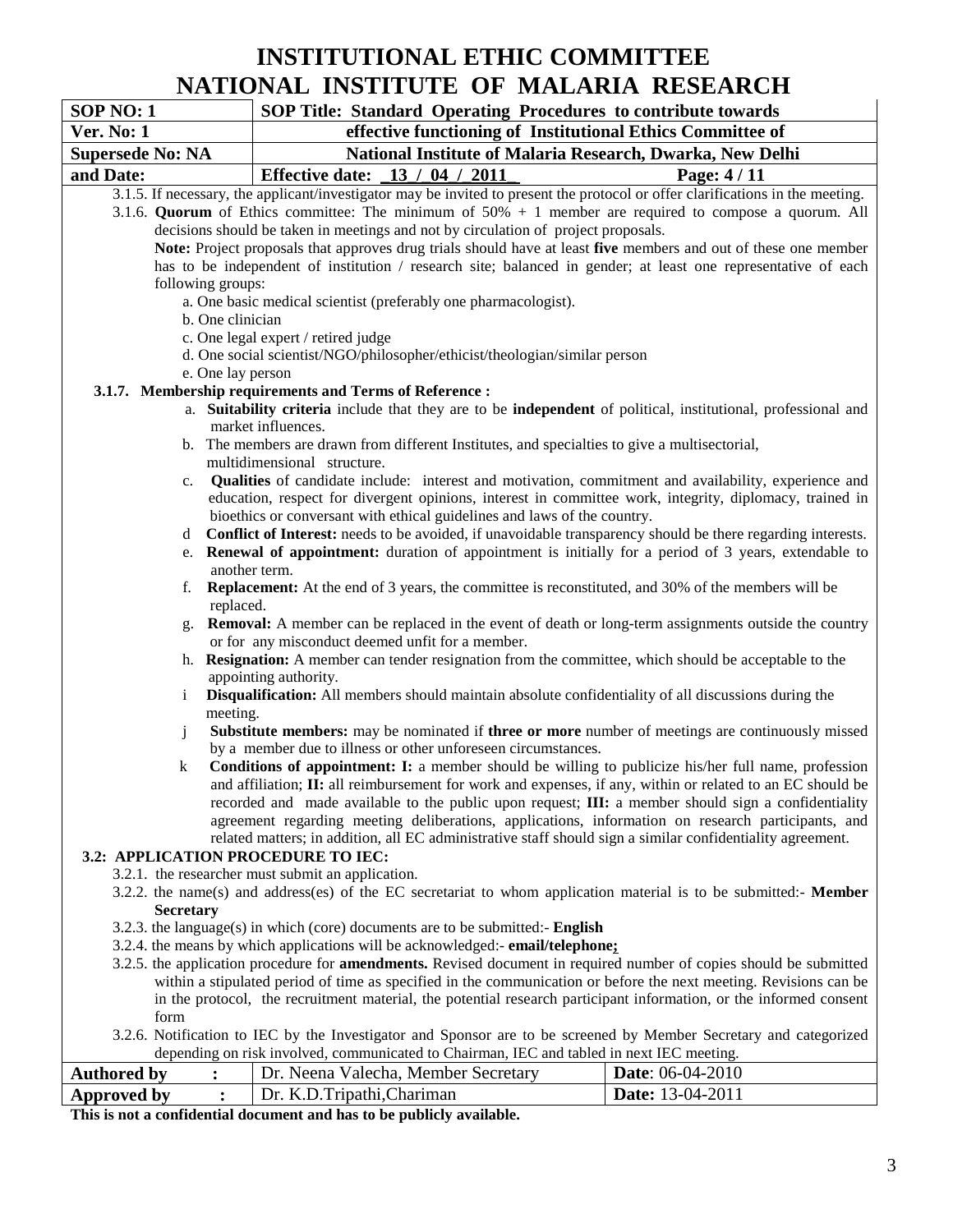|                                                                                                                                                                                                  |                                                                                                              | INA HUINAL INSTITUTE UF MALANIA NESEANUIT                                                                           |                  |                                                                                                                         |  |
|--------------------------------------------------------------------------------------------------------------------------------------------------------------------------------------------------|--------------------------------------------------------------------------------------------------------------|---------------------------------------------------------------------------------------------------------------------|------------------|-------------------------------------------------------------------------------------------------------------------------|--|
| SOP NO: 1                                                                                                                                                                                        | SOP Title: Standard Operating Procedures to contribute towards                                               |                                                                                                                     |                  |                                                                                                                         |  |
| <b>Ver. No: 1</b><br>effective functioning of Institutional Ethics Committee of<br>National Institute of Malaria Research, Dwarka, New Delhi                                                     |                                                                                                              |                                                                                                                     |                  |                                                                                                                         |  |
| <b>Supersede No: NA</b>                                                                                                                                                                          |                                                                                                              |                                                                                                                     |                  |                                                                                                                         |  |
| <b>And Date:</b>                                                                                                                                                                                 |                                                                                                              | Effective date: $\frac{13}{04}$ $\frac{04}{2011}$                                                                   |                  | Page: $5/11$                                                                                                            |  |
| 3.2.7 Documentation in prescribed format and number of copies:-- Ten (10)                                                                                                                        |                                                                                                              |                                                                                                                     |                  |                                                                                                                         |  |
|                                                                                                                                                                                                  |                                                                                                              | For a thorough and complete review, all research proposals to be submitted with the following documents:            |                  |                                                                                                                         |  |
|                                                                                                                                                                                                  | a. Name of the applicant with designation duly signed by Principal Investigator (PI) and Co-investigators or |                                                                                                                     |                  |                                                                                                                         |  |
| Collaborator                                                                                                                                                                                     |                                                                                                              |                                                                                                                     |                  |                                                                                                                         |  |
|                                                                                                                                                                                                  |                                                                                                              | b. Name of the Institute/Hospital / Field area where research will be conducted.                                    |                  |                                                                                                                         |  |
|                                                                                                                                                                                                  | c. Approval of the Head of the Division.<br>d. Protocol of the proposed research (Appendix).                 |                                                                                                                     |                  |                                                                                                                         |  |
|                                                                                                                                                                                                  |                                                                                                              | e. Ethical issues in the study and plans to address these issues like distribution of burden, benefits of research. |                  |                                                                                                                         |  |
|                                                                                                                                                                                                  |                                                                                                              | f. Case report format, patient dairy, questionnaires, follow up card etc.                                           |                  |                                                                                                                         |  |
|                                                                                                                                                                                                  |                                                                                                              | g. Patient information sheet, informed consent form in local language and consent process.                          |                  |                                                                                                                         |  |
|                                                                                                                                                                                                  |                                                                                                              |                                                                                                                     |                  | h. For any drug / device trial, all relevant pre-clinical data, clinical trial data from other countries, if available. |  |
|                                                                                                                                                                                                  |                                                                                                              | i. Statement describing compensation for study subjects for participation and/or study related injuries.            |                  |                                                                                                                         |  |
|                                                                                                                                                                                                  |                                                                                                              | j. Curriculum vitae of all the investigators with relevant publications in last five years.                         |                  |                                                                                                                         |  |
| k. Any regulatory clearances required.                                                                                                                                                           |                                                                                                              |                                                                                                                     |                  |                                                                                                                         |  |
|                                                                                                                                                                                                  |                                                                                                              | 1. Source of funding and financial requirements for the project                                                     |                  |                                                                                                                         |  |
|                                                                                                                                                                                                  |                                                                                                              | m. An agreement to report any serious side effects or adverse drug reactions to IEC.                                |                  |                                                                                                                         |  |
| n. Statement of conflicts of interest, if any.                                                                                                                                                   |                                                                                                              |                                                                                                                     |                  |                                                                                                                         |  |
| o. Recruitment material, procedure.                                                                                                                                                              |                                                                                                              |                                                                                                                     |                  |                                                                                                                         |  |
| p. Risk benefit ratio                                                                                                                                                                            |                                                                                                              |                                                                                                                     |                  |                                                                                                                         |  |
|                                                                                                                                                                                                  |                                                                                                              | q. Description of arrangements for <b>indemnity</b> if applicable; and <b>insurance</b> for research participants.  |                  |                                                                                                                         |  |
|                                                                                                                                                                                                  |                                                                                                              | r. All significant previous decisions of IEC with reasons and changes made to the protocol if any.                  |                  |                                                                                                                         |  |
| s. Any other information relevant to the study.                                                                                                                                                  |                                                                                                              |                                                                                                                     |                  |                                                                                                                         |  |
| <b>Screening of proposals for Ethical Review:</b><br>3.3                                                                                                                                         |                                                                                                              |                                                                                                                     |                  |                                                                                                                         |  |
|                                                                                                                                                                                                  |                                                                                                              |                                                                                                                     |                  | 3.3.1. The IEC must review every research proposal on human participants before the research is initiated on approval   |  |
| by IEC.                                                                                                                                                                                          |                                                                                                              |                                                                                                                     |                  |                                                                                                                         |  |
|                                                                                                                                                                                                  | An investigator cannot decide that her/his protocol falls in the exempted category without approval from the |                                                                                                                     |                  |                                                                                                                         |  |
| IEC.                                                                                                                                                                                             |                                                                                                              |                                                                                                                     |                  |                                                                                                                         |  |
|                                                                                                                                                                                                  |                                                                                                              |                                                                                                                     |                  | 3.3.2. Prerequisite: EC must ensure that a scientific evaluation (SAC) has been completed before ethical review is      |  |
| taken up.                                                                                                                                                                                        |                                                                                                              |                                                                                                                     |                  |                                                                                                                         |  |
|                                                                                                                                                                                                  |                                                                                                              |                                                                                                                     |                  | 3.3.3. Member-secretary or secretariat are required to screen for their completeness and depending on the risk          |  |
| categorizes as :-                                                                                                                                                                                |                                                                                                              |                                                                                                                     |                  |                                                                                                                         |  |
| i) Exemption from review,                                                                                                                                                                        |                                                                                                              | ii) Expedited review                                                                                                | iii) Full review | (see Appendix III)                                                                                                      |  |
| <b>3.4 REVIEW PROCEDURES</b>                                                                                                                                                                     |                                                                                                              |                                                                                                                     |                  |                                                                                                                         |  |
| 3.4.1 Review Procedure Functions                                                                                                                                                                 |                                                                                                              |                                                                                                                     |                  |                                                                                                                         |  |
|                                                                                                                                                                                                  |                                                                                                              |                                                                                                                     |                  |                                                                                                                         |  |
|                                                                                                                                                                                                  |                                                                                                              |                                                                                                                     |                  | a. to review all new research proposals submitted and provide complete initial review of the research proposals by:     |  |
|                                                                                                                                                                                                  |                                                                                                              | i: evaluating possible risks to the participants with proper justification;                                         |                  |                                                                                                                         |  |
|                                                                                                                                                                                                  | ii evaluating the expected benefits;                                                                         |                                                                                                                     |                  |                                                                                                                         |  |
|                                                                                                                                                                                                  |                                                                                                              |                                                                                                                     |                  | iii: evaluating adequacy of documentation for ensuring privacy, confidentiality and the justice issues with             |  |
|                                                                                                                                                                                                  | overall objective of protecting the patient;                                                                 |                                                                                                                     |                  |                                                                                                                         |  |
|                                                                                                                                                                                                  |                                                                                                              |                                                                                                                     |                  |                                                                                                                         |  |
| b. to perform continuing responsibility of monitoring of approved programs for ethical compliance until completion;<br>to evaluate progress/summary of ongoing research projects;<br>$c_{\cdot}$ |                                                                                                              |                                                                                                                     |                  |                                                                                                                         |  |
|                                                                                                                                                                                                  | d. to review serious adverse event (SAE) reports;                                                            |                                                                                                                     |                  |                                                                                                                         |  |
| e.                                                                                                                                                                                               |                                                                                                              | to assess final reports/summary of all research activities involving human beings;                                  |                  |                                                                                                                         |  |
| f.                                                                                                                                                                                               |                                                                                                              |                                                                                                                     |                  | to perform an independent advisory role within the institution by withholding approval or advising the institution      |  |
|                                                                                                                                                                                                  | for discontinuation of the trial, if necessary;                                                              |                                                                                                                     |                  |                                                                                                                         |  |
| g.                                                                                                                                                                                               | to ensure adherence of research projects to regulatory laws, ethical considerations and guidelines.          |                                                                                                                     |                  |                                                                                                                         |  |
|                                                                                                                                                                                                  |                                                                                                              |                                                                                                                     |                  |                                                                                                                         |  |
| <b>Authored by</b><br>$\ddot{\cdot}$                                                                                                                                                             |                                                                                                              | Dr. Neena Valecha, Member Secretary                                                                                 |                  | Date: 06-04-2010                                                                                                        |  |
| <b>Approved by</b><br>$\ddot{\cdot}$                                                                                                                                                             | Dr. K.D.Tripathi, Chariman                                                                                   |                                                                                                                     |                  | Date: 13-04-2011                                                                                                        |  |

**Approved by :** Dr. K.D.Tripathi,Chariman **This is not a confidential document and has to be publicly available.**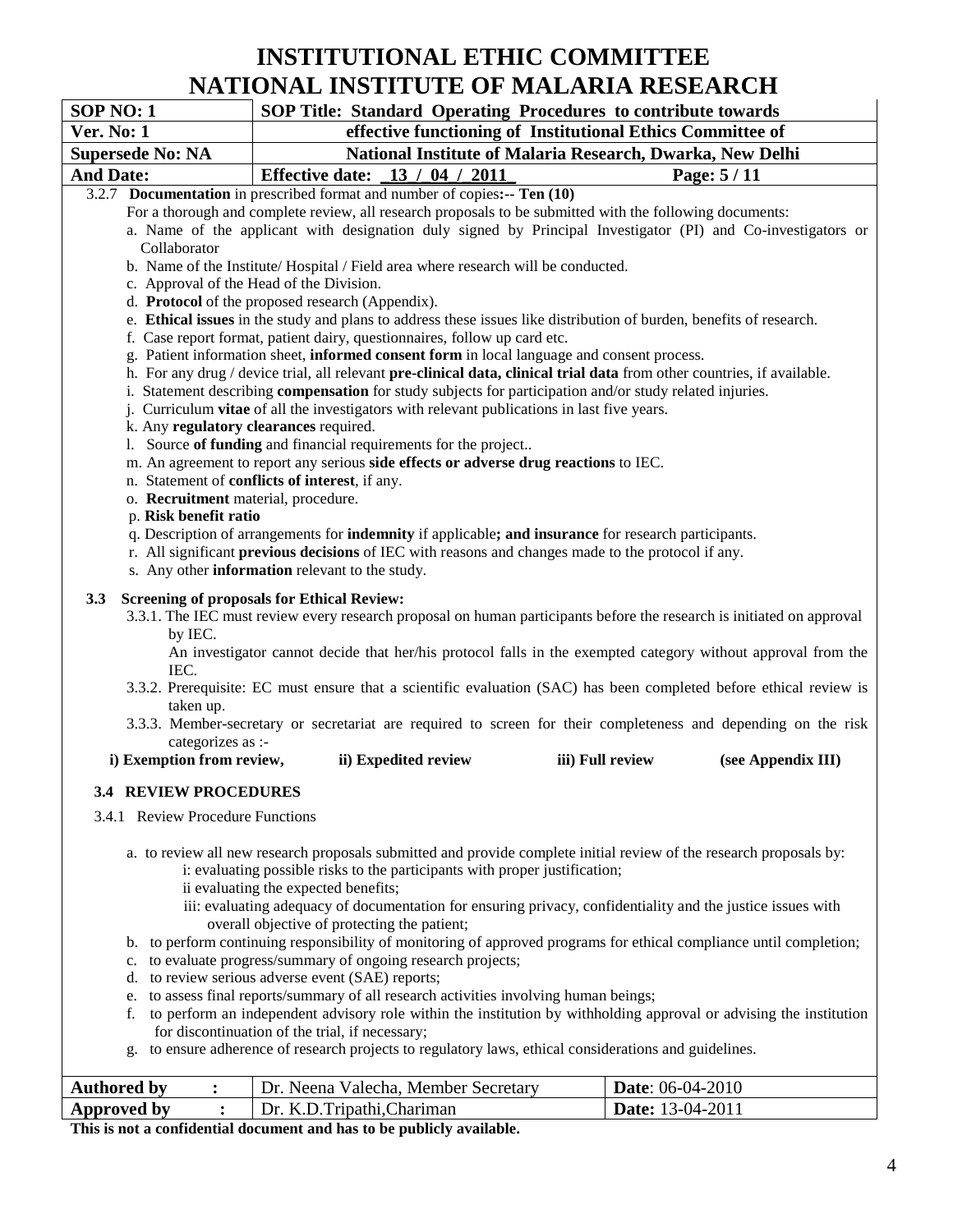|                         |                                                                                                                                                                                                                                                                                                                                                | INATIONAL INSTITUTE OF MALAMA NESEANCH                                                                                                                                                                                                                                                                                                                                                                                                                                                                                                                                                                                                                                                                                                                                                                                                                                                                                                                                                                                                                                                                                                                                                                                                                                                                                                                                                                                                                                                                                                                                                                                                                                                                                                                                                                                                                                                                                                                                                                                                                                                                                                               |                  |  |  |
|-------------------------|------------------------------------------------------------------------------------------------------------------------------------------------------------------------------------------------------------------------------------------------------------------------------------------------------------------------------------------------|------------------------------------------------------------------------------------------------------------------------------------------------------------------------------------------------------------------------------------------------------------------------------------------------------------------------------------------------------------------------------------------------------------------------------------------------------------------------------------------------------------------------------------------------------------------------------------------------------------------------------------------------------------------------------------------------------------------------------------------------------------------------------------------------------------------------------------------------------------------------------------------------------------------------------------------------------------------------------------------------------------------------------------------------------------------------------------------------------------------------------------------------------------------------------------------------------------------------------------------------------------------------------------------------------------------------------------------------------------------------------------------------------------------------------------------------------------------------------------------------------------------------------------------------------------------------------------------------------------------------------------------------------------------------------------------------------------------------------------------------------------------------------------------------------------------------------------------------------------------------------------------------------------------------------------------------------------------------------------------------------------------------------------------------------------------------------------------------------------------------------------------------------|------------------|--|--|
| SOP NO: 1               | SOP Title: Standard Operating Procedures to contribute towards<br>effective functioning of Institutional Ethics Committee of<br>Ver. No: 1                                                                                                                                                                                                     |                                                                                                                                                                                                                                                                                                                                                                                                                                                                                                                                                                                                                                                                                                                                                                                                                                                                                                                                                                                                                                                                                                                                                                                                                                                                                                                                                                                                                                                                                                                                                                                                                                                                                                                                                                                                                                                                                                                                                                                                                                                                                                                                                      |                  |  |  |
| <b>Supersede No: NA</b> |                                                                                                                                                                                                                                                                                                                                                | National Institute of Malaria Research, Dwarka, New Delhi                                                                                                                                                                                                                                                                                                                                                                                                                                                                                                                                                                                                                                                                                                                                                                                                                                                                                                                                                                                                                                                                                                                                                                                                                                                                                                                                                                                                                                                                                                                                                                                                                                                                                                                                                                                                                                                                                                                                                                                                                                                                                            |                  |  |  |
| <b>And Date:</b>        |                                                                                                                                                                                                                                                                                                                                                | Effective date: 13 / 04 / 2011<br>Page: 6 / 11                                                                                                                                                                                                                                                                                                                                                                                                                                                                                                                                                                                                                                                                                                                                                                                                                                                                                                                                                                                                                                                                                                                                                                                                                                                                                                                                                                                                                                                                                                                                                                                                                                                                                                                                                                                                                                                                                                                                                                                                                                                                                                       |                  |  |  |
|                         |                                                                                                                                                                                                                                                                                                                                                |                                                                                                                                                                                                                                                                                                                                                                                                                                                                                                                                                                                                                                                                                                                                                                                                                                                                                                                                                                                                                                                                                                                                                                                                                                                                                                                                                                                                                                                                                                                                                                                                                                                                                                                                                                                                                                                                                                                                                                                                                                                                                                                                                      |                  |  |  |
| <b>Frequency</b>        | 3.4.2 Frequency and Agenda of Ethic Review Meeting<br>The meeting of the IEC will be held as and when the proposals are received for review. However, if need be,<br>meetings can be held at scheduled intervals when large number of proposals are to be reviewed to ensure that a<br>decision is not pending for more than three (3) months. |                                                                                                                                                                                                                                                                                                                                                                                                                                                                                                                                                                                                                                                                                                                                                                                                                                                                                                                                                                                                                                                                                                                                                                                                                                                                                                                                                                                                                                                                                                                                                                                                                                                                                                                                                                                                                                                                                                                                                                                                                                                                                                                                                      |                  |  |  |
| <b>Agenda</b>           |                                                                                                                                                                                                                                                                                                                                                | The proposals will be sent to members at least one $(1)$ week in advance along with:<br>a. brief summary of the project with protocol<br>b. informed consent and patient information sheet.                                                                                                                                                                                                                                                                                                                                                                                                                                                                                                                                                                                                                                                                                                                                                                                                                                                                                                                                                                                                                                                                                                                                                                                                                                                                                                                                                                                                                                                                                                                                                                                                                                                                                                                                                                                                                                                                                                                                                          |                  |  |  |
|                         | involving human beings.<br>of proposals.<br>the IEC.                                                                                                                                                                                                                                                                                           | 3.4.3 Review procedure methodology:<br>IEC should meet periodically at frequent intervals to review new proposals, evaluate annual progress/summary of<br>ongoing ones, review serious adverse event (SAE) reports and assess final reports/summary of all research activities,<br>a. The ethical review should be done in formal meetings and EC should not take decisions through circulation<br>b. If a member or conflict-of-interest (COI) involving a project then s/he should submit this in writing to the<br>chairperson before the review meeting and withdraw, and it should also be recorded in the minutes<br>c. One of the members has her/his own proposal for review then he/she should not vote for the approval.<br>d. An IEC may decide to reverse its positive decision on a study if it receives information that may adversely<br>affect the risk/benefit ratio.<br>e. The discontinuation of a trial should be ordered if the IEC finds that the goals of the trial have already been<br>achieved midway or unequivocal results are obtained.<br>f. In case of premature termination of study, notification should include the reasons for termination along<br>with the summary of results conducted till date.<br>g. The following circumstances require the matter to be brought to the attention of IEC for Followup review:<br>i. any amendment to the protocol from the originally approved protocol with proper justification;<br>ii. serious and unexpected adverse events and remedial steps taken to tackle them;<br>iii. any new information that may influence the conduct of the study.<br>h. Meetings are to be minuted which must be approved and signed by the Chairperson/alternate Chairperson/<br>designated member of the committee.<br>i. All payments, reimbursement, medical services to be provided to research subjects should be approved by<br>j. Research subjects who suffer physical injury as a result of their participation in the Clinical Trial are<br>entitled to financial or other assistance to compensate them equitably according to the insurance policy<br>defined in the project. |                  |  |  |
|                         |                                                                                                                                                                                                                                                                                                                                                |                                                                                                                                                                                                                                                                                                                                                                                                                                                                                                                                                                                                                                                                                                                                                                                                                                                                                                                                                                                                                                                                                                                                                                                                                                                                                                                                                                                                                                                                                                                                                                                                                                                                                                                                                                                                                                                                                                                                                                                                                                                                                                                                                      |                  |  |  |
| <b>Authored by</b>      | $\ddot{\cdot}$                                                                                                                                                                                                                                                                                                                                 | Dr. Neena Valecha, Member Secretary                                                                                                                                                                                                                                                                                                                                                                                                                                                                                                                                                                                                                                                                                                                                                                                                                                                                                                                                                                                                                                                                                                                                                                                                                                                                                                                                                                                                                                                                                                                                                                                                                                                                                                                                                                                                                                                                                                                                                                                                                                                                                                                  | Date: 06-04-2010 |  |  |
| <b>Approved by</b>      | :                                                                                                                                                                                                                                                                                                                                              | Dr. K.D.Tripathi, Chariman                                                                                                                                                                                                                                                                                                                                                                                                                                                                                                                                                                                                                                                                                                                                                                                                                                                                                                                                                                                                                                                                                                                                                                                                                                                                                                                                                                                                                                                                                                                                                                                                                                                                                                                                                                                                                                                                                                                                                                                                                                                                                                                           | Date: 13-04-2011 |  |  |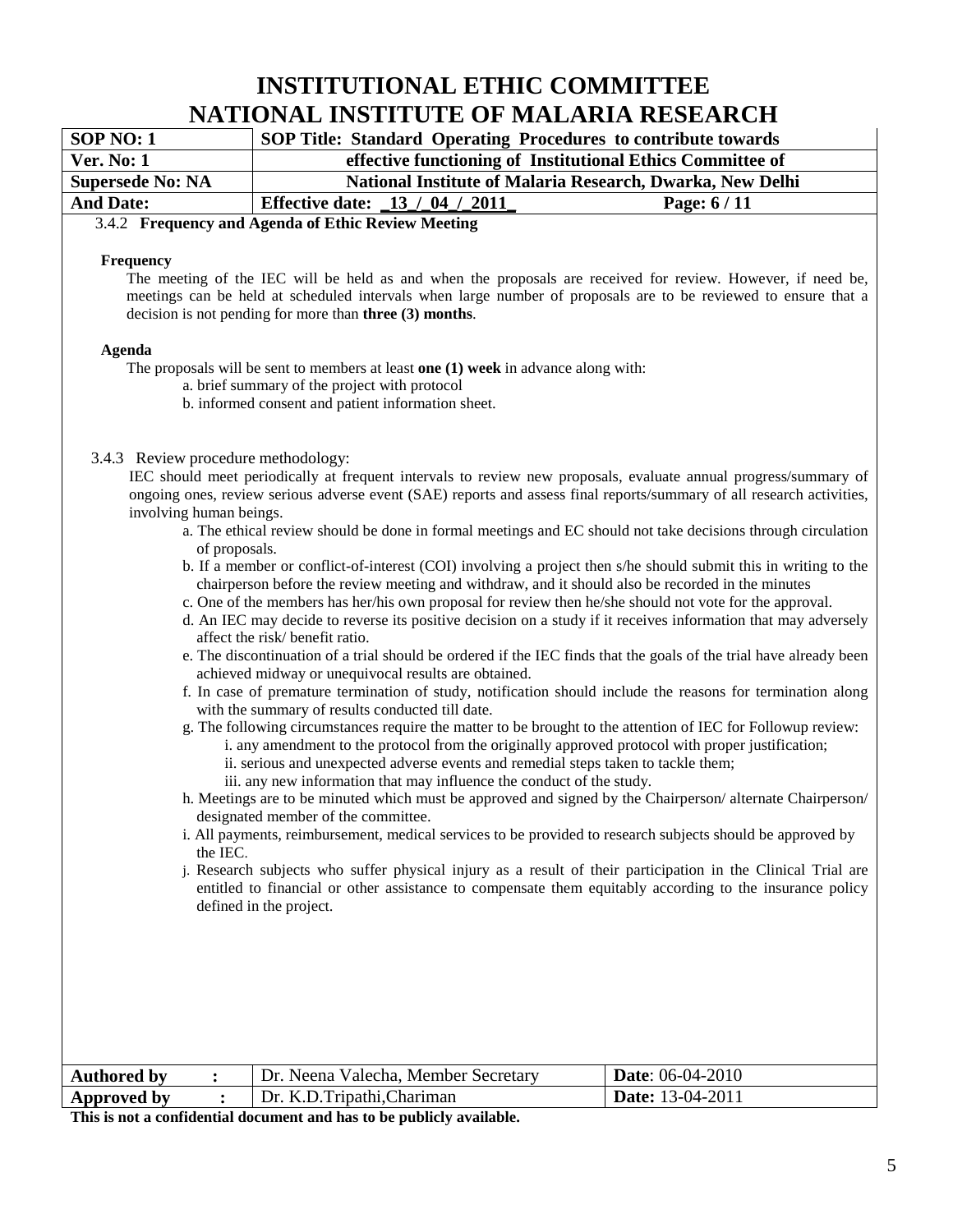# **INSTITUTIONAL ETHIC COMMITTEE**

| <b>TTOTAL PHILODIAL LIBRARY</b><br>NATIONAL INSTITUTE OF MALARIA RESEARCH                                                                                    |                                                                                                                                                                                                                                                                              |  |  |  |
|--------------------------------------------------------------------------------------------------------------------------------------------------------------|------------------------------------------------------------------------------------------------------------------------------------------------------------------------------------------------------------------------------------------------------------------------------|--|--|--|
| SOP NO: 1                                                                                                                                                    | SOP Title: Standard Operating Procedures to contribute towards                                                                                                                                                                                                               |  |  |  |
| <b>Ver. No: 1</b>                                                                                                                                            | effective functioning of Institutional Ethics Committee of                                                                                                                                                                                                                   |  |  |  |
| <b>Supersede No: NA</b>                                                                                                                                      | National Institute of Malaria Research, Dwarka, New Delhi                                                                                                                                                                                                                    |  |  |  |
| <b>And Date:</b>                                                                                                                                             | <b>Effective date:</b> 13 / 04 / 2011<br>Page: 7/11                                                                                                                                                                                                                          |  |  |  |
| 3.4.4 Element of Review                                                                                                                                      |                                                                                                                                                                                                                                                                              |  |  |  |
| I: Scientific Design and Conduct of the Study                                                                                                                |                                                                                                                                                                                                                                                                              |  |  |  |
|                                                                                                                                                              | a. the appropriateness of the study design in relation to the objectives of the study, the statistical methodology                                                                                                                                                           |  |  |  |
| research participants;                                                                                                                                       | (including sample size calculation), and the potential for reaching sound conclusions with the smallest number of                                                                                                                                                            |  |  |  |
|                                                                                                                                                              | b. the justification of predictable risks and inconveniences weighed against the anticipated benefits for the research<br>participants and the concerned communities;                                                                                                        |  |  |  |
|                                                                                                                                                              | c. the justification for the use of control arms;                                                                                                                                                                                                                            |  |  |  |
|                                                                                                                                                              | d. criteria for prematurely withdrawing research participants;                                                                                                                                                                                                               |  |  |  |
|                                                                                                                                                              | e. criteria for suspending or terminating the research as a whole;                                                                                                                                                                                                           |  |  |  |
|                                                                                                                                                              | f. the adequacy of provisions made for monitoring and auditing the conduct of the research, including the constitution                                                                                                                                                       |  |  |  |
|                                                                                                                                                              | of a data safety monitoring board (DSMB);                                                                                                                                                                                                                                    |  |  |  |
|                                                                                                                                                              | g. the adequacy of the site, including the supporting staff, available facilities, and emergency procedures;                                                                                                                                                                 |  |  |  |
|                                                                                                                                                              | h. the manner in which the results of the research will be reported and published;                                                                                                                                                                                           |  |  |  |
| <b>II</b> Recruitment of Research Participants                                                                                                               |                                                                                                                                                                                                                                                                              |  |  |  |
|                                                                                                                                                              | a. the characteristics of the population from which the research participants will be drawn (including gender, age,<br>literacy, culture, economic status, and ethnicity);                                                                                                   |  |  |  |
|                                                                                                                                                              | b. the means by which initial contact and recruitment is to be conducted;                                                                                                                                                                                                    |  |  |  |
| c. the means by which full information is to be conveyed to potential research participants or their representatives;                                        |                                                                                                                                                                                                                                                                              |  |  |  |
|                                                                                                                                                              | d. inclusion and exclusion criteria for research participants;                                                                                                                                                                                                               |  |  |  |
| <b>III</b> Care and Protection of Research Participants<br>a. the suitability of the investigator(s)'s qualifications and experience for the proposed study; |                                                                                                                                                                                                                                                                              |  |  |  |
| action;                                                                                                                                                      | b. any plans to withdraw or withhold standard therapies for the purpose of the research, and the justification for such                                                                                                                                                      |  |  |  |
|                                                                                                                                                              | c. the medical care to be provided to research participants during and after the course of the research;                                                                                                                                                                     |  |  |  |
|                                                                                                                                                              | d. the adequacy of medical supervision and psycho-social support for the research participants;                                                                                                                                                                              |  |  |  |
|                                                                                                                                                              | e. steps to be taken if research participants voluntarily withdraw during the course of the research;                                                                                                                                                                        |  |  |  |
|                                                                                                                                                              | f. the criteria for extended access to, the emergency use of, and/or the compassionate use of study products;                                                                                                                                                                |  |  |  |
|                                                                                                                                                              | g. the arrangements, if appropriate, for informing the research participant's general practitioner (family doctor),                                                                                                                                                          |  |  |  |
|                                                                                                                                                              | including procedures for seeking the participant's consent to do so;                                                                                                                                                                                                         |  |  |  |
|                                                                                                                                                              | i. a description of any plans to make the study product available to the research participants following the research;                                                                                                                                                       |  |  |  |
|                                                                                                                                                              | j. a description of any financial costs to research participants;                                                                                                                                                                                                            |  |  |  |
|                                                                                                                                                              | k. the rewards and compensations for research participants (including money, services, and/or gifts);<br>1. the provisions for compensation/treatment in the case of the injury/disability/death of a research participant<br>attributable to participation in the research; |  |  |  |
|                                                                                                                                                              | m. the insurance and indemnity arrangements;                                                                                                                                                                                                                                 |  |  |  |
|                                                                                                                                                              | <b>IV Protection of Research Participant Confidentiality</b>                                                                                                                                                                                                                 |  |  |  |
| records and biological samples;                                                                                                                              | a. a description of the persons who will have access to personal data of the research participants, including medical                                                                                                                                                        |  |  |  |
| participants;                                                                                                                                                | b. the measures taken to ensure the confidentiality and security of personal information concerning research                                                                                                                                                                 |  |  |  |
| <b>V</b> Informed Consent Process                                                                                                                            |                                                                                                                                                                                                                                                                              |  |  |  |
|                                                                                                                                                              | a. a full description of the process for obtaining informed consent, including the identification of those responsible for                                                                                                                                                   |  |  |  |
| obtaining consent;                                                                                                                                           |                                                                                                                                                                                                                                                                              |  |  |  |
|                                                                                                                                                              | b. the adequacy, completeness, and understandability of written and oral information to be given to the research                                                                                                                                                             |  |  |  |
|                                                                                                                                                              | participants and, when appropriate, their legally acceptable representative(s);                                                                                                                                                                                              |  |  |  |
|                                                                                                                                                              | c. clear justification for the intention to include in the research individuals who cannot consent, and a full account of                                                                                                                                                    |  |  |  |
|                                                                                                                                                              | the arrangements for obtaining consent or authorization for the participation of such individuals;<br>d. assurances that research participants will receive information that becomes available during the course of the                                                      |  |  |  |

| research relevant to their participation (including their rights, safety, and well-being); |  |                           |                         |  |
|--------------------------------------------------------------------------------------------|--|---------------------------|-------------------------|--|
| <b>Authored by</b><br><b>Date:</b> $06-04-2010$<br>Dr. Neena Valecha, Member Secretary     |  |                           |                         |  |
| Approved by                                                                                |  | Dr. K.D.Tripathi,Chariman | <b>Date:</b> 13-04-2011 |  |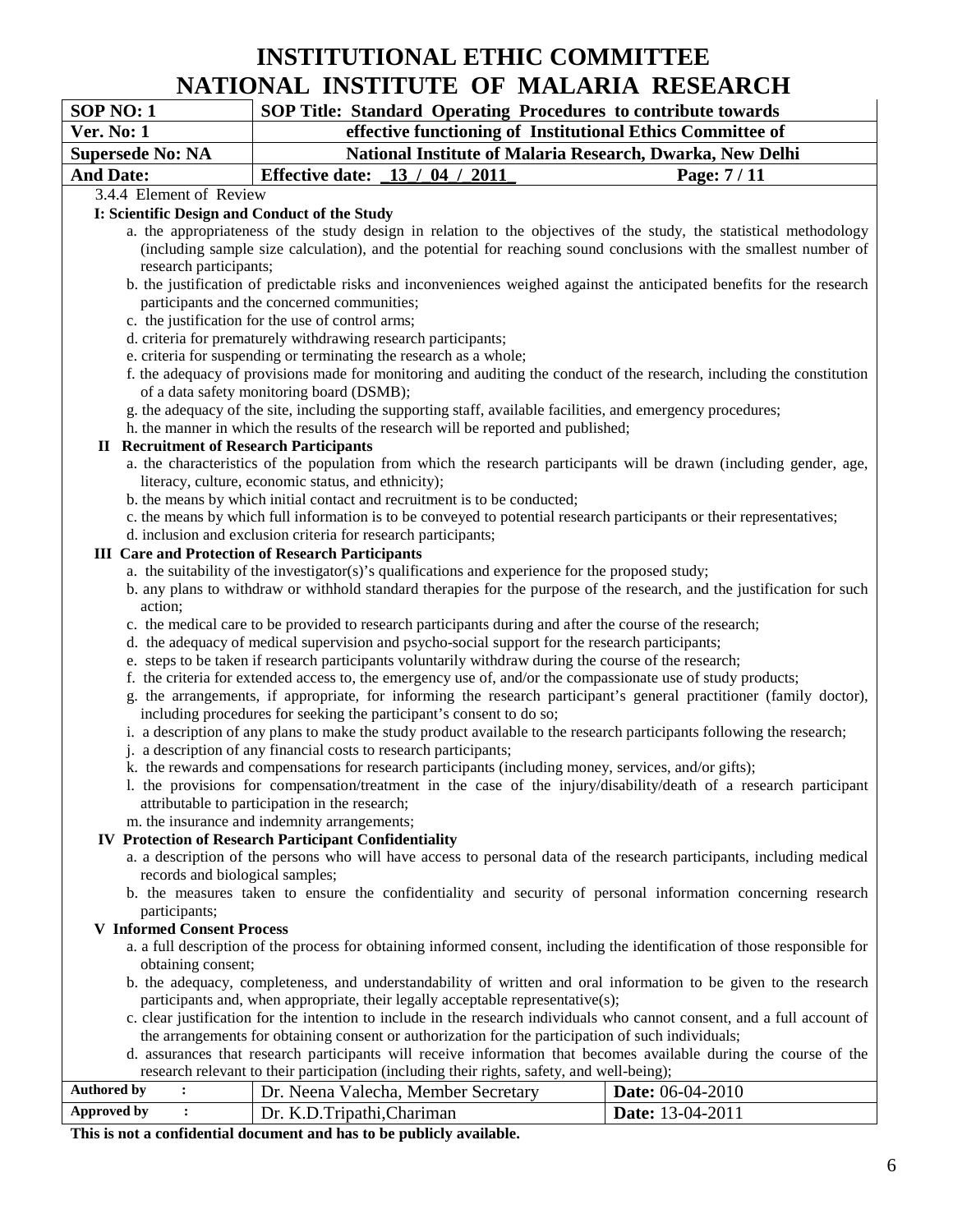| SOP NO: 1                                                                                                                                                                                                                                                                                                                                                                                                                                                                                                                                                                                                                                                                                                                                                                                                                                                                                                                                                                                                                                                                                                                                                                  | INATIONAL ING ITI CTE OF MALANIA NEGEANCH<br>SOP Title: Standard Operating Procedures to contribute towards                                                                                                                                                                                                                                                                                                                                                                                                                                                                                                                                                                                                                                                                                                  |                                                           |  |  |
|----------------------------------------------------------------------------------------------------------------------------------------------------------------------------------------------------------------------------------------------------------------------------------------------------------------------------------------------------------------------------------------------------------------------------------------------------------------------------------------------------------------------------------------------------------------------------------------------------------------------------------------------------------------------------------------------------------------------------------------------------------------------------------------------------------------------------------------------------------------------------------------------------------------------------------------------------------------------------------------------------------------------------------------------------------------------------------------------------------------------------------------------------------------------------|--------------------------------------------------------------------------------------------------------------------------------------------------------------------------------------------------------------------------------------------------------------------------------------------------------------------------------------------------------------------------------------------------------------------------------------------------------------------------------------------------------------------------------------------------------------------------------------------------------------------------------------------------------------------------------------------------------------------------------------------------------------------------------------------------------------|-----------------------------------------------------------|--|--|
| effective functioning of Institutional Ethics Committee of<br><b>Ver. No: 1</b>                                                                                                                                                                                                                                                                                                                                                                                                                                                                                                                                                                                                                                                                                                                                                                                                                                                                                                                                                                                                                                                                                            |                                                                                                                                                                                                                                                                                                                                                                                                                                                                                                                                                                                                                                                                                                                                                                                                              |                                                           |  |  |
| <b>Supersede No: NA</b>                                                                                                                                                                                                                                                                                                                                                                                                                                                                                                                                                                                                                                                                                                                                                                                                                                                                                                                                                                                                                                                                                                                                                    |                                                                                                                                                                                                                                                                                                                                                                                                                                                                                                                                                                                                                                                                                                                                                                                                              | National Institute of Malaria Research, Dwarka, New Delhi |  |  |
| and Date:                                                                                                                                                                                                                                                                                                                                                                                                                                                                                                                                                                                                                                                                                                                                                                                                                                                                                                                                                                                                                                                                                                                                                                  | Effective date: 13 / 04 / 2011                                                                                                                                                                                                                                                                                                                                                                                                                                                                                                                                                                                                                                                                                                                                                                               | Page: 8/11                                                |  |  |
| e. the provisions made for receiving and responding to queries and complaints from research participants or their<br>representatives during the course of a research project;<br><b>VI</b> : Community Considerations<br>a. the impact and relevance of the research on the local community and on the concerned communities from which the<br>research participants are drawn;<br>b. the steps taken to consult with the concerned communities during the course of designing the research;<br>c. the influence of the community on the consent of individuals;<br>d. proposed community consultation during the course of the research;<br>e. the extent to which the research contributes to capacity building, such as the enhancement of local healthcare,<br>research, and the ability to respond to public health needs;<br>f. a description of the availability and affordability of any successful study product to the concerned communities<br>following the research;<br>g. the manner in which the results of the research will be made available to the research participants and the concerned<br>communities.<br>VII Plans for data analysis and reporting |                                                                                                                                                                                                                                                                                                                                                                                                                                                                                                                                                                                                                                                                                                                                                                                                              |                                                           |  |  |
| d. Responsibility:                                                                                                                                                                                                                                                                                                                                                                                                                                                                                                                                                                                                                                                                                                                                                                                                                                                                                                                                                                                                                                                                                                                                                         | 3.4.5 Expedited / Interim Review<br>a. All revised proposals, unless specifically required to go to the main committee, will be examined in a meeting of<br>identified members convened by the Chairman to expedite decision making.<br>b. This can be done for the following reasons:<br>i. re-examination of a proposal already examined by the IEC;<br>ii. research study of minor nature such as examination of case records etc;<br>iii. an urgent proposal of national interest;<br>c. Decisions are taken subject to confirmation and brought to the notice of the next main ethic committee meeting.<br>i. The Member- Secretary and the Chairperson of the IEC or<br>ii. Designated member of the Committee or<br>iii. Subcommittee of the IEC<br>3.4.6 Periodic Review of Ongoing Research Project |                                                           |  |  |
| The ongoing research may be reviewed at regular intervals.<br>3.4.7 Continuing Review of Ongoing Projects<br>The IEC has the responsibility to continue reviewing approved projects for continuation, new information, adverse<br>event monitoring, follow-up and later after completion if need be.                                                                                                                                                                                                                                                                                                                                                                                                                                                                                                                                                                                                                                                                                                                                                                                                                                                                       |                                                                                                                                                                                                                                                                                                                                                                                                                                                                                                                                                                                                                                                                                                                                                                                                              |                                                           |  |  |
| <b>Authored by</b><br>:                                                                                                                                                                                                                                                                                                                                                                                                                                                                                                                                                                                                                                                                                                                                                                                                                                                                                                                                                                                                                                                                                                                                                    | Dr. Neena Valecha, Member Secretary                                                                                                                                                                                                                                                                                                                                                                                                                                                                                                                                                                                                                                                                                                                                                                          | Date: 06-04-2010                                          |  |  |
| Dr. K.D.Tripathi, Chariman<br>Date: 13-04-2011<br><b>Approved by</b><br>$\ddot{\cdot}$                                                                                                                                                                                                                                                                                                                                                                                                                                                                                                                                                                                                                                                                                                                                                                                                                                                                                                                                                                                                                                                                                     |                                                                                                                                                                                                                                                                                                                                                                                                                                                                                                                                                                                                                                                                                                                                                                                                              |                                                           |  |  |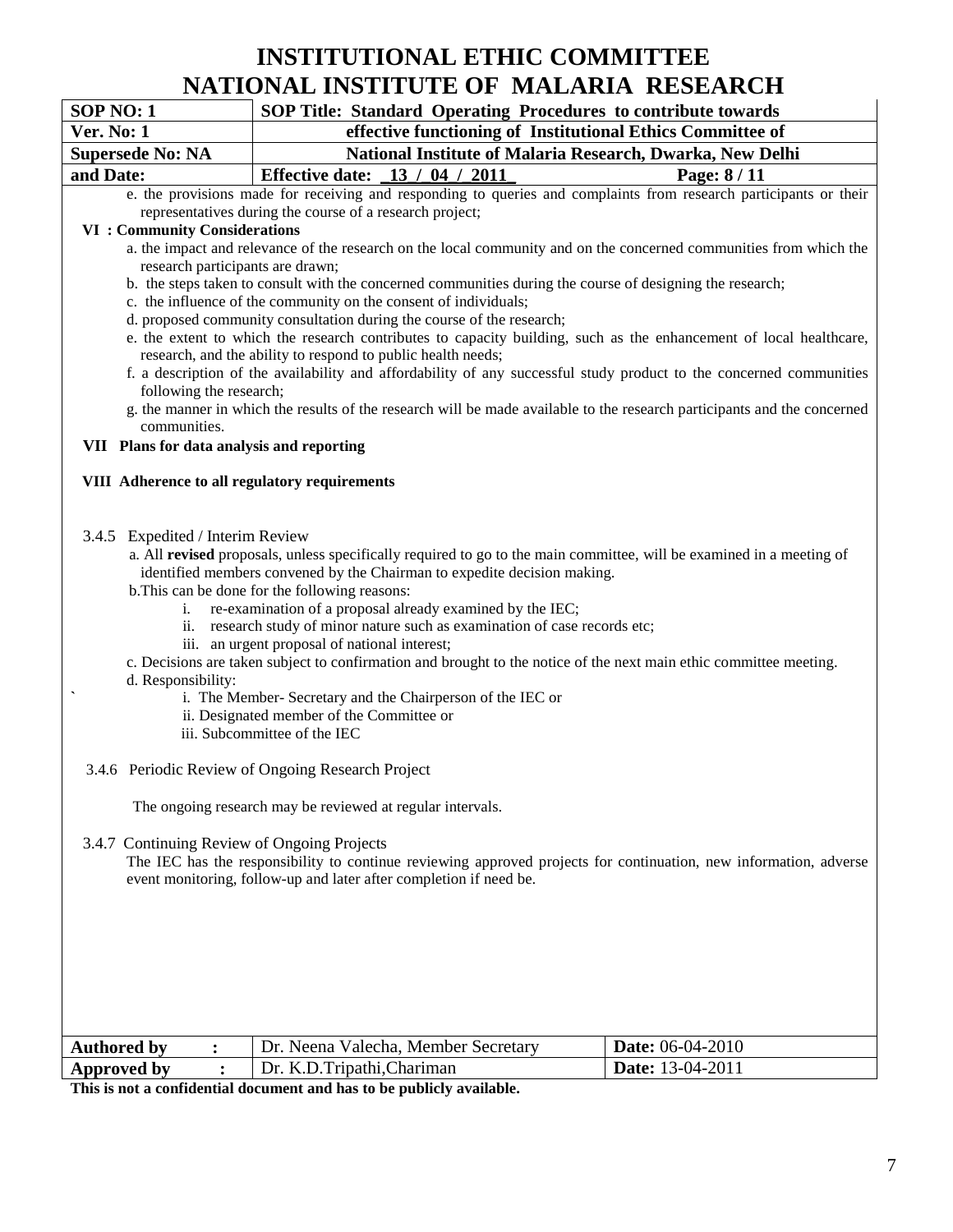| <b>SOP NO: 1</b>                                                                                                                                                                                                                                                                                                                                                                                                                                                                                                                                                                                                                                                                                                                                                                                                                                                                                                                                                                                                                                                                                                                                                                                                                                                      | SOP Title: Standard Operating Procedures to contribute towards                                                                                                                                                                                                                                                                                                                                                                                                                                                                                                                                                                                                                                                                      |                         |  |  |
|-----------------------------------------------------------------------------------------------------------------------------------------------------------------------------------------------------------------------------------------------------------------------------------------------------------------------------------------------------------------------------------------------------------------------------------------------------------------------------------------------------------------------------------------------------------------------------------------------------------------------------------------------------------------------------------------------------------------------------------------------------------------------------------------------------------------------------------------------------------------------------------------------------------------------------------------------------------------------------------------------------------------------------------------------------------------------------------------------------------------------------------------------------------------------------------------------------------------------------------------------------------------------|-------------------------------------------------------------------------------------------------------------------------------------------------------------------------------------------------------------------------------------------------------------------------------------------------------------------------------------------------------------------------------------------------------------------------------------------------------------------------------------------------------------------------------------------------------------------------------------------------------------------------------------------------------------------------------------------------------------------------------------|-------------------------|--|--|
| <b>Ver. No: 1</b>                                                                                                                                                                                                                                                                                                                                                                                                                                                                                                                                                                                                                                                                                                                                                                                                                                                                                                                                                                                                                                                                                                                                                                                                                                                     | effective functioning of Institutional Ethics Committee of                                                                                                                                                                                                                                                                                                                                                                                                                                                                                                                                                                                                                                                                          |                         |  |  |
| <b>Supersede No: NA</b>                                                                                                                                                                                                                                                                                                                                                                                                                                                                                                                                                                                                                                                                                                                                                                                                                                                                                                                                                                                                                                                                                                                                                                                                                                               | National Institute of Malaria Research, Dwarka, New Delhi                                                                                                                                                                                                                                                                                                                                                                                                                                                                                                                                                                                                                                                                           |                         |  |  |
| and Date:                                                                                                                                                                                                                                                                                                                                                                                                                                                                                                                                                                                                                                                                                                                                                                                                                                                                                                                                                                                                                                                                                                                                                                                                                                                             | Effective date: $\frac{13}{4}$ 04 / 2011                                                                                                                                                                                                                                                                                                                                                                                                                                                                                                                                                                                                                                                                                            | Page: 9/11              |  |  |
|                                                                                                                                                                                                                                                                                                                                                                                                                                                                                                                                                                                                                                                                                                                                                                                                                                                                                                                                                                                                                                                                                                                                                                                                                                                                       | 3.4.8 Decision making and communicating the decision                                                                                                                                                                                                                                                                                                                                                                                                                                                                                                                                                                                                                                                                                |                         |  |  |
|                                                                                                                                                                                                                                                                                                                                                                                                                                                                                                                                                                                                                                                                                                                                                                                                                                                                                                                                                                                                                                                                                                                                                                                                                                                                       | a. The decision must be taken by a broad consensus; when a consensus appears unlikely, then decision may be taken                                                                                                                                                                                                                                                                                                                                                                                                                                                                                                                                                                                                                   |                         |  |  |
| by majority vote;                                                                                                                                                                                                                                                                                                                                                                                                                                                                                                                                                                                                                                                                                                                                                                                                                                                                                                                                                                                                                                                                                                                                                                                                                                                     |                                                                                                                                                                                                                                                                                                                                                                                                                                                                                                                                                                                                                                                                                                                                     |                         |  |  |
|                                                                                                                                                                                                                                                                                                                                                                                                                                                                                                                                                                                                                                                                                                                                                                                                                                                                                                                                                                                                                                                                                                                                                                                                                                                                       | b. Decisions should only be made at meetings where a quorum is fulfilled; documents required for a full review of                                                                                                                                                                                                                                                                                                                                                                                                                                                                                                                                                                                                                   |                         |  |  |
|                                                                                                                                                                                                                                                                                                                                                                                                                                                                                                                                                                                                                                                                                                                                                                                                                                                                                                                                                                                                                                                                                                                                                                                                                                                                       | the application are complete and the relevant review elements have been considered.                                                                                                                                                                                                                                                                                                                                                                                                                                                                                                                                                                                                                                                 |                         |  |  |
|                                                                                                                                                                                                                                                                                                                                                                                                                                                                                                                                                                                                                                                                                                                                                                                                                                                                                                                                                                                                                                                                                                                                                                                                                                                                       | c. A decision may only be taken when sufficient time has been allowed for review and discussion of an application<br>in the absence of non-members (e.g., the investigator, representatives of the sponsor, independent consultants)<br>from the meeting, with the exception of EC staff;                                                                                                                                                                                                                                                                                                                                                                                                                                           |                         |  |  |
|                                                                                                                                                                                                                                                                                                                                                                                                                                                                                                                                                                                                                                                                                                                                                                                                                                                                                                                                                                                                                                                                                                                                                                                                                                                                       | d. Decision may be to approve, reject or modify the proposals or advise appropriate steps.                                                                                                                                                                                                                                                                                                                                                                                                                                                                                                                                                                                                                                          |                         |  |  |
|                                                                                                                                                                                                                                                                                                                                                                                                                                                                                                                                                                                                                                                                                                                                                                                                                                                                                                                                                                                                                                                                                                                                                                                                                                                                       | e. In conditional decisions, specific suggestions should be given for modifications and the procedure for having the                                                                                                                                                                                                                                                                                                                                                                                                                                                                                                                                                                                                                |                         |  |  |
| appended to the decision;                                                                                                                                                                                                                                                                                                                                                                                                                                                                                                                                                                                                                                                                                                                                                                                                                                                                                                                                                                                                                                                                                                                                                                                                                                             | application of re-reviewed should be specified (repeat / interim review). Advice that is non-binding may be                                                                                                                                                                                                                                                                                                                                                                                                                                                                                                                                                                                                                         |                         |  |  |
|                                                                                                                                                                                                                                                                                                                                                                                                                                                                                                                                                                                                                                                                                                                                                                                                                                                                                                                                                                                                                                                                                                                                                                                                                                                                       | f. A negative decision should always be supported by clearly defined reason.                                                                                                                                                                                                                                                                                                                                                                                                                                                                                                                                                                                                                                                        |                         |  |  |
|                                                                                                                                                                                                                                                                                                                                                                                                                                                                                                                                                                                                                                                                                                                                                                                                                                                                                                                                                                                                                                                                                                                                                                                                                                                                       | g. An IEC may decide to reverse its positive decision on a study if it receives information that may adversely affect                                                                                                                                                                                                                                                                                                                                                                                                                                                                                                                                                                                                               |                         |  |  |
| the risk/benefit ratio.                                                                                                                                                                                                                                                                                                                                                                                                                                                                                                                                                                                                                                                                                                                                                                                                                                                                                                                                                                                                                                                                                                                                                                                                                                               |                                                                                                                                                                                                                                                                                                                                                                                                                                                                                                                                                                                                                                                                                                                                     |                         |  |  |
|                                                                                                                                                                                                                                                                                                                                                                                                                                                                                                                                                                                                                                                                                                                                                                                                                                                                                                                                                                                                                                                                                                                                                                                                                                                                       | h. Member Secretary should communicate the decision in writing to the PI.                                                                                                                                                                                                                                                                                                                                                                                                                                                                                                                                                                                                                                                           |                         |  |  |
|                                                                                                                                                                                                                                                                                                                                                                                                                                                                                                                                                                                                                                                                                                                                                                                                                                                                                                                                                                                                                                                                                                                                                                                                                                                                       | i. Decision is taken preferably within 1 week;                                                                                                                                                                                                                                                                                                                                                                                                                                                                                                                                                                                                                                                                                      |                         |  |  |
|                                                                                                                                                                                                                                                                                                                                                                                                                                                                                                                                                                                                                                                                                                                                                                                                                                                                                                                                                                                                                                                                                                                                                                                                                                                                       | j. Decisions taken by interim review meeting have to be tabled in the next main ethic committee.                                                                                                                                                                                                                                                                                                                                                                                                                                                                                                                                                                                                                                    |                         |  |  |
|                                                                                                                                                                                                                                                                                                                                                                                                                                                                                                                                                                                                                                                                                                                                                                                                                                                                                                                                                                                                                                                                                                                                                                                                                                                                       | k. Name of the specific expert or member who made the review is not communicated.                                                                                                                                                                                                                                                                                                                                                                                                                                                                                                                                                                                                                                                   |                         |  |  |
| h. Any advice by the EC;                                                                                                                                                                                                                                                                                                                                                                                                                                                                                                                                                                                                                                                                                                                                                                                                                                                                                                                                                                                                                                                                                                                                                                                                                                              | The communication of the decision should include, but is not limited to, the following:<br>a. the exact title of the research proposal reviewed;<br>b. the clear identification of the protocol of the proposed research or amendment, date and version number (if<br>applicable) on which the decision is based;<br>c. the names and (where possible) specific identification numbers (version numbers/dates) of the documents<br>reviewed, including the potential research participant information sheet/material and informed consent form;<br>d. the name and title of the applicant;<br>e. the date and place of the decision;<br>f. the name of the EC taking the decision;<br>g. A clear statement of the decision reached; |                         |  |  |
| i. In the case of a conditional decision, any requirements by the EC, including suggestions for revision and the<br>procedure for having the application re-reviewed;<br>j. In the case of a positive decision, a statement of the responsibilities of the applicant; for example, confirmation of<br>the acceptance of any requirements imposed by the EC; submission of progress report(s); the need to notify the<br>EC in cases of protocol amendments (other than amendments involving only logistical or administrative aspects of<br>the study); the need to notify the EC in the case of amendments to the recruitment material, the potential research<br>participant information, or the informed consent form; the need to report serious and unexpected adverse events<br>related to the conduct of the study; the need to report unforeseen circumstances, the termination of the study, or<br>significant decisions by other ECs; the information the EC expects to receive in order to perform ongoing review;<br>the final summary or final report;<br>k. in the case of a negative decision, clearly stated reason(s) for the negative decision;<br>1. signature (dated) of the chairperson/Member Secretary (or other authorized person) of the EC. |                                                                                                                                                                                                                                                                                                                                                                                                                                                                                                                                                                                                                                                                                                                                     |                         |  |  |
| <b>Authored by</b><br>$\ddot{\cdot}$                                                                                                                                                                                                                                                                                                                                                                                                                                                                                                                                                                                                                                                                                                                                                                                                                                                                                                                                                                                                                                                                                                                                                                                                                                  | Dr. Neena Valecha, Member Secretary                                                                                                                                                                                                                                                                                                                                                                                                                                                                                                                                                                                                                                                                                                 | <b>Date:</b> 06-04-2010 |  |  |
| <b>Approved by</b><br>$\ddot{\cdot}$                                                                                                                                                                                                                                                                                                                                                                                                                                                                                                                                                                                                                                                                                                                                                                                                                                                                                                                                                                                                                                                                                                                                                                                                                                  | Dr. K.D.Tripathi, Chariman                                                                                                                                                                                                                                                                                                                                                                                                                                                                                                                                                                                                                                                                                                          | <b>Date:</b> 13-04-2011 |  |  |
|                                                                                                                                                                                                                                                                                                                                                                                                                                                                                                                                                                                                                                                                                                                                                                                                                                                                                                                                                                                                                                                                                                                                                                                                                                                                       |                                                                                                                                                                                                                                                                                                                                                                                                                                                                                                                                                                                                                                                                                                                                     |                         |  |  |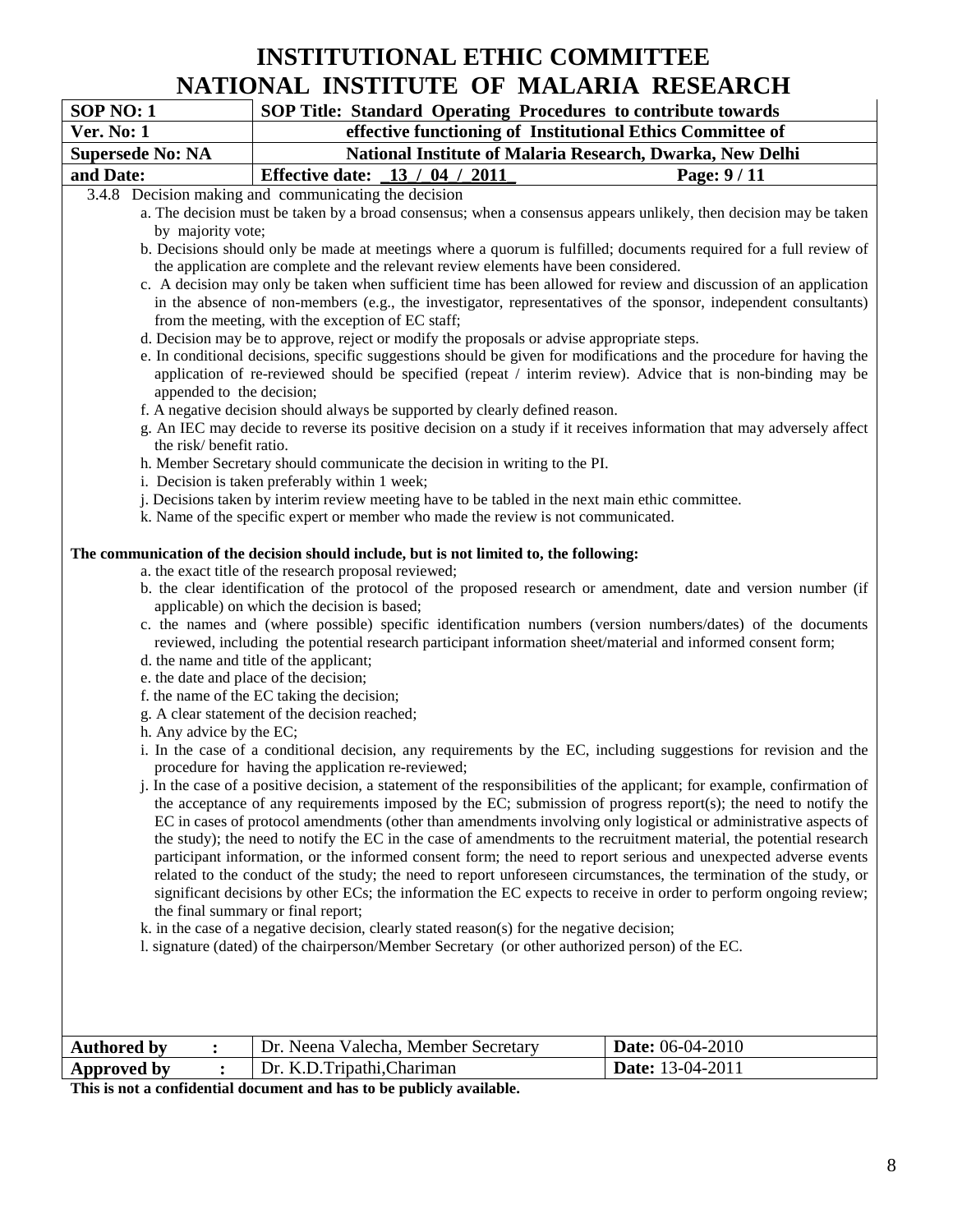| SOP NO: 1                             | NATIONAL INSTITUTE OF MALARIA RESEARCH                                                                                                                                                                                                                                                                                                                                                                                                                                                                                                                                                                                                                                                                                                                                                                                                                                                                                                                                                                                                                                                                                                                                                                                                                                                                                                                                                                                                                                                                                                                                                                                                                                                                                                                                                                                                         |                                                                |  |  |
|---------------------------------------|------------------------------------------------------------------------------------------------------------------------------------------------------------------------------------------------------------------------------------------------------------------------------------------------------------------------------------------------------------------------------------------------------------------------------------------------------------------------------------------------------------------------------------------------------------------------------------------------------------------------------------------------------------------------------------------------------------------------------------------------------------------------------------------------------------------------------------------------------------------------------------------------------------------------------------------------------------------------------------------------------------------------------------------------------------------------------------------------------------------------------------------------------------------------------------------------------------------------------------------------------------------------------------------------------------------------------------------------------------------------------------------------------------------------------------------------------------------------------------------------------------------------------------------------------------------------------------------------------------------------------------------------------------------------------------------------------------------------------------------------------------------------------------------------------------------------------------------------|----------------------------------------------------------------|--|--|
| <b>Ver. No: 1</b>                     | SOP Title: Standard Operating Procedures to contribute towards<br>effective functioning of Institutional Ethics Committee of<br>National Institute of Malaria Research, Dwarka, New Delhi                                                                                                                                                                                                                                                                                                                                                                                                                                                                                                                                                                                                                                                                                                                                                                                                                                                                                                                                                                                                                                                                                                                                                                                                                                                                                                                                                                                                                                                                                                                                                                                                                                                      |                                                                |  |  |
| <b>Supersede No: NA</b>               |                                                                                                                                                                                                                                                                                                                                                                                                                                                                                                                                                                                                                                                                                                                                                                                                                                                                                                                                                                                                                                                                                                                                                                                                                                                                                                                                                                                                                                                                                                                                                                                                                                                                                                                                                                                                                                                |                                                                |  |  |
| <b>And Date:</b>                      | <b>Effective date:</b><br>13 / 04 / 2011                                                                                                                                                                                                                                                                                                                                                                                                                                                                                                                                                                                                                                                                                                                                                                                                                                                                                                                                                                                                                                                                                                                                                                                                                                                                                                                                                                                                                                                                                                                                                                                                                                                                                                                                                                                                       | Page: 10 / 11                                                  |  |  |
| 3.5 Archiving/Record keeping          |                                                                                                                                                                                                                                                                                                                                                                                                                                                                                                                                                                                                                                                                                                                                                                                                                                                                                                                                                                                                                                                                                                                                                                                                                                                                                                                                                                                                                                                                                                                                                                                                                                                                                                                                                                                                                                                |                                                                |  |  |
| 3.6 Training and Updating IEC members | a. All documentation and communication of an IEC are to be dated, filed and preserved after the completion/<br>termination of the study for a minimum period of 3 years.<br>b. Strict confidentiality is to be maintained during access and retrieval procedures;<br>c. The documents are to be accessible to Member Secretary and secretariat<br>d. Documents, files and archives include, but are not limited to:<br>i. Standing operating procedures of the IEC;<br>ii. Constitution and composition of IEC;<br>iii. Copy of all existing national and international guidelines on research ethics;<br>iv. Curriculum Vitae (CV) of all members of IEC.<br>v. Training records of members, if any;<br>vi. Copy of all submissions by applicant, study protocols, enclosed documents, annual reports, event reports.<br>vii. Agenda of all IEC meetings and minutes of all meetings with due signature of Chairperson;<br>viii. Copy of all correspondence with members, researchers, regulatory bodies like application, follow up;<br>ix. Copies of decisions, advise communicated to the applicants;<br>x. Record of all notification of completion or premature suspension / termination of a study with reasons.<br>xi. Final summary / report of the approved projects.<br>3.6.1. All relevant new guidelines or changes are to be brought to the attention of the members.<br>3.6.2. Members should be encouraged and supported to attend national and international training programs in research<br>ethics for maintaining quality in ethical review and to be aware of the latest developments in this area.<br>3.6.3. They should be aware of local, social and cultural norms.<br>3.6.4. For drug trial review it is preferable to train the IEC members in Good Clinical Practice.<br>$D_n$ , Massey <i>Malasha, Mandrea Ca</i> | $\mathbf{D}_{\text{obs}}$ , $\alpha \in \mathbb{A}$ , $\alpha$ |  |  |

| <b>Authored by</b> | Dr. Neena Valecha, Member Secretary | <b>Date:</b> $06-04-2010$ |
|--------------------|-------------------------------------|---------------------------|
| Approved by        | Dr. K.D.Tripathi,Chariman           | <b>Date:</b> 13-04-2011   |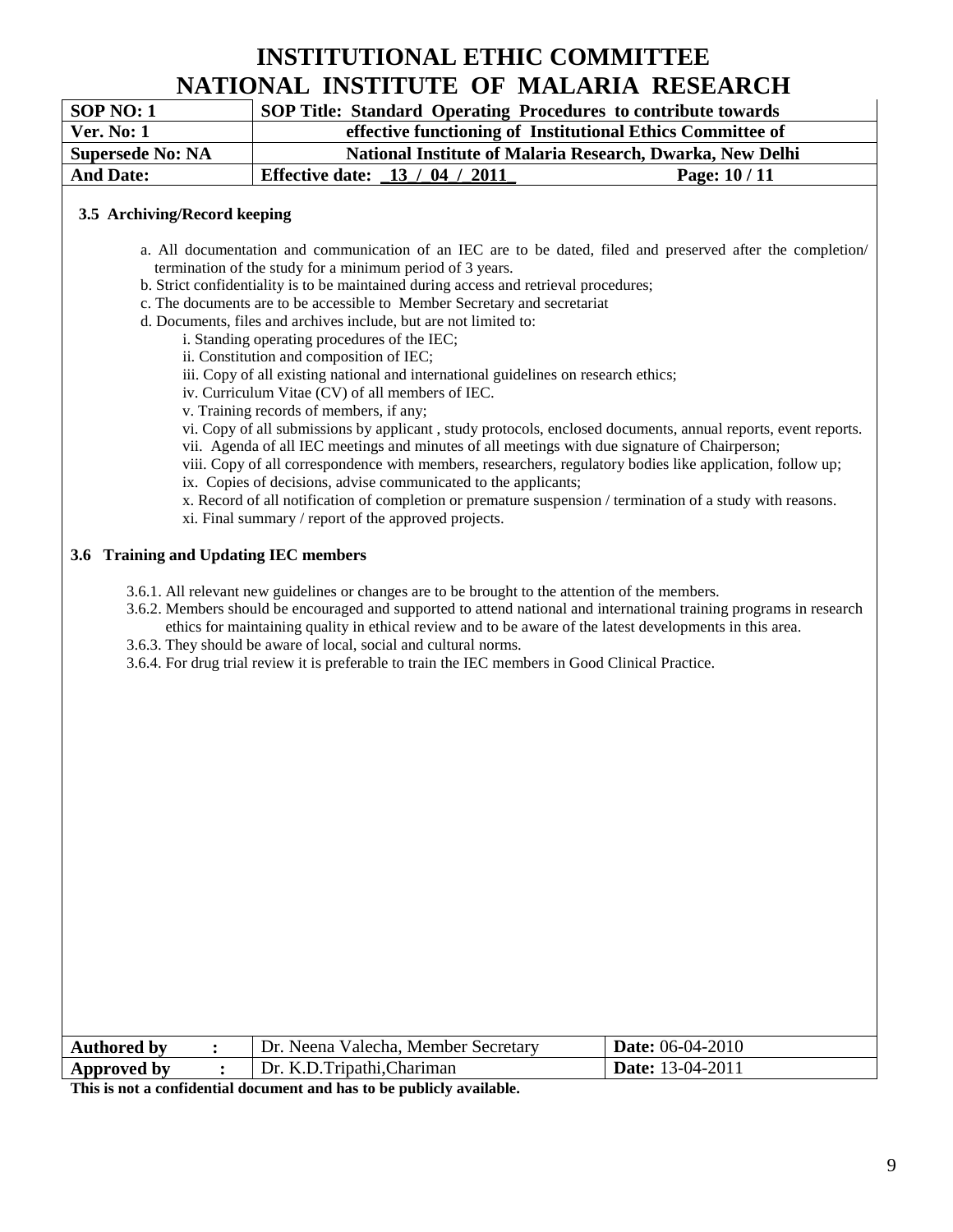| SOP NO: 1               | SOP Title: Standard Operating Procedures to contribute towards |               |  |
|-------------------------|----------------------------------------------------------------|---------------|--|
| <b>Ver. No: 1</b>       | effective functioning of Institutional Ethics Committee of     |               |  |
| <b>Supersede No: NA</b> | National Institute of Malaria Research, Dwarka, New Delhi      |               |  |
| <b>And Date:</b>        | <b>Effective date:</b> 13 / 04 / 2011                          | Page: 11 / 11 |  |

# **4.0 ADMINISTRATION AND MANAGEMENT**

a. A full time secretariat and space for keeping records is required for a well functioning IEC.

b. The members could be given a reasonable compensation for the time spared for reviewing the proposals.

c. A reasonable fees can be charged to cover the expenses related to review and administrative processes.

d. Institution may allocate funds for smooth functioning of the IEC.

e. SOP of IEC is not a confidential document and is required to be made publicly available (internet/website)

f. SOP will be drafted, amended by EC Secretariat and approved by IEC.

| <b>Authored by</b> | Dr. Neena Valecha, Member Secretary | <b>Date:</b> $06-04-2010$ |
|--------------------|-------------------------------------|---------------------------|
| <b>Approved by</b> | Dr. K.D.Tripathi,Chariman           | <b>Date:</b> 13-04-2011   |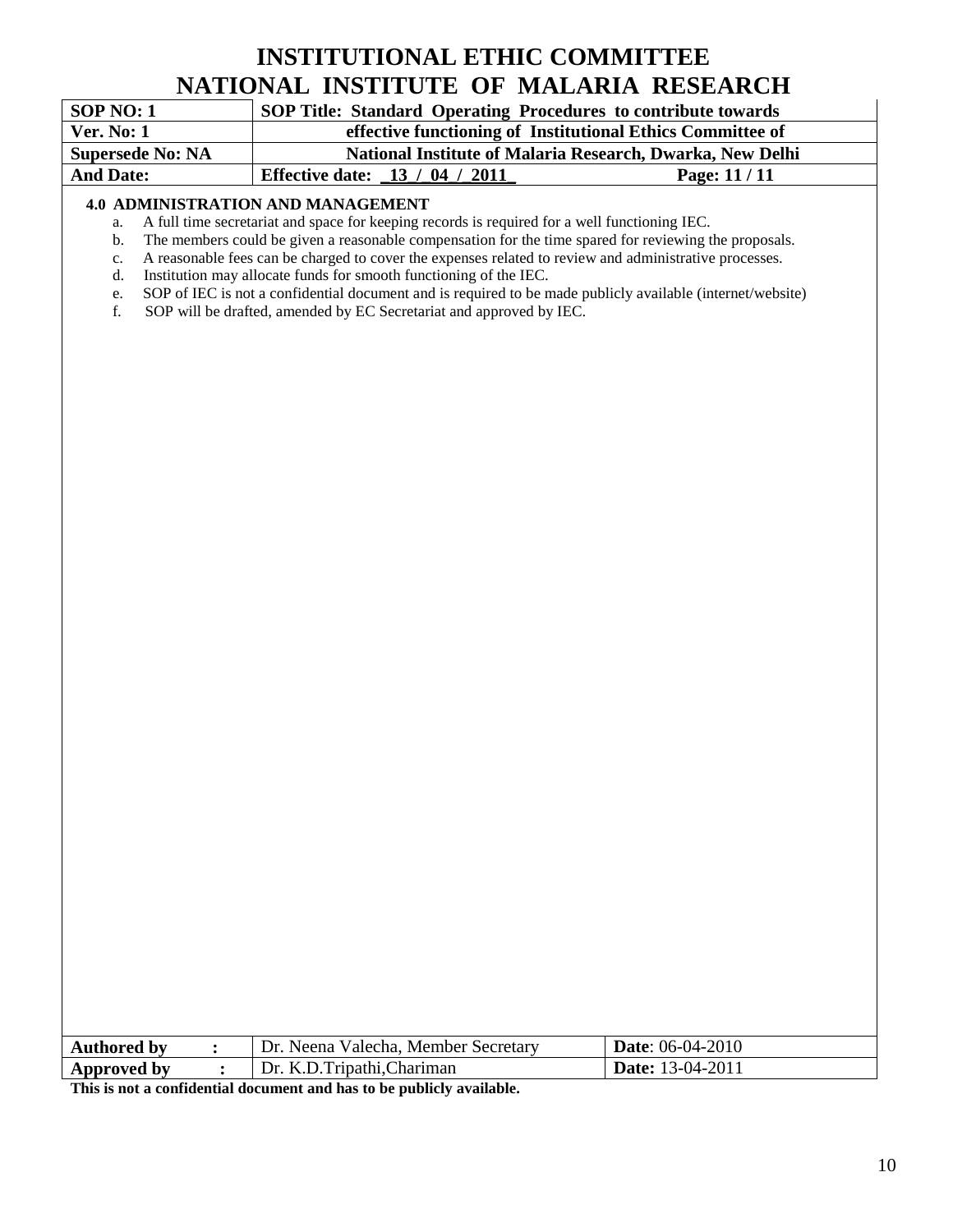# **DEFINITIONS**

#### *Act*

Wherever relevant, the Act means Drugs & Cosmetics Act 1940 (23 of 1940) and the Rules made there under.

#### *Adverse Event (AE)*

Any untoward medical occurrence (including a symptom / disease or an abnormal laboratory finding) during treatment with a pharmaceutical product in a patient or a human volunteer that does not necessarily have a relationship with the treatment being given. Also see *Serious Adverse Event*

#### *Adverse Drug Reaction (ADR)*

- (a) (a) In case of approved pharmaceutical products: A noxious and unintended response at doses normally used or tested in humans
- (b) (b) In case of new unregistered pharmaceutical products (or those products which are not yet approved for the medical condition where they are being tested): A noxious and unintended response at any dose(s)

The phrase ADR differs from AE, in case of an ADR there appears to be a reasonable possibility that the adverse event is related with the medicinal product being studied.

In clinical trials, an untoward medical occurrence seemingly caused by overdosing, abuse / dependence and interactions with other medicinal products is also considered as an ADR.

Adverse drug reactions are type A (pharmacological) or type B (idiosyncratic). Type A reactions represent an augmentation of the pharmacological actions of a drug. They are dose-dependent and are, therefore, readily reversible on reducing the dose or withdrawing the drug. In contrast, type B adverse reactions are bizarre and cannot be predicted from the known pharmacology of the drug.

#### *Audit of a Trial*

A systematic verification of the study, carried out by persons not directly involved, such as:

- (a) (a) Study related activities to determine consistency with the *Protocol*
- (b) (b) Study data to ensure that there are no contradictions on *Source Documents*. The audit should also compare data on the Source Documents with the interim or final report. It should also aim to find out if practices were employed in the development of data that would impair their validity.
- (c) (c) Compliance with the adopted Standard Operating Procedures (*SOPs)*

#### *Blinding / Masking*

A method of "control experimentation" in which one or more parties involved are not informed of the treatment being given. Single blind refers to the study subject(s) being unaware, while Double blind refers to the study subject(s) and/or investigator(s), monitor, data analyst(s) are being unaware of the treatment assigned.

#### *Case Record Form (CRF)*

A document designed in consonance with the Protocol, to record data and other information on each trial subject. The Case Record Form should be in such a form and format that allows accurate input, presentation, verification, audit and inspection of the recorded data. A CRF may be in printed or electronic format.

#### *Clinical Trial (Clinical Study)*

A systematic study of pharmaceutical products on human subjects – (whether patients or non-patient volunteers) – in order to discover or verify the clinical, pharmacological (including pharmacodynamics / pharmacokinetics), and / or adverse effects, with the object of determining their safety and / or efficacy.

#### *Human/Clinical Pharmacology trials (Phase I)*

The objective of phase I of trials is to determine the maximum tolerated dose in humans; pharmacodynamic effect, adverse reactions, if any, with their nature and intensity; and pharmacokinetic behaviour of the drug as far as possible. These studies are often carried out in healthy adult volunteers using clinical, physiological and biochemical observations. At least 2 subjects should be used on each dose.

Phase I trials are usually carried out by investigators trained in clinical pharmacology and having the necessary facilities to closely observe and monitor the subjects. These may be carried out at one or two centres.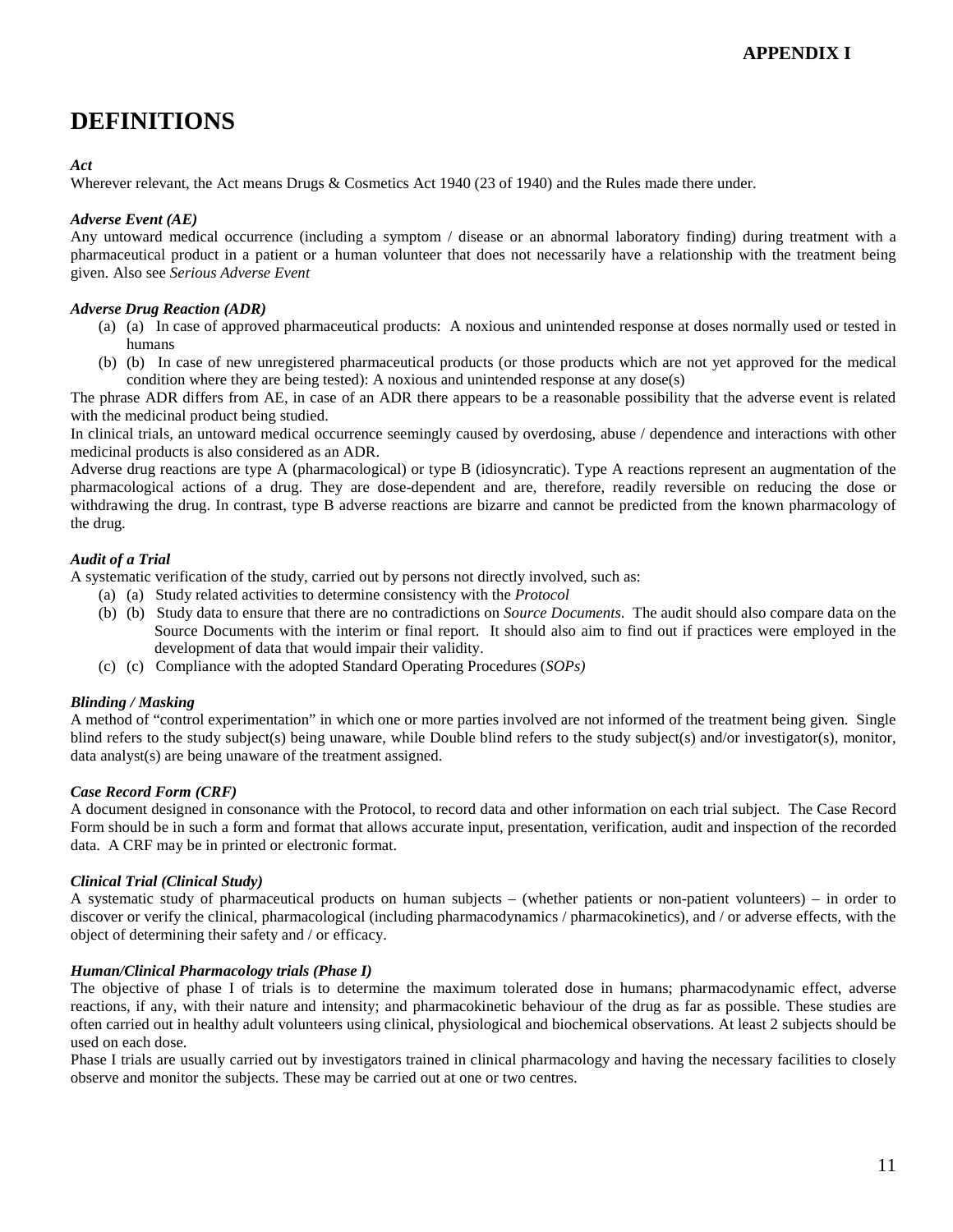#### *Exploratory trials (Phase II)*

In phase II trials a limited number of patients are studied carefully to determine possible therapeutic uses, effective dose range and further evaluation of safety and pharmacokinetics. Normally 10-12 patients should be studied at each dose level. These studies are usually limited to 3-4 centres and carried out by clinicians specialized on the concerned therapeutic areas and having adequate facilities to perform the necessary investigations for efficacy and safety.

#### *Confirmatory trials (Phase III)*

The purpose of these trials is to obtain sufficient evidence about the efficacy and safety of the drug in a larger number of patients, generally in comparison with a standard drug and/or a placebo as appropriate. These trials may be carried out by clinicians in the concerned therapeutic areas, having facilities appropriate to the protocol. If the drug is already approved/marketed in other countries, phase III data should generally be obtained on at least 100 patients distributed over 3-4 centres primarily to confirm the efficacy and safety of the drug, in Indian patients when used as recommended in the product monograph for the claims made.

Data on ADRs observed during clinical use of the drug should be reported along with a report on its efficacy in the prescribed format. The selection of clinicians for such monitoring and supply of drug to them will need approval of the licensing authority under Rule 21 of the Act.

#### *Phase IV*

Studies performed after marketing of the pharmaceutical product. Trials in phase IV are carried out on the basis of the product characteristics on which the marketing authorization was granted and are normally in the form of post-marketing surveillance, assessment of therapeutic value, treatment strategies used and safety profile. Phase IV studies should use the same scientific and ethical standards as applied in pre-marketing studies.

After a product has been placed on the market, clinical trials designed to explore new indications, new methods of administration or new combinations, etc. are normally considered as trials for new pharmaceutical products.

#### *Comparator Product*

A pharmaceutical product (including placebo) used as a reference in a clinical trial.

#### *Confidentiality*

Maintenance of privacy of study subjects including their personal identity and all medical information, from individuals other than those prescribed in the Protocol. *Confidentiality* also covers the prevention of disclosure of sponsor's proprietary information to unauthorised persons.

#### *Co-Investigator*

A person legally qualified to be an investigator, to whom the Investigator delegates a part of his responsibilities.

#### *Co-ordinating Investigator*

See Principal Investigator

#### *Clinical Research Organisation (CRO)*

An organisation to which the sponsor may transfer or delegate some or all of the tasks, duties and / or obligations regarding a Clinical Study. All such contractual transfers of obligations should be defined in writing. A CRO is a scientific body – commercial, academic or other.

#### *Contract*

A written, dated and signed document describing the agreement between two or more parties involved in a biomedical study, namely Investigator, Sponsor, Institution. Typically, a contract sets out delegation / distribution of responsibilities, financial arrangements and other pertinent terms. The "Protocol" may form the basis of "Contract".

#### *Documentation*

All records (including written documents, electronic, magnetic or optical records, scans, x-rays etc.) that describe or record the methods, conduct and results of the study, and the actions taken. The Documents include Protocol, copies of submissions and approvals from the office of the Drugs Controller General of India, ethics committee, investigator(s)' particulars, consent forms, monitor reports, audit certificates, relevant letters, reference ranges, raw data, completed CRFs and the final report. Also see: Essential Documents

#### *Escape Treatment*

A supplementary treatment, usually given to alleviate pain in placebo-controlled trials, to relieve the trial subject of the symptoms caused by the investigated disease in a study.

#### *Essential Documents*

The Documents that permit evaluation of the conduct of a study and the quality of the data generated.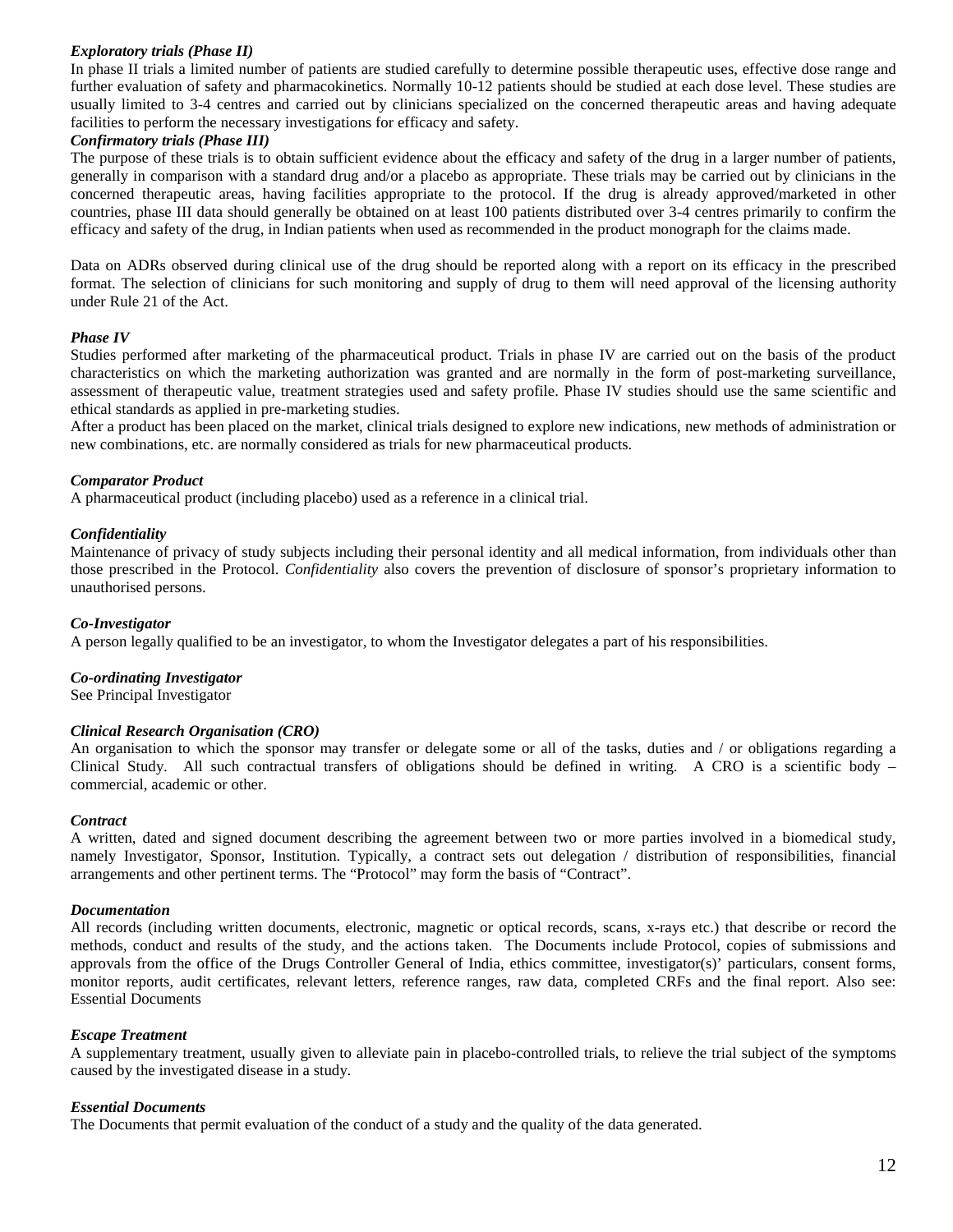### *Ethics Committee*

An independent review board or committde comprising of medical / scientific and non-medical / non-scientific members, whose responsibility is to verify the protection of the rights, safety and well-being of human subjects involved in a study. The independent review provides public reassurance by objectively, independently and impartially reviewing and approving the "Protocol", the suitability of the investigator(s), facilities, methods and material to be used for obtaining and documenting "Informed Consent" of the study subjects and adequacy of confidentiality safeguards.

#### *Final Report*

A complete and comprehensive description of the study after its completion. It includes description of experimental and statistical methods and materials, presentation and evaluation of the results, statistical analyses and a critical ethical, statistical and clinical appraisal. The Investigator's declaration closing the study is a part of the Final Report.

#### *Good Clinical Practice (GCP)*

It is a standard for clinical studies or trials that encompasses the design, conduct, monitoring, termination, audit, analyses, reporting and documentation of the studies. It ensures that the studies are implemented and reported in such a manner that there is public assurance that the data are credible, accurate and that the rights, integrity and confidentiality of the subjects are protected. GCP aims to ensure that the studies are scientifically authentic and that the clinical properties of the "Investigational Product" are properly documented.

#### *Impartial Witness*

An impartial independent witness who will not be influenced in any way by those who are involved in the Clinical Trial, who assists at the informed consent process and documents the freely given oral consent by signing and dating the written confirmation of this consent.

#### *Informed Consent*

Voluntary written assent of a subject's willingness to participate in a particular study and in its documentation. The confirmation is sought only after information about the trial including an explanation of its status as research, its objectives, potential benefits, risks and inconveniences, alternative treatment that may be available and of the subject's rights and responsibilities has been provided to the potential subject.

#### *Inspection*

An official review/ examination conducted by regulatory authority(ies) of the documents, facilities, records and any other resources that are deemed by the authority(ies) to be related to the study. The inspection may be carried out at the site of the trial, at the sponsor's / or CRO's facilities in order to verify adherence to GCP as set out in these documents.

#### *Institution*

Any public or private medical facility where a clinical study is conducted.

#### *Investigator*

A person responsible for the conduct of the study at the trial site. Investigator is responsible for the rights, health and welfare of the study subjects. In case the study is conducted by a team of investigators at the study site then the designated leader of the team should be the Principal Investigator. Also see *Principal Investigator*, *Sub-investigator*.

#### *Investigational Labelling*

Labelling developed specifically for products involved in the study.

#### *Investigational Product*

A pharmaceutical product (including the Comparator Product) being tested or used as reference in a clinical study. An Investigational Product may be an active chemical entity or a formulated dosage form.

#### *Investigator's Brochure*

A collection of data (including justification for the proposed study) for the Investigator consisting of all the clinical as well as nonclinical information available on the Investigational Product(s) known prior to the onset of the trial. There should be adequate data to justify the nature, scale and duration of the proposed trial and to evaluate the potential safety and need for special precautions. If new substantially relevant data is generated during the trial, the information in the Investigator's Brochure must be updated.

#### *Multi-Centric Study*

A clinical trial conducted according to one single protocol in which the trial is taking place at different investigational sites, therefore carried out by more than one investigator.

**Minimal risk** would be defined as one which may be anticipated as harm or discomfort not greater than that encountered in routine daily life activities of general population or during the performance of routine physical or psychological examinations or tests.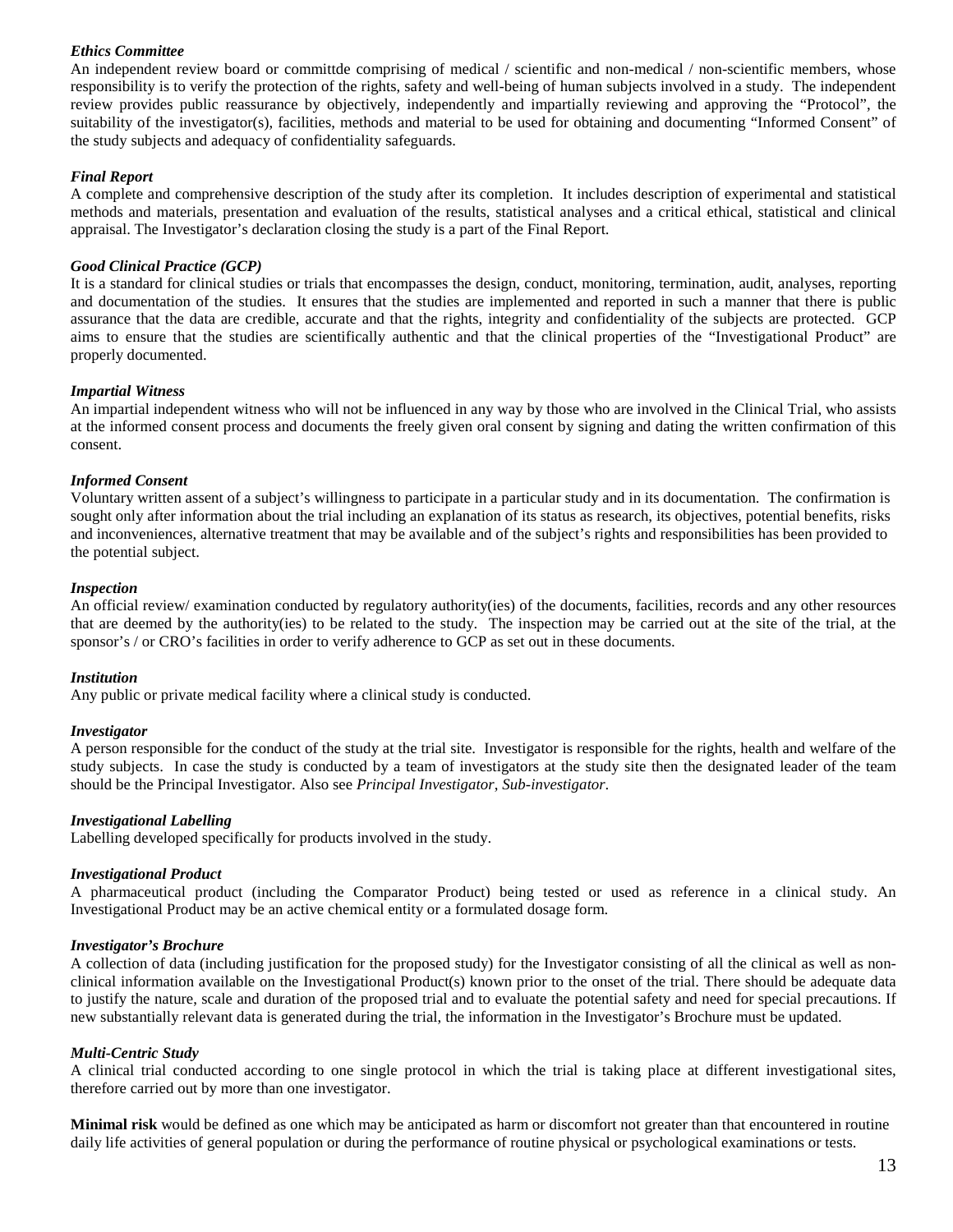However, in some cases like surgery, chemotherapy or radiation therapy, great risk would be inherent in the treatment itself, but this may be within the range of minimal risk for the research participant undergoing these interventions since it would be undertaken as part of current every day life.

#### *Monitor*

A person appointed by the Sponsor or Contract Research Organisation (CRO) for monitoring and reporting the progress of the trial and for verification of data. The monitor ensures that the trial is conducted, recorded and reported in accordance with the Protocol, Standard Operating Procedures (SOPs), Good Clinical Practice (GCP) and the applicable regulatory requirements.

#### *Non-Clinical Study*

Biomedical studies that are not performed on human subjects.

#### *Non-Therapeutic Study*

A study in which there is no anticipated direct clinical benefit to the Subject(s). Such studies, unless an exception is justified, should be conducted in patient(s) having a disease or condition for which the Investigational Product is intended. Subject(s) in these studies should be particularly closely monitored and should be withdrawn if they appear to be unduly distressed.

#### *Pharmaceutical Product(s)*

Any substance or combination of substances which has a therapeutic, prophylactic or diagnostic purpose or is intended to modify physiological functions, and presented in a dosage form suitable for administration to humans.

#### *Principal Investigator*

The investigator who has the responsibility to co-ordinate between the different Investigators involved in a study at one site or different sites in case of a multi-center study.

#### *Protocol*

A document that states the background, objectives, rationale, design, methodology (including the methods for dealing with *AEs*, withdrawals etc.) and statistical considerations of the study. It also states the conditions under which the study shall be performed and managed. The content and format of the protocol should take into consideration the adopted *SOPs*, the regulatory requirements and the guiding principles of *GCP*. The term Protocol, unless otherwise specified, relates to the latest amended version of the document, read in conjunction with all its appendices and enclosures.

#### *Protocol Amendment(s)*

Any changes or formal clarifications appended to the protocol. All Protocol Amendments should be agreed upon and signed by the persons who were the signatories to the Protocol.

#### *Quality Assurance (QA)*

Systems and processes established to ensure that the trial is performed and the data are generated in compliance with GCP. QA is validated through in-process Quality Control and in and post-process auditing of clinical trial process as well as data.

#### *Quality Control (QC)*

The operational techniques and activities undertaken within the system of QA to verify that the requirements for quality of the trial related activities have been fulfilled. QC activities concern everybody involved with planning, conducting, monitoring, evaluating, data handling and reporting. The objective of QC is to avoid exposure of study subjects to unnecessary risks and to avoid false conclusions being drawn from unreliable data.

#### *Randomisation*

The process of assigning study subjects to either the treatment or the control group. Randomisation gives all subjects the same chance of being in either group in order to reduce bias.

#### *Regulatory Authority*

The Drugs Controller General of India or an office nominated by him is the regulatory authority for the purpose of carrying out Clinical Trials in India. The Regulatory Authority approves the study Protocol, reviews the submitted data and conducts inspections.

#### *Raw Data*

It refers to all records or certified copies of the original clinical and laboratory findings or other activities in a clinical study necessary for the reconstruction and evaluation of the trial. Also see *Source Data.*

#### *Schedule*

Unless repugnant to the context, the Schedule means Schedule Y to the Drugs & Cosmetics Rules. (Reproduced here at Appendix II)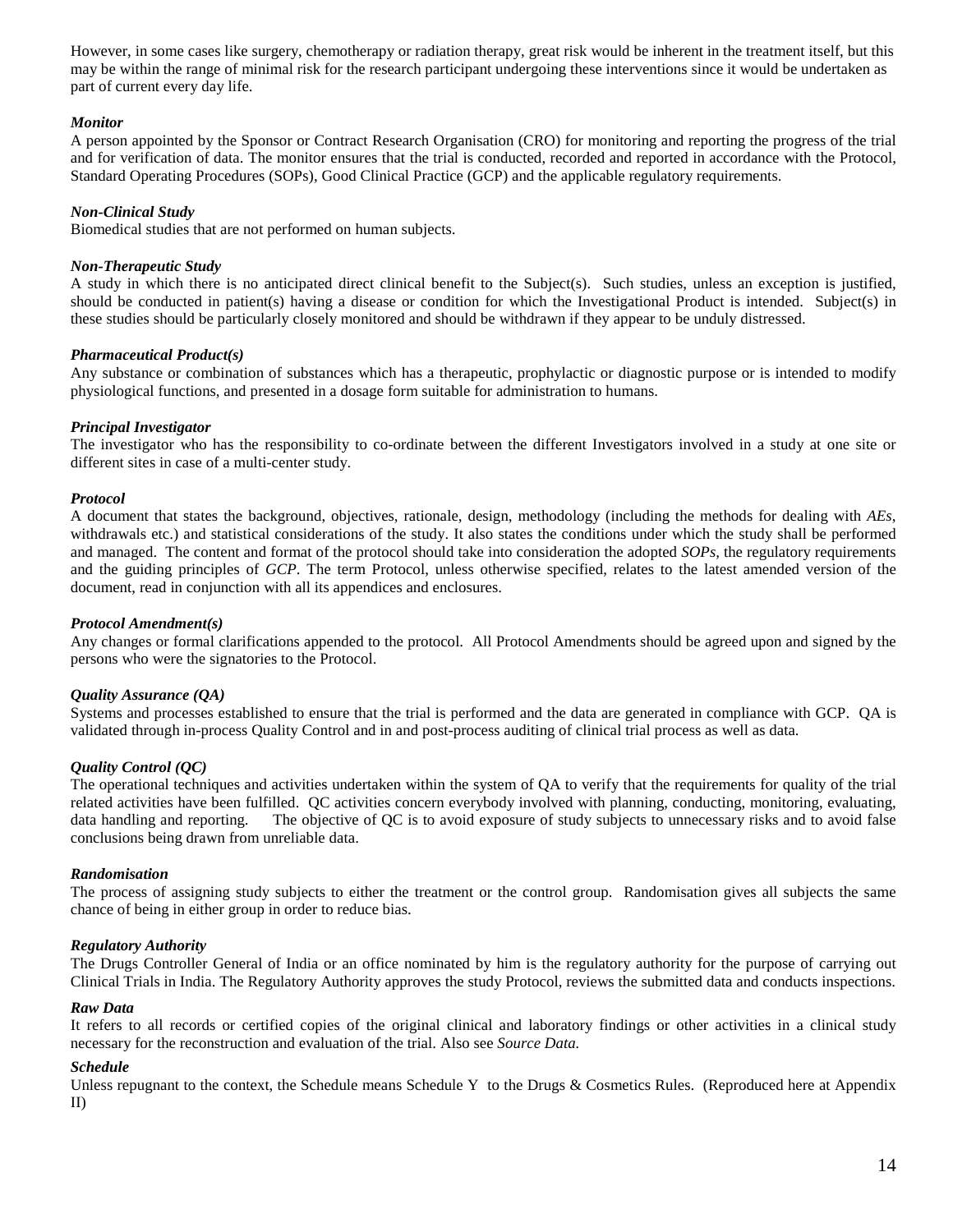#### *Serious Adverse Event (SAE) or Serious Adverse Drug Reaction (SADR)*

An AE or ADR that is associated with death, inpatient hospitalisation (in case the study was being conducted on out-patients), prolongation of hospitalisation (in case the study was being conducted on in-patients), persistent or significant disability or incapacity, a congenital anomaly or birth defect, or is otherwise life threatening.

#### *Source Data*

Original documents (or their verified and certified copies) necessary for evaluation of the Clinical Trial. These documents may include Study Subjects' files, recordings from automated instruments, tracings, X-Ray and other films, laboratory notes, photographic negatives, magnetic media, hospital records, clinical and office charts, Subjects' diaries, evaluation check-lists, and pharmacy dispensing records.

#### *Sponsor*

An individual or a company or an institution that takes the responsibility for the initiation, management and / or financing of a Clinical Study. An Investigator who independently initiates and takes full responsibility for a trial automatically assumes the role of a Sponsor.

#### *Study Product*

Any *Pharmaceutical Product* or *Comparator Product* used in a clinical study.

#### *Sub-Investigator:* See *Co-Investigator*

#### *Subject Files / Patient Files*

A file containing demographic and medical information about a study subject. It includes hospital files, consultation records or special subject files allowing the authenticity of the information presented in CRF to be verified and where necessary allowing it to be completed or corrected. The conditions regulating the use and consultation of such documents must be honoured as prescribed under *Confidentiality*.

#### *Study Subject (Subject)*

An individual participating in a clinical trial as a recipient of the *Investigational Product*.

A *Study Subject* may be a healthy person volunteering in a trial or a person with a medical condition that is unrelated to the use of the *Investigational Product* or a person whose medical condition is relevant to the use of the *Investigational Product*.

#### *Standard Operating Procedures (SOP)*

Standard elaborate written instructions to achieve uniformity of performance in the management of clinical studies. SOPs provide a general framework for the efficient implementation and performance of all the functions and activities related to a particular study.

#### *Subject Identification Code*

A unique identification number / code assigned by the Investigator to each Study Subject to protect the Subject's identity. Subject Identification Code is used in lieu of the Subject's name for all matters related to the study.

#### *Study Management*

Steering, supervising, data management and verification, statistical processing and preparation of the study report.

**Validation of Study**: The process of proving, in accordance with the principles of Good Clinical Practice, that any procedure, process equipment, material, activity or system actually leads to the expected results

**Validation of Data**: The procedures carried out to ensure and prove that the data contained in the final report match the original observations. The procedure is applied to Raw Data, CRFs, computer software, printouts, statistical analyses and consumption of Study Product / Comparator Product.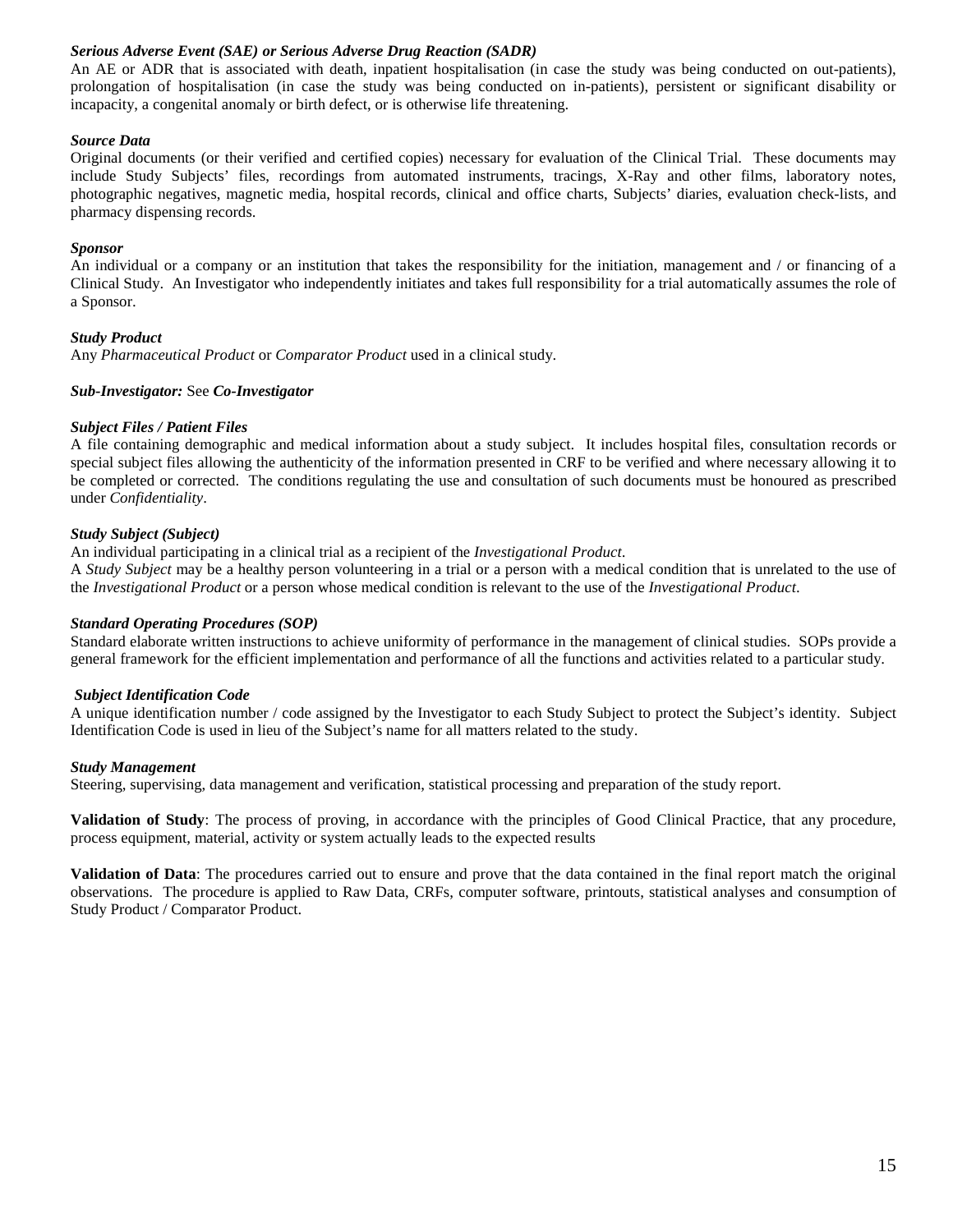# **APPENDIX II**

# **CONSTITUTION OF ETHICS COMMITTEE**

- 1. Chairman
- 2. Basic Scientists (2)
- 3. Two Clinicians (2) from various institutes
- 4. A Legal expert / retired judge
- 5. A Social Scientist/ representative of NGO voluntary organization.
- 6. A Philosopher/ Ethicist/ Theologian
- 7. A lay person
- 8. Member Secretary from NIMR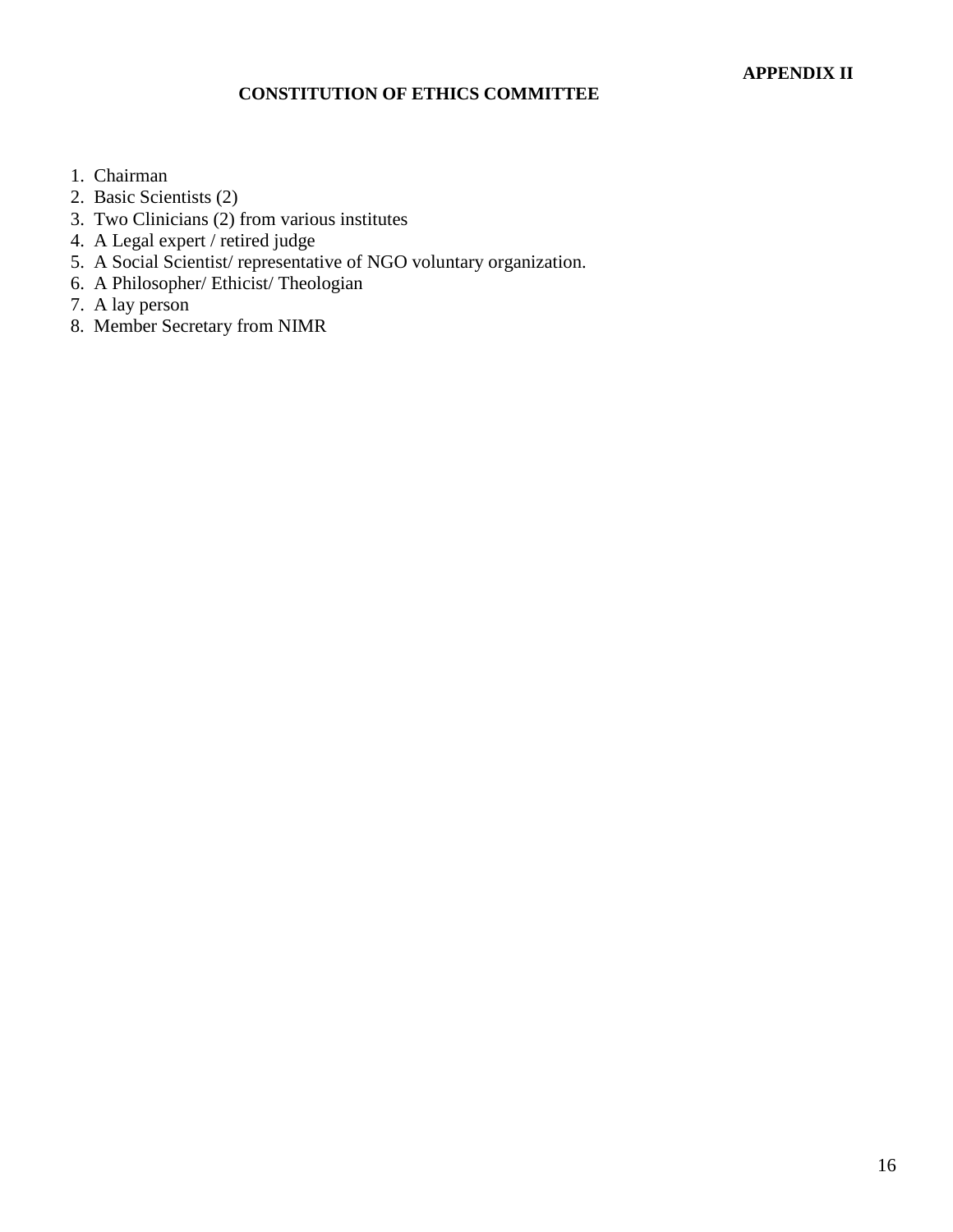# **ICMR Guideline: www.icmr.nic.in/human\_ethics.htm**

#### **1. Exemption from review**

Proposals which present less than minimal risk fall under this category as may be be seen in following situations: Research on educational practices such as: (a) instructional strategies or (b) effectiveness of instructional techniques or (c) the comparison among instructional techniques, curricula, or classroom management methods.

#### **Exceptions:**

- I. When research on use of educational tests, survey or interview procedures, or observation of public behavior can identify the human participant directly or through identifiers, and the disclosure of information outside research could subject the participant to the risk of civil or criminal or financial liability or psychosocial harm.
- II. When interviews involve direct approach or access to private papers.

# **2. Expedited Review**

**Qualifying Criterion:** The proposals presenting no more than minimal risk to research participants may be subjected to expedited review, only if the protocols involve -

- 1. Minor deviations from originally approved research during the period of approval (usually of one year duration).
- 2. Revised proposal previously approved through full review by the IEC or continuing review of approved proposals where there is no additional risk or activity is limited to data analysis.
- 3. Research activities that involve only procedures listed in one or more of the following categories:
	- a. Clinical studies of drugs and medical devices only when
		- i. research is on already approved drugs except when studying drug interaction or conducting trial on vulnerable population or
		- ii. adverse Event (AE) or unexpected Adverse Drug Reaction (ADR) of minor nature is reported.
- 4. Research involving clinical materials (data, documents, records, or specimens) that have been collected for non-research (clinical) purposes.
- 5. When in emergency situations like serious outbreaks or disasters a full review of the research is not possible, prior written permission of IEC may be taken before use of the test intervention. Such research can only be approved for pilot study or preliminary work to study the safety and efficacy of the intervention and **the same participants should not be included** in the clinical trial that may be initiated later based on the findings of the pilot study.
	- a. **Research on interventions in emergency situation**: When proven prophylactic, diagnostic, and therapeutic methods do not exist or have been ineffective, physicians may use new intervention as investigational drug (IND) / devices/ vaccine to provide emergency medical care to their patients in life threatening conditions. Research in such instance of medical care could be allowed in patients –
		- i. when consent of person/ patient/ responsible relative or custodian/ team of designated doctors for such an event is not possible. However, information about the intervention has to be given to the relative/ legal guardian when available later;
		- ii. when the intervention has undergone testing for safety prior to its use in emergency situations and sponsor has obtained prior approval of DCGI;
		- iii. only if the local IEC reviews the protocol since institutional responsibility is of paramount importance in such instances.
		- iv. if Data Safety Monitoring Board (DSMB) is constituted to review the data;

**b. Research on disaster management:** A disaster is the sudden occurrence of a calamitous event at any time resulting in substantial material damage, affecting persons, society, community or state(s). It may be periodic, caused by both nature and humans and creates an imbalance between the capacity and resources of the society and the needs of the survivors or the people whose lives are threatened, over a given period of time. It may also be unethical sometimes not to do research in such circumstances. Disasters create vulnerable persons and groups in society, particularly so in disadvantaged communities, and therefore, the following points need to be considered when reviewing such research:

- i. Research planned to be conducted after a disaster should be essential culturally sensitive and specific in nature with possible application in future disaster situations.
- ii. Disaster-affected community participation before and during the research is essential and its representative or advocate must be identified.
- iii. Extra care must be taken to protect the privacy and confidentiality of participants and communities.
- iv. Protection must be ensured so that only minimal additional risk is imposed.
- v. The research undertaken has to provide direct or indirect benefits to the participants, the disaster-affected community or future disaster- affected population and *a priori* agreement has to be reached on this, whenever possible, between the community and the researcher.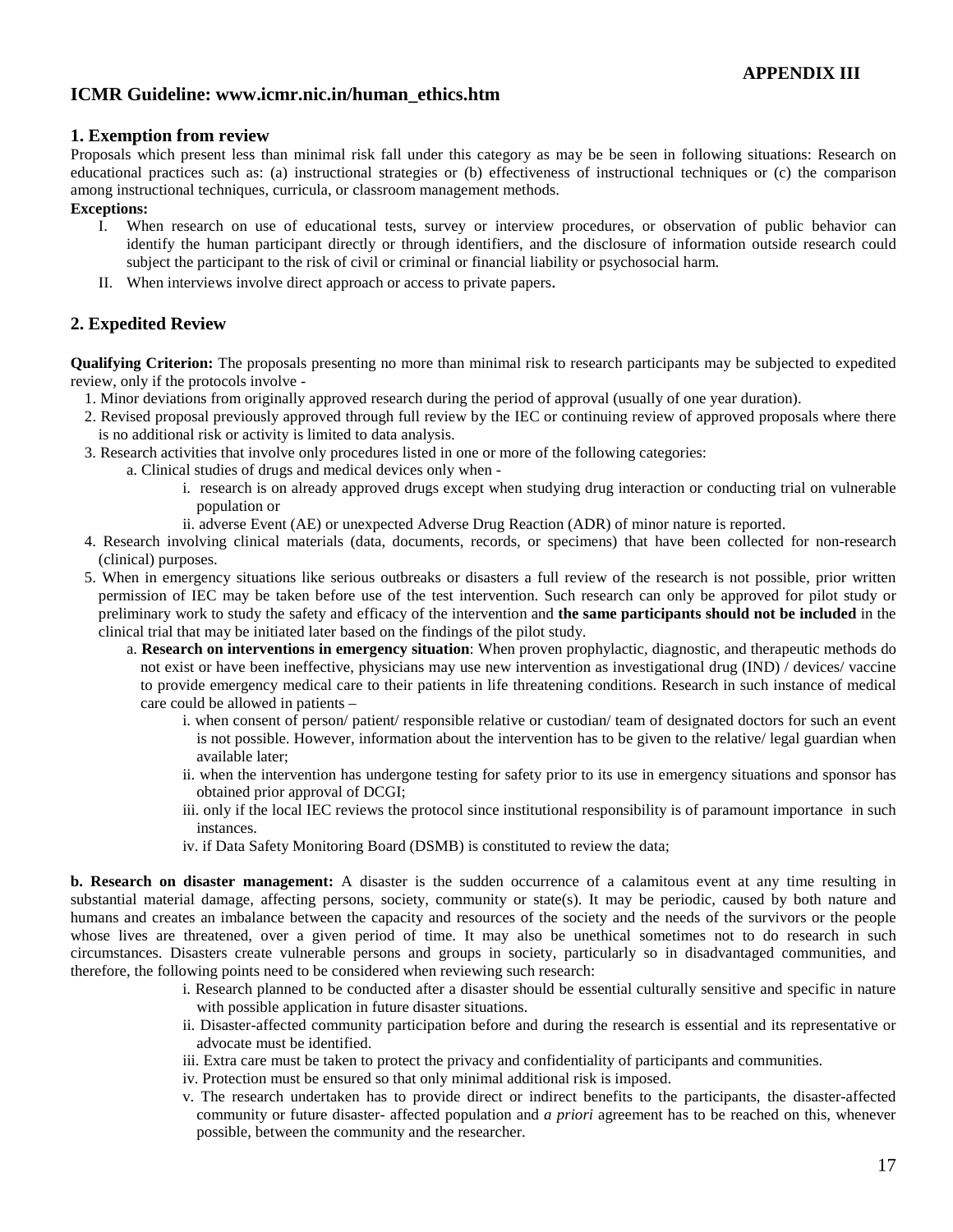- vi. All international collaborative research in the disaster-affected area has to be done with a local partner on equal partnership basis.
- vii. Transfer of biological material, if any, has to be done as per Government rules taking care of intellectual property rights issues.

# **3. Full Review**

Full review by all the members has to be done for all research presenting with:

- a) more than minimal risk,
- b) proposals/ protocols which do not qualify for exempted or expedited review and
- c) projects that involve vulnerable population and special groups

Following situations are to be carefully assessed against the existing facilities at the research site for risk/benefit analysis:

#### **a. Collection of blood samples by finger prick, heel prick, ear prick, or veni puncture:**

- i. from healthy adults and non-pregnant women who weigh normal for their age and not more than 500 ml blood is drawn in an 8 week period and frequency of collection is not more than 2 times per week;
- ii**.** from other adults and children, where the age, weight, and health of the participants, the collection procedure, the amount of blood to be collected, and the frequency with which it will be collected has been considered and not more than 50 ml or 3 ml per kg, whichever is lesser is drawn in an 8 week period and not more than 2 times per week;
- iii**.** from neonates depending on the haemodynamics, body weight of the baby and other purposes not more than 10% of blood is drawn within 48 – 72 hours. If more than this amount is to be drawn it becomes a risky condition requiring infusion/blood transfusion;
- iv**.** prospective collection of biological specimens for research purposes by noninvasive means for instance:
	- 1. skin appendages like hair and nail clippings in a non-disfiguring manner;
	- 2. dental procedures deciduous teeth at time of exfoliation or if routine patient care indicates a need for extraction of permanent teeth; supra and sub gingival dental plaque and calculus, provided the collection procedure is not more invasive than routine prophylactic scaling of the teeth;
	- 3. excreta and external secretions (including sweat);
	- 4. uncannulated saliva collected either in an unstimulated fashion or stimulated by chewing gum or by applying a dilute citric solution to the tongue;
	- 5. placenta removed at delivery;
	- 6. amniotic fluid obtained at the time of rupture of the membrane prior to or during labor;
	- 7. mucosal and skin cells collected by buccal scraping or swab, skin swab, or mouth washings;
	- 8. sputum collected after saline mist nebulization and bronchial lavages.

**b. Collection of data through noninvasive procedures** routinely employed in clinical practice. Where medical devices are employed, they must be cleared/ approved for marketing, for instance -

- i. physical sensors that are applied either to the surface of the body or at a distance and do not involve input of significant amounts of energy into the participant or an invasion of the participant's privacy;
- ii**.** weighing or testing sensory acuity;
- iii. magnetic resonance imaging;
- iv. electrocardiography, echocardiography; electroencephalography, thermography, detection of naturally occurring radioactivity, electroretinography, ultrasound, diagnostic infrared imaging, Doppler blood flow,
- v. moderate exercise, muscular strength testing, body composition assessment, and flexibility testing where appropriate given the age, weight, and health of the individual.

**c. Research involving clinical materials** (data, documents, records, or specimens) that will be collected solely for non-research (clinical) purposes.

**d. Collection of data from voice, video, digital, or image** recordings made for research purposes.

**e. Research on individual or group characteristics or behavior** not limited to research on perception, cognition, motivation, identity, language, communication, cultural beliefs or practices, and social behavior or research employing survey, interview, oral history, focus group, program evaluation, human factors evaluation, or quality assurance methodologies.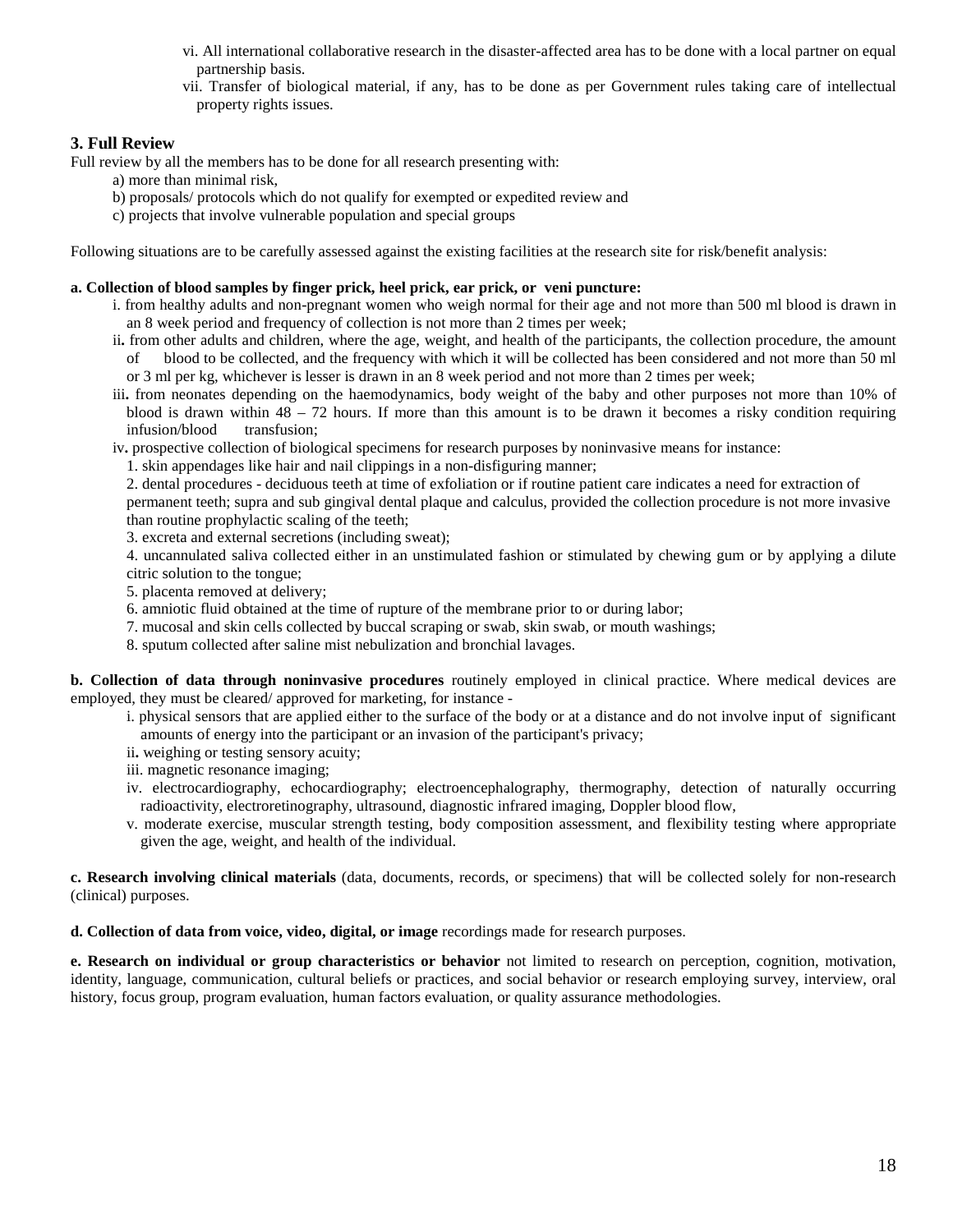# **PROTOCOL ELEMENTS FOR SUBMISSION OF APPLICATION (SCH Y AND ICMR GUIDELINE CONTENTS OF THE PROPOSED PROTOCOL FOR CONDUCTING CLINICAL TRIALS**

#### **1. Title Page**

- a. Full title of the clinical study,
- b. Protocol / Study number, and protocol version number with date
- c. The IND name/number of the investigational drug
- d. Complete name and address of the Sponsor and contract research organization if any
- e. List of the Investigators who are conducting the study, their respective institutional affiliations and site locations
- f. Name(s) of clinical laboratories and other departments and/or facilities participating in the study.

### **2. Table of Contents**

A complete Table of Contents including a list of all Appendices.

#### **1. Background and Introduction**

**a. Preclinical experience**

#### **b. Clinical experience**

Previous clinical work with the new drug should be reviewed here and a description of how the current protocol extends existing data should be provided. If this is an entirely new indication, how this drug was considered for this should be discussed. Relevant information regarding pharmacological, toxicological and other biological properties of the drug/biologic/medical device, and previous efficacy and safety experience should be described.

#### **2. Study Rationale**

This section should describe a brief summary of the background information relevant to the study design and protocol methodology. The reasons for performing this study in the particular population included by the protocol should be provided.

**3**. **Study Objective(s)**: (primary as well as secondary) and their logical relation to the study design.

#### **4. Study Design**

- a. Overview of the Study Design: Including a description of the type of study (i.e., double-blind, multicentre, placebo controlled, etc.), a detail of the specific treatment groups and number of study Subjects in each group and investigative site, Subject number assignment, and the type, sequence and duration of study periods.
- b. Flow chart of the study
- c. A brief description of the methods and procedures to be used during the study.
- d. Discussion of Study Design: This discussion details the rationale for the design chosen for this study.
- **5. Study Population**: the number of Subjects required to be enrolled in the study at the investigative site and by all sites along with a brief description of the nature of the Subject population required is also mentioned**.**

### **6. Subject Eligibility**

- a. Inclusion Criteria
- b. Exclusion Criteria
- **7. Study Assessments** plan, procedures and methods to be described in detail
- **8. Study Conduct** stating the types of study activities that would be included in this section would be: medical history, type of physical examination, blood or urine testing, electrocardiogram (ECG), diagnostic testing such as pulmonary function tests, symptom measurement, dispensation and retrieval of medication, Subject cohort assignment, adverse event review, etc. Each visit should be described separately as Visit 1, Visit 2, etc.

Discontinued Subjects: Describes the circumstances for Subject withdrawal, dropouts, or other reasons for discontinuation of Subjects. State how drop outs would be managed and if they would be replaced

Describe the method of handling of protocol waivers, if any. The person(s) who approves all such waivers should be identified and the criteria used for specific waivers should be provided.

Describes how protocol violations will be treated, including conditions where the study will be terminated for noncompliance with the protocol.

### **9. Study Treatment**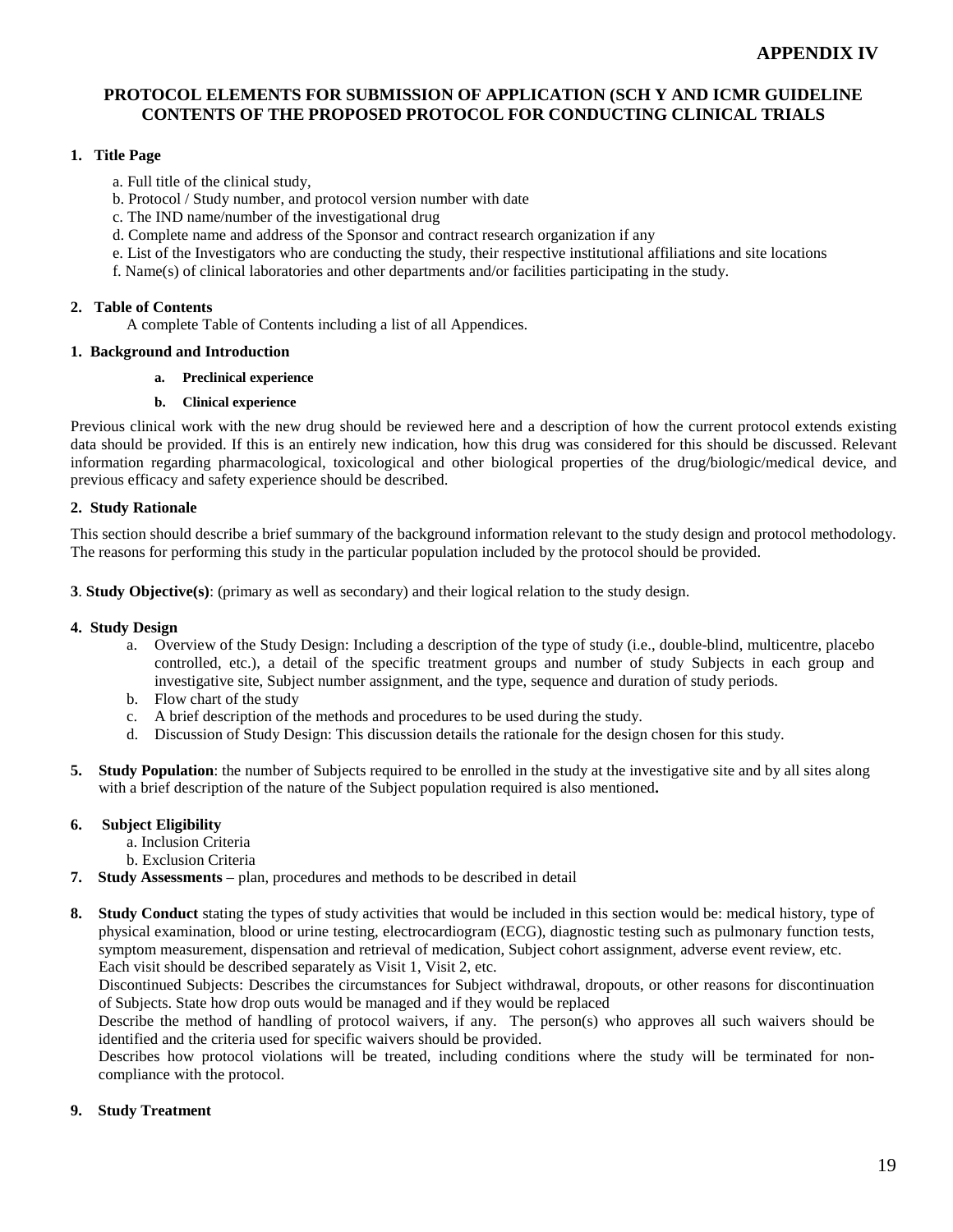- a. Dosing schedule ( dose, frequency, and duration of the experimental treatment) Describe the administration of placebos and/or dummy medications if they are part of the treatment plan. If applicable, concomitant drug(s), their doses, frequency, and duration of concomitant treatment should be stated.
- b. Study drug supplies and administration: A statement about who is going to provide the study medication and that the investigational drug formulation has been manufactured following all regulations Details of the product stability, storage requirements and dispensing requirements should be provided.
- c. Dose modification for study drug toxicity: Rules for changing the dose or stopping the study drug should be provided.
- d. Possible drug interactions
- e. Concomitant therapy: The drugs that are permitted during the study and the conditions under which they may be used are detailed here. Describe the drugs that a Subject is not allowed to use during parts of or the entire study. If any washout periods for prohibited medications are needed prior to enrollment, these should be described here.
- f. Blinding procedures: A detailed description of the blinding procedure if the study employs a blind on the Investigator and/or the Subject
- g. Unblinding procedures: If the study is blinded, the circumstances in which unblinding may be done and the mechanism to be used for unblinding should be given.
- **10. Adverse Events** (See Appendix XI): Description of expected adverse events should be given.
- Procedures used to evaluate an adverse event should be described.
- **11**. **Ethical Considerations**: Give the summary of:
	- a. Risk/benefit assessment:
	- b. Ethics Committee review and communications
	- c. Informed consent process
	- d. Statement of Subject confidentiality including ownership of data and coding procedures
- **12**. **Study Monitoring and Supervision**: A description of study monitoring policies and procedures should be provided along with the proposed frequency of site monitoring visits, and who is expected to perform monitoring. Case Record Form (CRF) completion requirements, including who gets which copies of the forms and any specifics required in filling out the forms CRF correction requirements, including who is authorized to make corrections on the CRF and how queries about study data are handled and how errors, if any, are to be corrected should be stated. Investigator study files, including what needs to be stored following study completion should be described.

#### **13. Investigational Product Management**

- a. Give Investigational product description and packaging (stating all Ingredients and the formulation of the investigational drug and any placebos used in the study)
- b. The precise dosing required during the study
- c. Method of packaging, labeling, and blinding of study substances
- d. Method of assigning treatments to Subjects and the Subject identification code numbering system
- e. Storage conditions for study substances
- f. Investigational product accountability: Describe instructions for the receipt, storage, dispensation, and return of the investigational products to ensure a complete accounting of all investigational products received, dispensed, and returned/destroyed.
- g. Describe policy and procedure for handling unused investigational products.

#### **14. Data Analysis:**

Provide details of the statistical approach to be followed including sample size, how the sample size was determined, including assumptions made in making this determination, efficacy endpoints (primary as well as secondary) and safety endpoints.

**Statistical analysis:** Give complete details of how the results will be analyzed and reported along with the description of statistical tests to be used to analyze the primary and secondary endpoints defined above. Describe the level of significance, statistical tests to be used, and the methods used for missing data; method of evaluation of the data for treatment failures, non-compliance, and Subject withdrawals; rationale and conditions for any interim analysis if planned.

- Describe statistical considerations for Pharmacokinetic (PK) analysis, if applicable
- **15. Undertaking by the Investigator** (see Appendix VII)
- **16. Appendices:** Provide a study synopsis, copies of the informed consent documents (patient information sheet, informed consent form etc.); CRF and other data collection forms; a summary of relevant pre-clinical safety information and any other documents referenced in the clinical protocol.
- **17. Registration** of Clinical Trial.
- **18.** Recent curriculum vitae of the Investigators indicating qualification and experience.
- **19.** Participant recruitment procedures and brochures, if any.
- **20.** Plan to withdraw or withhold standard therapies in the course of research.
- **21**. An account of storage and maintenance of all data collected during the trial.
- **22.** Plans for publication of results positive or negative while maintaining the privacy and confidentiality of the study participants.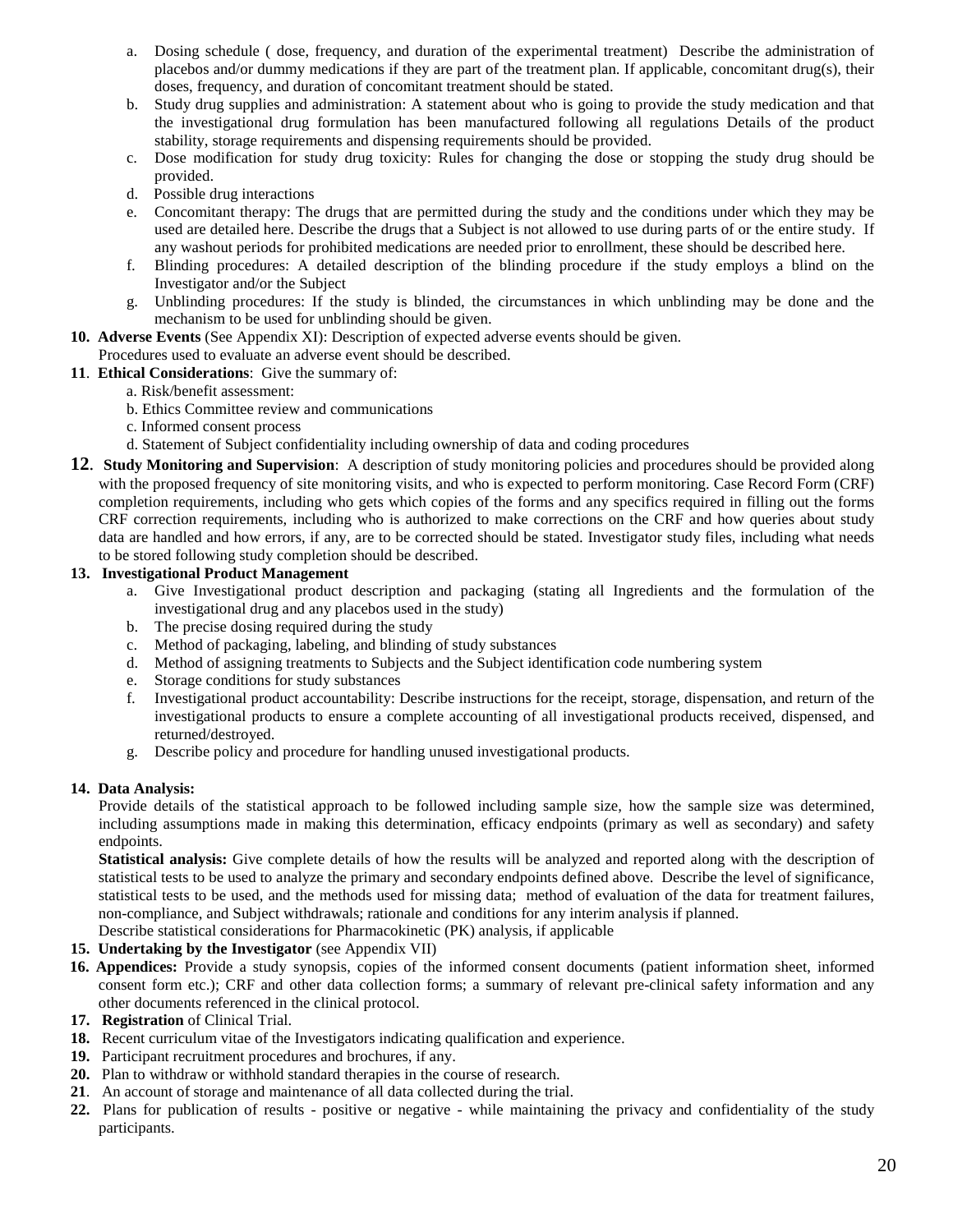- **23**. Agreement to comply with national and international Good Clinical Practices (GCP) protocols for clinical trials.
- **24.** Details of Funding agency/ Sponsors and fund allocation.
- **25**. For international collaborative study details about foreign collaborators and documents for review of Health Ministry's Screening Committee(HMSC) or appropriate Committees under other agencies/authority like Drug Controller General of India (DCGI).
- **26.** For exchange of biological material in international collaborative study a MoU/ Material Transfer Agreement between the collaborating partners.
- **27.** A statement on conflict-of-interest (COI), if any.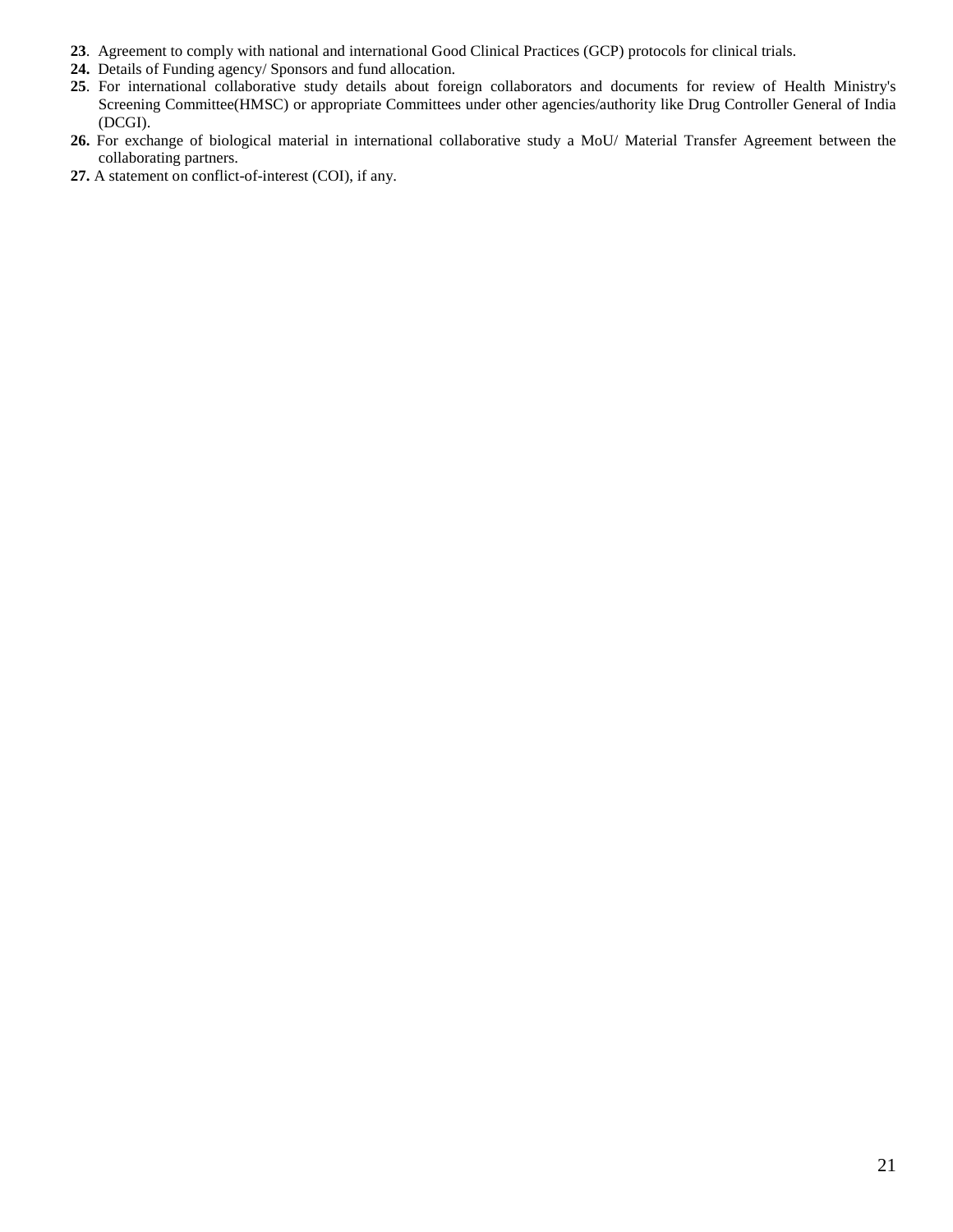# **Compensation for Participation (Sch Y)**

**All payments, reimbursement and medical services to be provided to research subjects should be approved by the IEC.** Subjects may be paid for the inconvenience and time present, and should be reimbursed for expenses incurred, in connection with their participation in research. They may also receive free medical services. However, payments should not be so large or the medical services so extensive as to induce prospective subjects to consent to participate in research against their better judgement (inducement). Care should be taken:

- i. when a guardian is asked to give consent on behalf of an incompetent person, no remuneration should be offered except a refund of out of pocket expenses;
- ii. when a subject is withdrawn from research for medical reasons related to the study the subject should get the benefit for full participation;
- iii. when a subject withdraws for any other reasons he/she should be paid in proportion to the amount of participation.

Academic institutions conducting research in alliance with industries / commercial companies require a strong review to probe possible conflicts of interest between scientific responsibilities of researchers and business interests (e.g. ownership or partownership of a company developing a new product). In cases where the review board/committee determines that a conflict of interest may damage the scientific integrity of a project or cause harm to research participants, the board should advise accordingly. Institutions need self-regulatory processes to monitor, prevent and resolve such conflicts of interest. Prospective participants in research should also be informed of the sponsorship of research, so that they can be aware of the potential for conflicts of interest and commercial aspects of the research. Undue inducement through compensation for individual participants, families and populations should be prohibited. This prohibition however, does not include agreements with individuals, families, groups, communities or populations that foresee technology transfer, local training, joint ventures, provision of health care reimbursement, costs of travel and loss of wages and the possible use of a percentage of any royalties for humanitarian purposes.

# **Compensation for Accidental Injury**

Research subjects who suffer physical injury as a result of their participation in the Clinical Trial are entitled to financial or other assistance to compensate them equitably for any temporary or permanent impairment or disability **subject to confirmation from IEC.** In case of death, their dependents are entitled to material compensation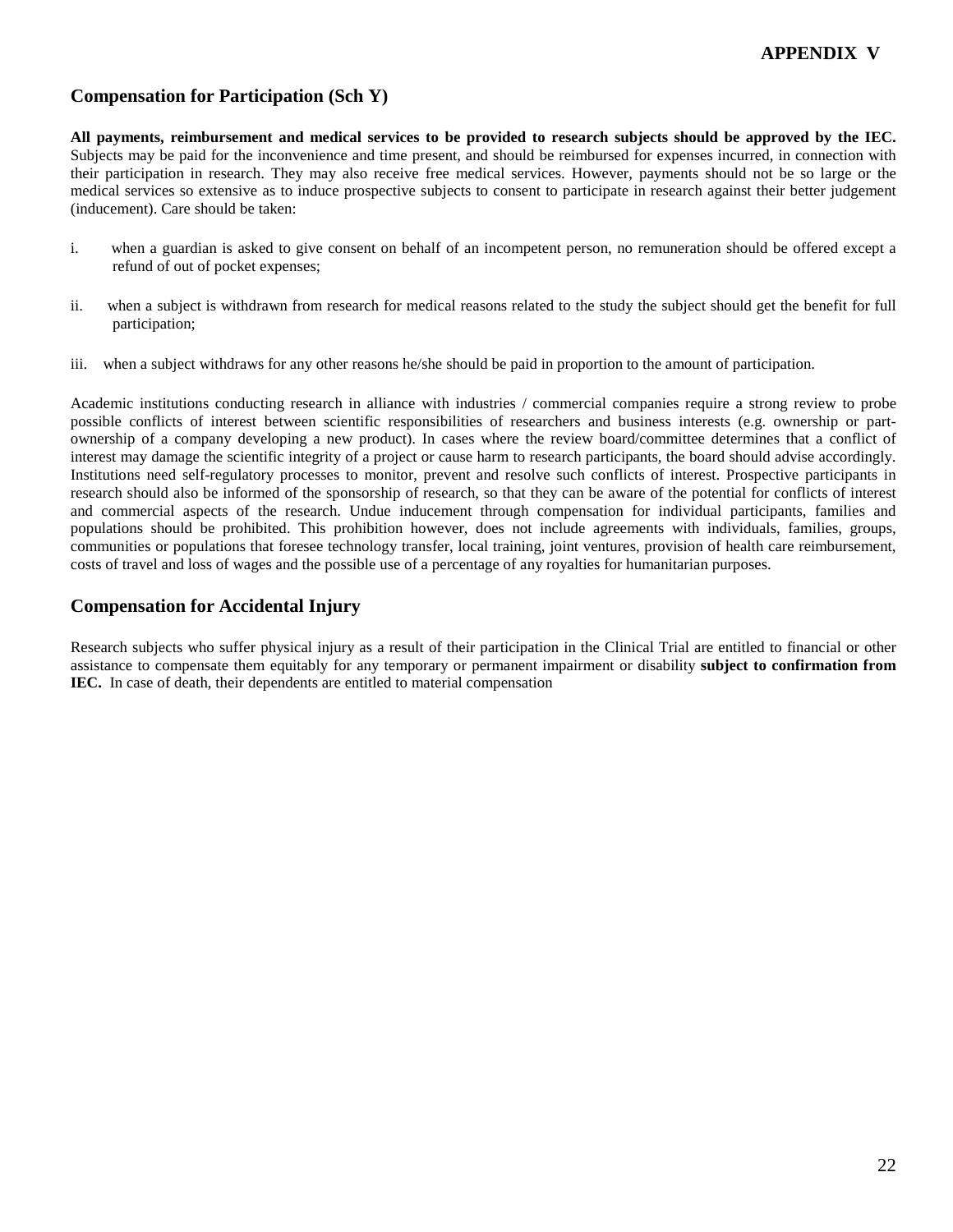# **Informed Consent Process (Sch Y)**

# **Informed Consent of Subject:**

**1.** Prior to the beginning of the Study the Investigator(s) should obtain the Ethics Committee's approval for the written informed consent form and all information being provided to the Subjects and / or their legal representatives or guardians as well as an impartial witness. **2.** None of the oral and written information concerning the Study, including the written informed consent form, should contain any language that causes the Subject(s) or their legal representatives or guardians to waive or to appear to waive their legal rights, or that releases or appears to release the Investigator, the Institution, the Sponsor or their representatives from their liabilities for any negligence. **3.** The information should be given to the Subjects and / or their legal representatives or guardians in a language and at a level of complexity that is understandable to the Subject(s) in both written and oral form, whenever possible. **4.** Subjects, their legal representatives or guardians should be given ample opportunity and time to enquire about the details of the Study and all questions answered to their satisfaction. **5.** The Investigator(s), Sponsor or staff of the Institution should not coerce or unduly influence a potential Subject to participate or to continue to participate in the Study. **6.** Careful consideration should be given to ensuring the freedom of consent obtained from members of a group with a hierarchical structure- such as medical, pharmacy and nursing students, subordinate hospital and laboratory personnel, employees of the pharmaceutical industry, and members of the armed forces. 7**.** Persons with incurable diseases, in nursing homes, in detention, unemployed or impoverished, in emergency rooms, homeless persons, nomads, refugees and any ethnic or racial minority groups should be considered as vulnerable population **whose mode of consent should be carefully considered and approved by the Ethics Committee.**

Prior to the Subject's participation in the Study the written Informed Consent form should be signed and personally dated by

- 1. (i) The Subject *or* (ii) if the Subject is incapable of giving an Informed Consent for example children, unconscious or suffering from severe mental illness or disability, by the Subject's legal representative or guardian *or* (iii) if the Subject and his legal representative or guardian is unable to read / write,
- 2. An impartial witness who should be present during the entire informed consent discussion
- 3. The Investigator

By signing the consent form the witness attests that the information in the consent form and any other written information was accurately explained to, and apparently understood by, the Subject or the Subject's legal representative or the guardian, and that informed consent was freely given by the Subject or the Subject's legal representative or the guardian.

The Subject's legal representative or guardian (if the subject is incapable of giving an Informed Consent for example children, unconscious or suffering from severe mental illness or disability), the inclusion of such patients in the study may be acceptable **if the ethics committee is in principle, in agreement**, and if the investigator thinks that the participation will promote the welfare and interest of the Subject. The agreement of a legal representative or the guardian that participation will promote the welfare and interest of the Subject should also be recorded with dated signature. **If, however, neither the signed Informed Consent nor the witnessed signed verbal consent are possible – this fact must be documented stating reasons by the Investigator and also brought to the knowledge of Ethics Committee without any delay.**

### **Essential information for prospective research on subjects:**

Before requesting an individual's consent to participate in research, the investigator must provide the individual with the following information in the language he or she is able to understand which should not only be scientifically accurate but should also be sensitive to their social and cultural context :

- i. the aims and methods of the research;
- ii. the expected duration of the subject participation;
- iii. the benefits that might reasonably be expected as an outcome of research to the subject or to others;
- iv. any alternative procedures or courses of treatment that might be as advantageous to the subject as the procedure or treatment to which she/he is being subjected;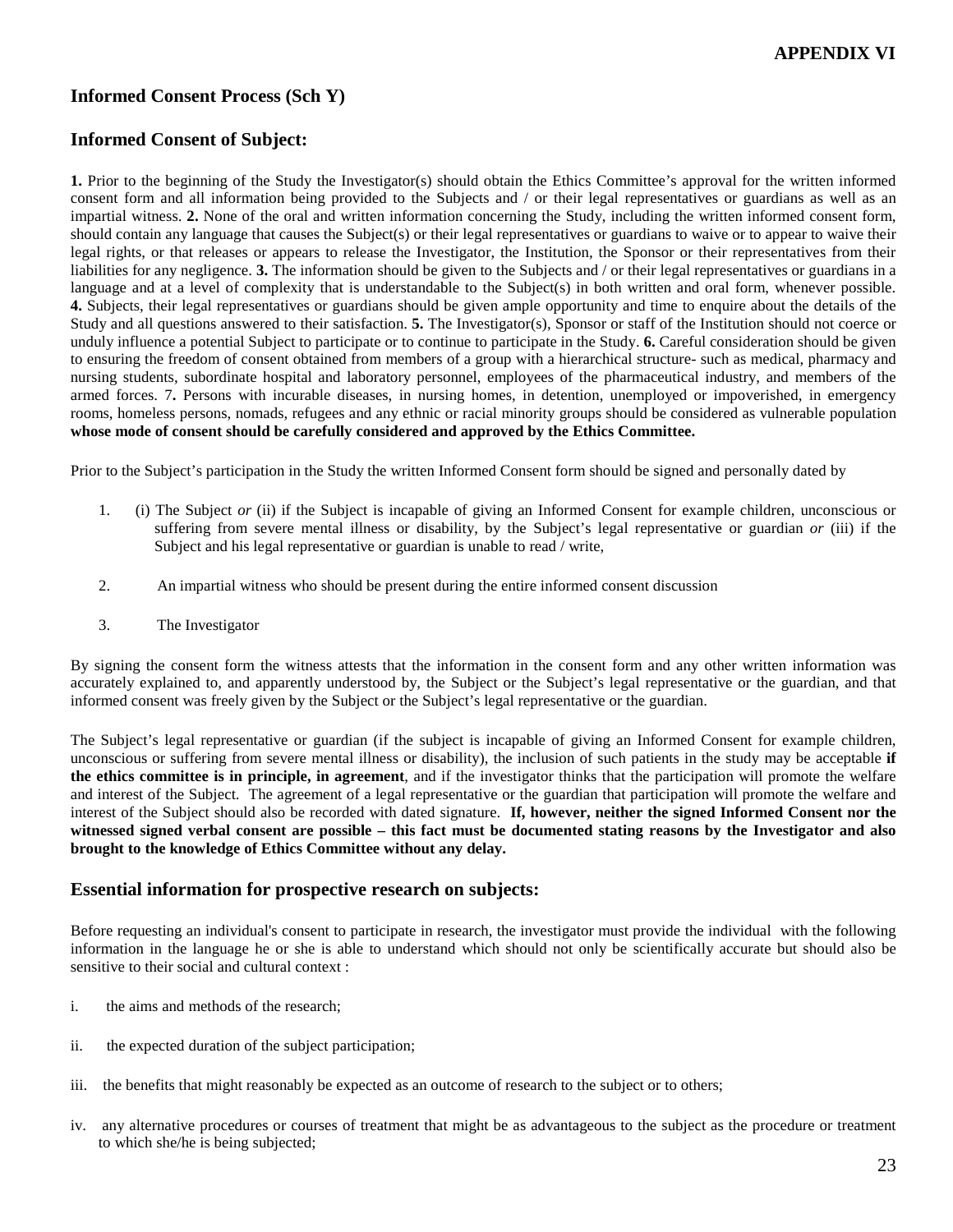- v. any foreseeable risk or discomfort to the subject resulting from participation in the study;
- vi. right to prevent use of his/her biological sample (DNA, cell-line, etc.) at any time during the conduct of the research;
- vii. the extent to which confidentiality of records could be able to safeguard, confidentiality and the anticipated consequences of breach of confidentiality;
- viii. free treatment for research related injury by the investigator / institution;
- ix. compensation of subjects for disability or death resulting from such injury;
- x. freedom of individual / family to participate and to withdraw from research any time without penalty or loss of benefits which the subject would otherwise be entitled to;
- xi. the identity of the research teams and contact persons with address and phone numbers;
- xii. foreseeable extent of information on possible current and future uses of the biological material and of the data to be generated from the research and if the material is likely to be used for secondary purposes or would be shared with others, clear mention of the same;
- xiii. risk of discovery of biologically sensitive information;
- xiv. publication, if any, including photographs and pedigree charts.

The quality of the consent of certain social groups requires careful consideration as their agreement to volunteer may be unduly influenced by the Investigator.

# **Informed Consent in Non-Therapeutic Study:**

In case of a Non-Therapeutic Study the consent must always be given by the subject. Non-Therapeutic Studies may be conducted in subjects with consent of a legal representative or guardian provided all of the following conditions are fulfilled:

- 1. The objective of the Study can not be met by means of a trial in Subject(s) who can personally give the informed consent
- 2. The foreseeable risks to the Subject(s) are low
- 3. Ethics Committee's written approval is expressly sought on the inclusion of such Subject(s)

# **Waiver Of Informed Consent**

The IEC may waive the requirements for obtaining informed consent or approve a consent procedure which does not include, or which alters, some or all of the elements of informed consent listed above, provided that :-

- 1. The research involves no more than minimal risk to the subjects
- 2. The waiver or alteration will not adversely effect the rights and welfare of the subjects
- 3. The research could not practicably be carried out without the waiver or alteration; and

4. Whenever appropriate, the subjects will be provided with additional pertinent information after participation.

**Consent Process** by using a consent form that has been reviewed and approved by the IEC. The following are the acceptable methods for documentation of informed consent of human research subjects:-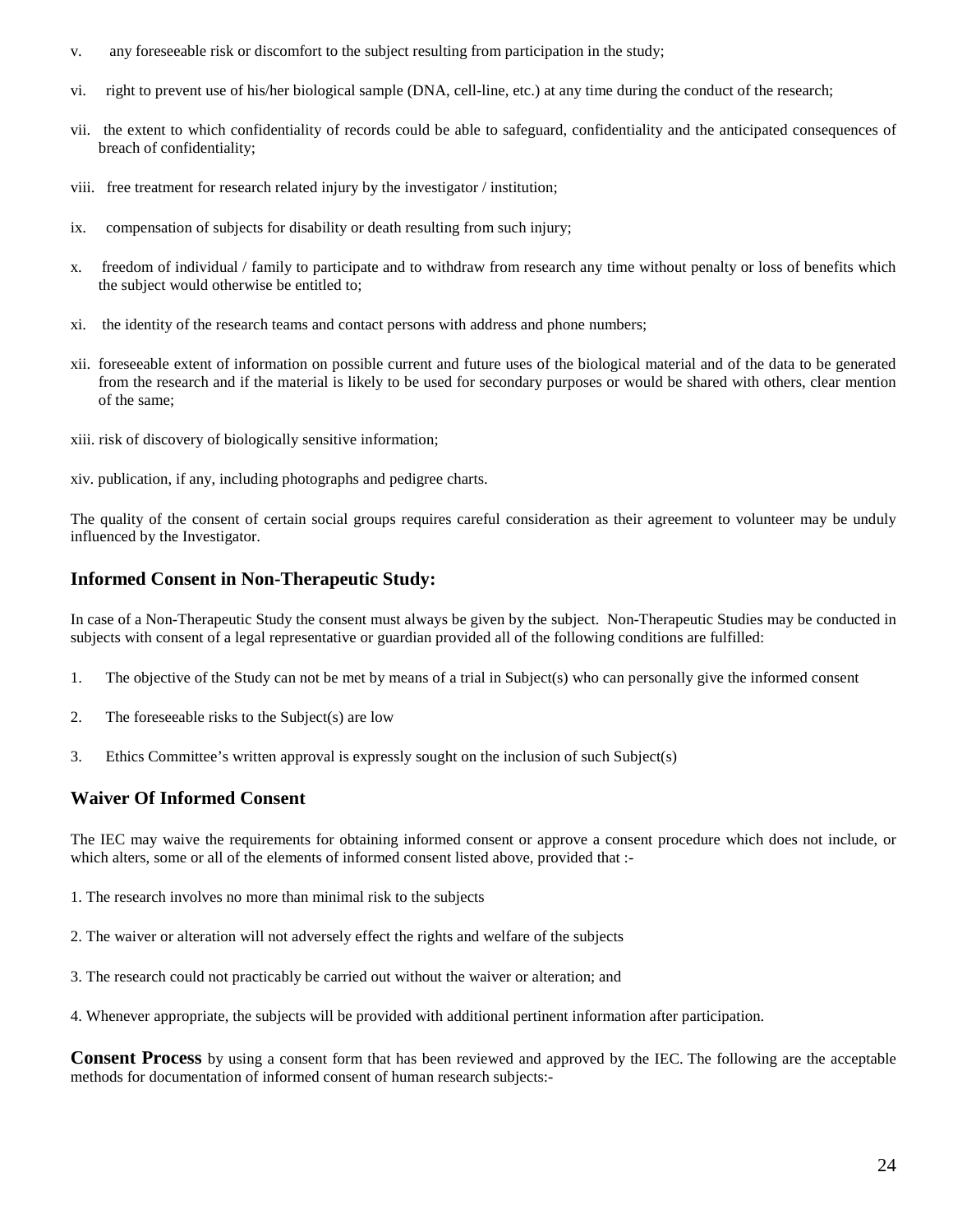1. **The IEC must be made aware of the person (s) who will be conducting the consent interviews**. These faculty/staff members should be the only personnel allowed to obtain consent unless indicated otherwise. The IEC requires that the person obtaining consent is medically trained.

2. Each subject (or their legally authorized representative) must be provided adequate time to read and review the consent form, in addition to being advised of the procedures, risks, potential benefit, alternatives to participation, etc. This is frequently accomplished using the consent form as an outline for the interview process.

3. After completing the consent interview and assuring that the subject (or their representative) has no further questions and agrees to participate in the research activity, the interviewer should instruct the subject to sign and date the consent form in the appropriate spaces.

4. A witness must sign and date in the appropriate spaces. The witness cannot be the person conducting the consent interview, but is not further restricted.

5. The person conducting the consent interview must then sign and date the consent form in the appropriate spaces (PI or designee). It is assumed that in most cases, all persons signing the consent form will do so at the conclusion of the consent interview.

6. Each subject (or their representative) must be given a copy of the signed consent form. The original consent form should be filed in such a manner as to insure immediate retrieval when required by auditing entities, IEC, or sponsor monitors.

7. The regulations are clear that written documentation informed consent is required. Therefore, obtaining consent from an authorized third party via the telephone is not acceptable.

8. The regulations also include provisions for approval of a waiver or alteration of part or all of the consent process. The IEC will consider written requests for waiver or alteration of the process when accompanied by sufficient justification.

9. Obtaining informed consent from subjects must be accomplished prior to performing the research activity and using only an IEC approved consent form. Written requests for amendments to an existing consent form must be approved by the IEC prior to implementation.

10.Upon receipt of an IEC approved consent form, all old versions should be discarded to prevent inadvertent use of an outdated consent form. Copies of the most recently approved consent form may be made and should be used until superseded by an amended consent form. The consent form must be reviewed at least annually as part of the continuing review process.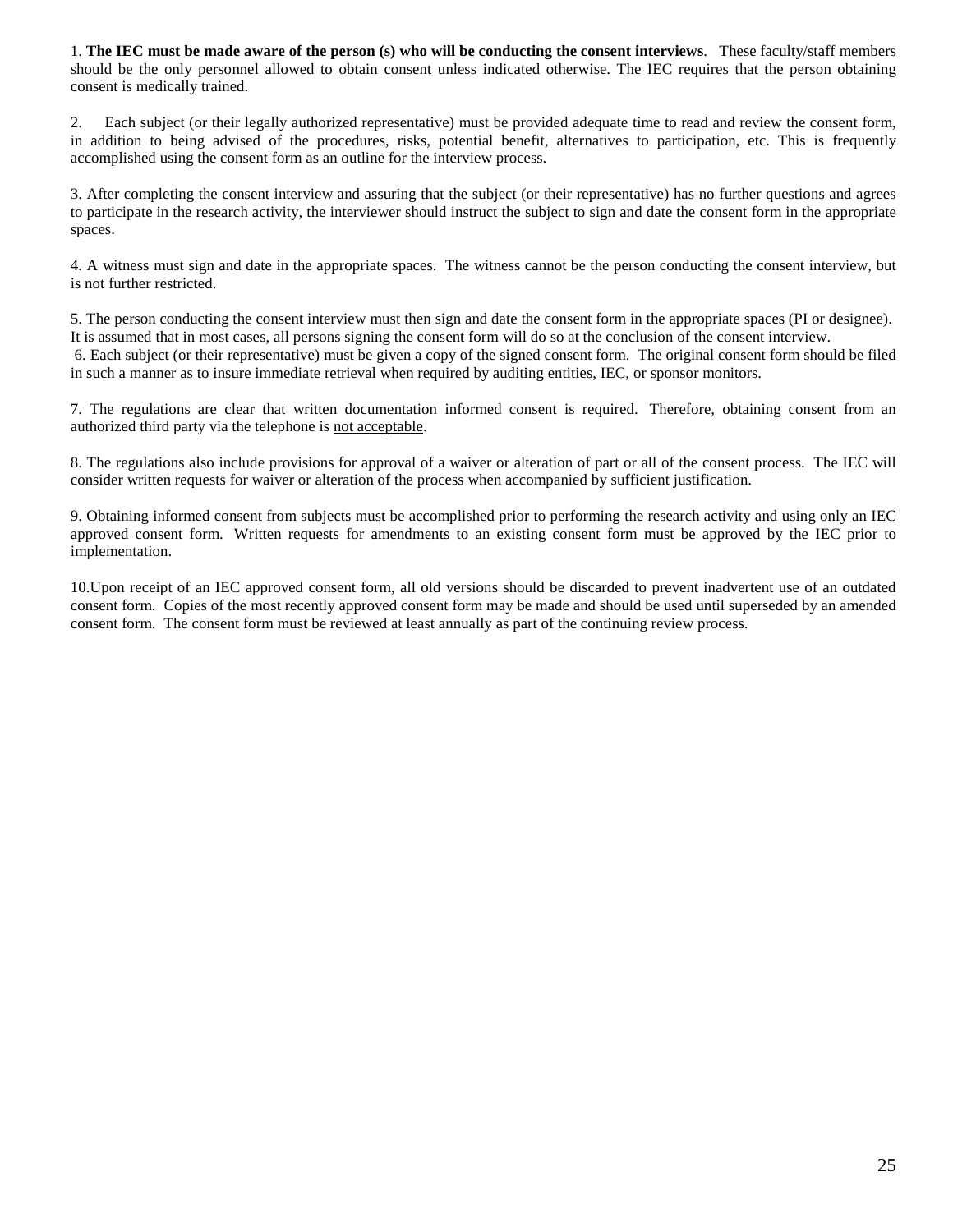# **Selection of Special Groups As Research Subject (Sch Y)**

**1. Pregnant or nursing women:** Pregnant or nursing women should in no circumstances be the subject of any research unless the research carries no more than minimal risk to the fetus or nursing infant and the object of the research is to obtain new knowledge about the foetus, pregnancy and lactation. As a general rule, pregnant or nursing women should not be subjects of any clinical trial except such trials as are designed to protect or advance the health of pregnant or nursing women or foetuses or nursing infants, and for which women who are not pregnant or nursing would not be suitable subjects.

- a. The justification of participation of these women in clinical trials would be that they should not be deprived arbitrarily of the opportunity to benefit from investigations, drugs, vaccines or other agents that promise therapeutic or preventive benefits. Example of such trials are, to test the efficacy and safety of a drug for reducing perinatal transmission of HIV infection from mother to child, trials for detecting fetal abnormalities and for conditions associated with or aggravated by pregnancy etc. Women should not be encouraged to discontinue nursing for the sake of participation in research and in case she decides to do so, harm of cessation of breast feeding to the nursing child should be properly assessed except in those studies where breast feeding is harmful to the infant.
- b. Research related to termination of pregnancy: Pregnant women who desire to undergo Medical Termination of Pregnancy (MTP) could be made subjects for such research as per The Medical Termination of Pregnancy Act, GOI, 1971.
- c. Research related to pre-natal diagnostic techniques: In pregnant women such research should be limited to detect the foetal abnormalities or genetic disorders as per the Prenatal Diagnostic Techniques (Regulation and Prevention of Misuse) Act, GOI, 1994 and not for sex determination of the foetus.

#### **Children:**

Before undertaking trial in children the investigator must ensure that -

- a. children will not be involved in research that could be carried out equally well with adults;
- b. the purpose of the research is to obtain knowledge relevant to health needs of children. For clinical evaluation of a new drug the study in children should always be carried out after the phase III clinical trials in adults. It can be studied earlier only if the drug has a therapeutic value in a primary disease of the children;
- c. a parent or legal guardian of each child has given proxy consent;
- d. the assent of the child should be obtained to the extent of the child's capabilities such as in the case of mature minors, adolescents etc;
- e. research should be conducted in settings in which the child and parent can obtain adequate medical and psychological support;
- f. interventions intended to provide direct diagnostic, therapeutic or preventive benefit for the individual child subject must be justified in relation to anticipated risks involved in the study and anticipated benefits to society;
- g. the child's refusal to participate in research must always be respected unless there is no medically acceptable alternative to the therapy provided/tested, provided the consent has been obtained from parents/guardian;
- h. interventions that are intended to provide therapeutic benefit are likely to be at least as advantageous to the individual child subject as any available alternative interventions;
- i. the risk presented by interventions not intended to benefit the individual child subject is low when compared to the importance of the knowledge that is to be gained.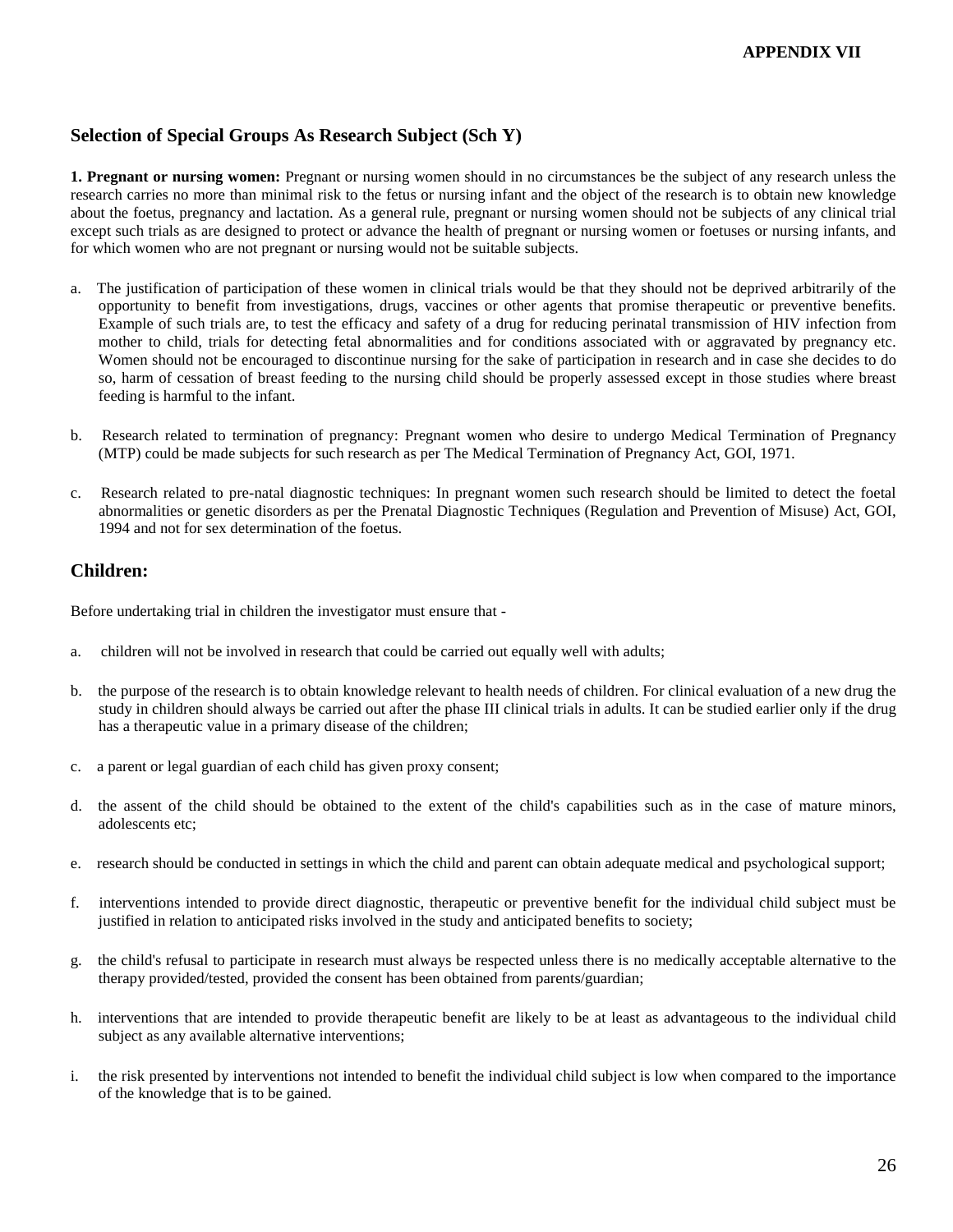# **Vulnerable groups:**

Effort may be made to ensure that individuals or communities invited for research be selected in such a way that the burdens and benefits of the research are equally distributed.

- a. research on genetics should not lead to racial inequalities;
- b. persons who are economically or socially disadvantaged should not be used to benefit those who are better off than them;
- c. rights and welfare of mentally challenged and mentally differently able persons who are incapable of giving informed consent or those with behavioral disorders must be protected.
- d. Adequate justification is required for the involvement of subjects such as prisoners, students, subordinates, employees, service personnel etc. who have reduced autonomy as research subjects.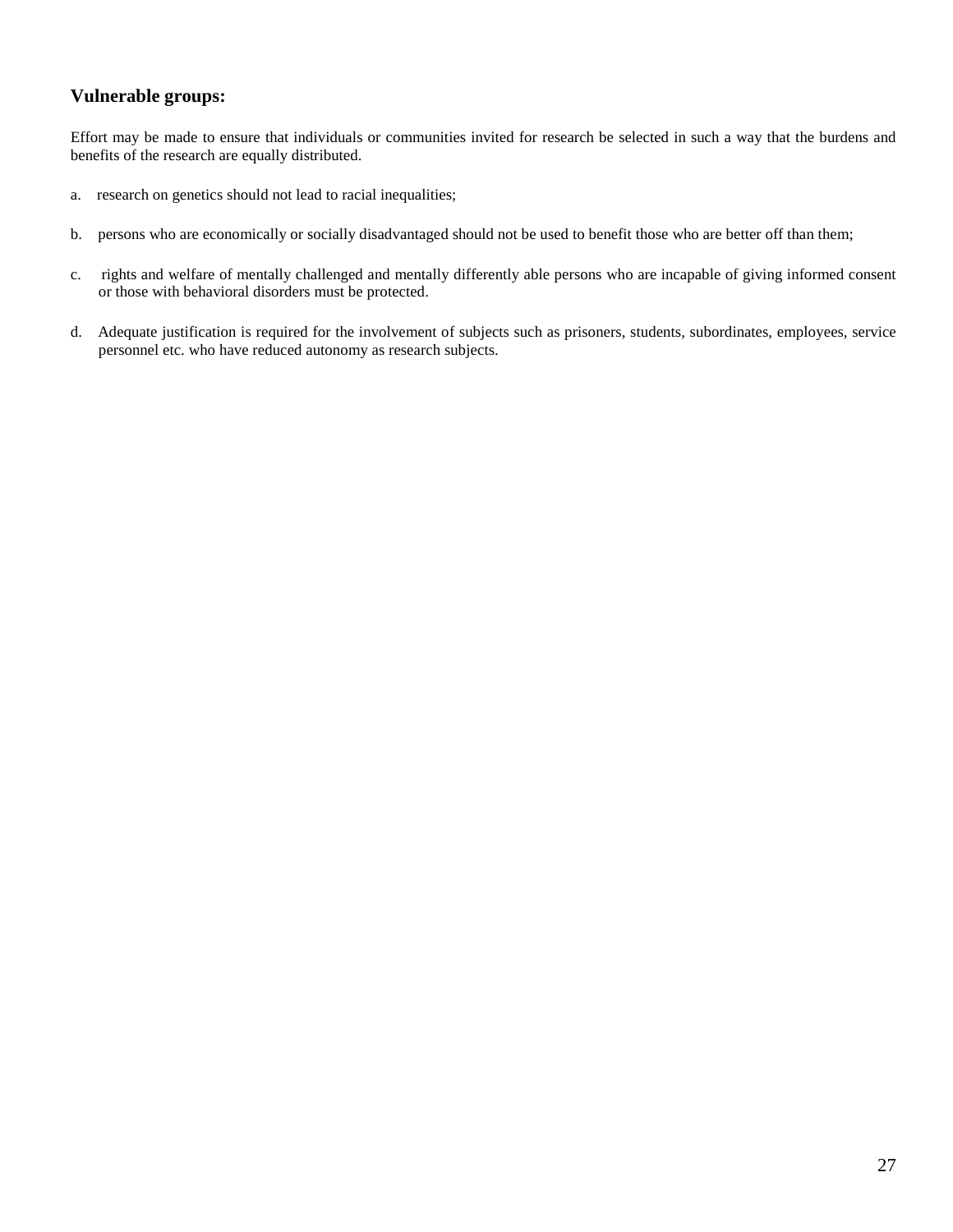#### **Communication / Role of Investigator and Sponsor with Ethic Committee**

#### **Investigator's communication with Ethics Committee (Sch Y 3.3.4.)**

Before initiating a study the investigator / institution must ensure that the proposed study has been reviewed and accepted in writing by the relevant ethics committee(s) for the protocol, written informed consent form, subject recruitment procedures (e.g. advertisements) and any written / verbal information to be provided to the subjects. The investigator should promptly report to the **ethics committee**, the monitor and the sponsor:-

- 1. deviations from or changes of, the protocol to eliminate immediate hazards to the subjects
- 2. changes that increase the risk to subject(s) and / or affecting significantly the conduct of the study
- 3. all adverse drug reactions and adverse events that are serious and / or unexpected
- 4. new information that may adversely affect safety of the subjects or the conduct of the study
- 5. for reported deaths the investigator should supply any additional information e.g. autopsy reports and terminal medical reports.

6. The investigator may implement a deviation from, or change of protocol to eliminate an immediate hazard(s) to study subjects without prior ethics committee approval / favourable opinion. **The implemented deviation or change, the reasons for it and if appropriate the proposed protocol amendment(s) should be submitted by the investigator to the ethics committee** (for review and approval / favourable opinion), to the sponsor (for agreement) and if required to the regulatory authority(ies).

### **Sponsor's Role in confirmation of review by the Ethics Committee (Sch Y 3.1.7.)**

The Sponsor shall obtain from the Investigator(s) and / or the Institutions

- 1. The particulars about the members of the Investigator's / Institution's Ethics Committee including their names, addresses, qualifications and experience
- 2. An undertaking that the Ethics Committee is organised and operates according to the GCP and the applicable laws and regulations.
- 3. Documented approval / favourable opinion of the Ethics Committee before the initiation of the Study
- 4. A copy of the recommendations in case the Ethics Committee conditions its approval upon change(s) in any aspect of the Study such as modification(s) of the Protocol, written Informed Consent Form, any other written information *and / or* other procedures
- 5. Ethics Committee's documents relating to re-evaluations / re-approvals with favourable opinion, and of any withdrawals or suspensions of approval / favourable opinion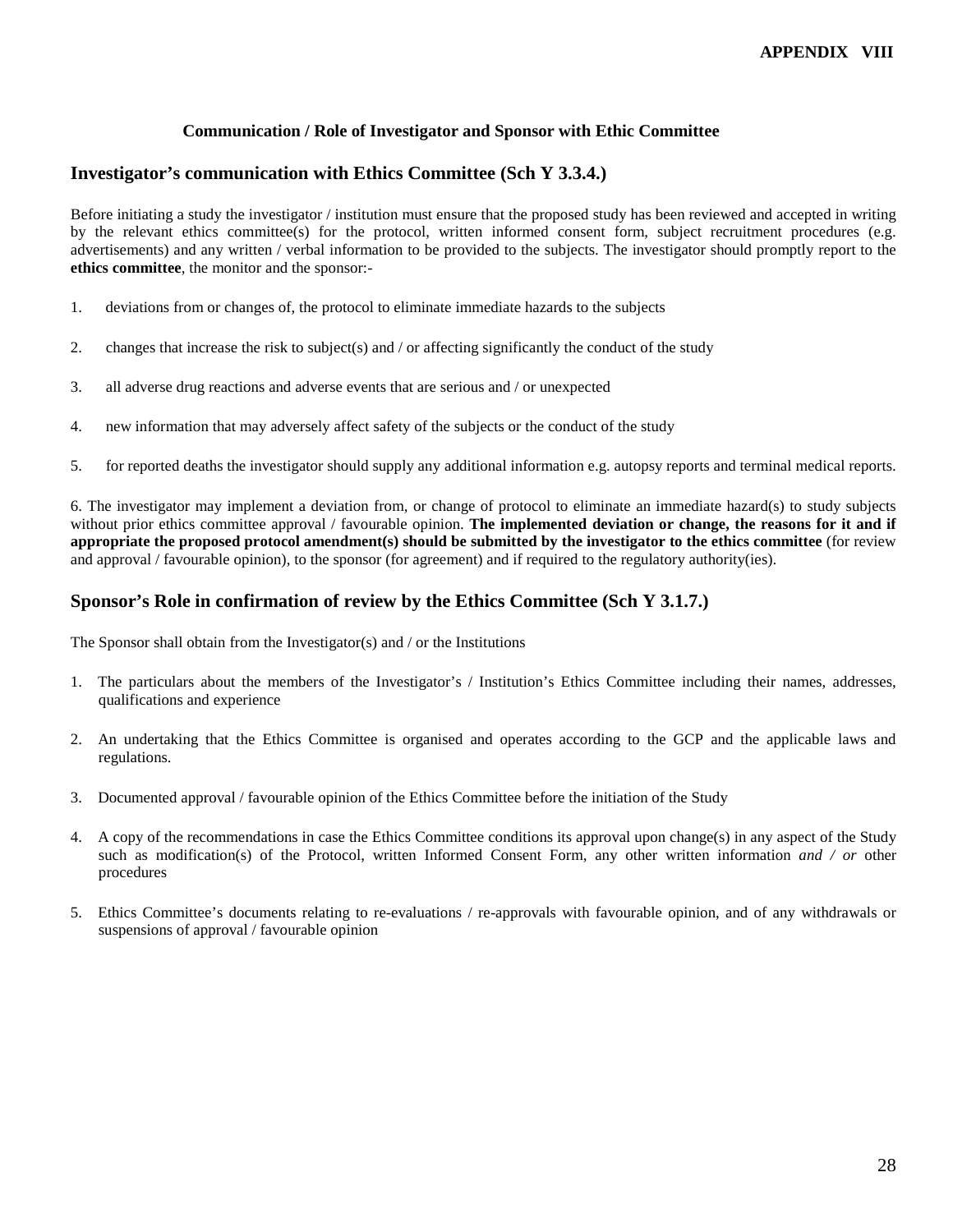# **FORMAT I**

# **NATIONAL INSTITUTE OF MALARIA RESEARCH, DWARKA, NEW DELHI**

# **INTIMATION OF START OF STUDY**

- 1. Project/Trial Code Number:
- 2. Title of the drug/multicentric trial:
- 3. Principal Investigator (Name & Department):
- 4. Sponsor:
- 5. Contract Research Organization (CRO) if any:
- 6. Date of sanction by IEC:
- 7. Date of start:

**Date:** 

 **(Signature of Principal Investigator)**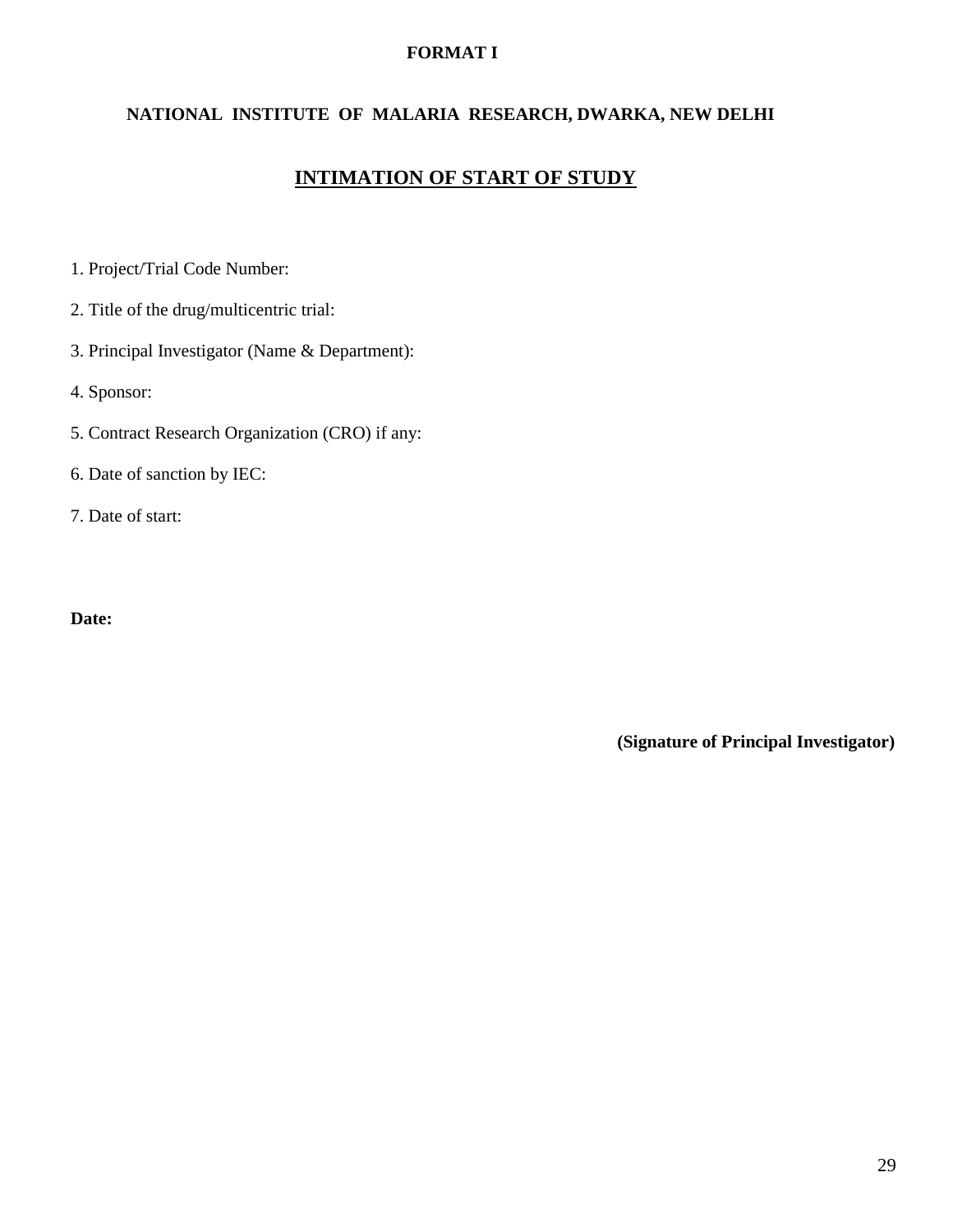# **NATIONAL INSTITUTE OF MALARIA RESEARCH, DWARKA, NEW DELHI**

# **PROGRESS REPORT / FINAL REPORT**

- 1. Project/Trial Code Number
- 2. Title of the drug/multicentric trial
- 3. Principal Investigator (Name & Department)
- 4. Sponsor
- 5. Contract Research Organization (CRO) if any
- 6. Date of sanction by IEC
- 7. Date of start
- 8. Objectives of the study
- 9. Progress report as per objectives (attach separate sheet)
- 10. Serious Adverse Events if any with details (in summary form)
- 11. Protocol deviation if any with reasons/justifications
- 12. Report/publications/conference presentation
- 13. Awards/recognition

Date:

(Signature of Principal Investigator)

(Signature of Head of the Department)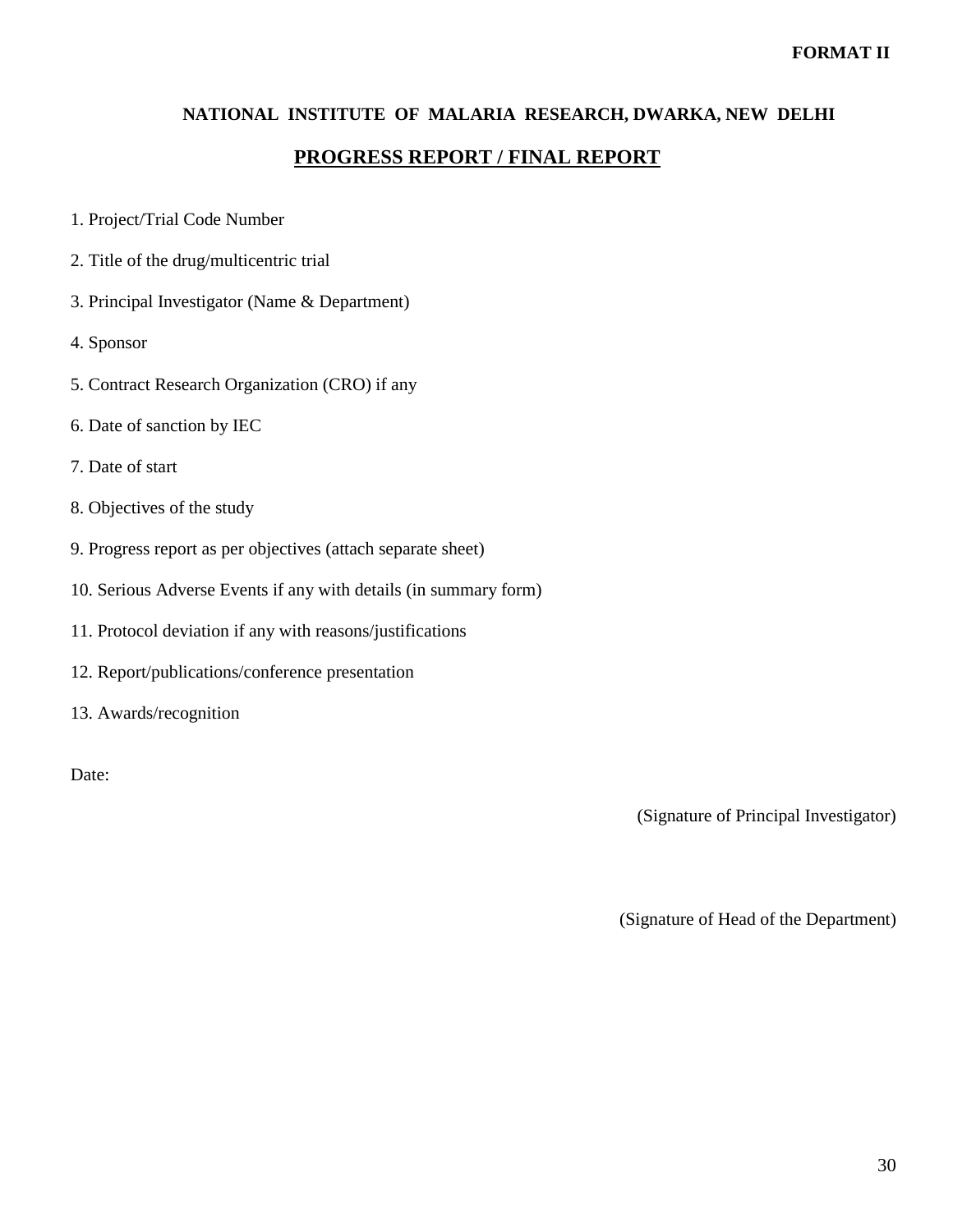# **NATIONAL INSTITUTE OF MALARIA RESEARCH**

# **APPLICATION TO ETHICS COMMITTEE**

**(Form to be filled by the Principal Investigator (PI) for submission to Institutional Ethics Committee (IEC) for attachment to each copy of the proposal)**

| Code No. of IEC:<br>* To be filled by IEC Member Secretary                                                                                                                                                                                        |                                                          |                             |                                                                                                                          |                       |
|---------------------------------------------------------------------------------------------------------------------------------------------------------------------------------------------------------------------------------------------------|----------------------------------------------------------|-----------------------------|--------------------------------------------------------------------------------------------------------------------------|-----------------------|
| <b>Proposal Title:</b>                                                                                                                                                                                                                            |                                                          |                             |                                                                                                                          |                       |
| Name, Designation & Qualifications:                                                                                                                                                                                                               |                                                          |                             |                                                                                                                          |                       |
| <b>Departmental Tel. Nos.:</b><br><b>Email ID:</b>                                                                                                                                                                                                |                                                          |                             |                                                                                                                          |                       |
| Signature:                                                                                                                                                                                                                                        |                                                          |                             |                                                                                                                          |                       |
| Co-Principle Investigator / Collaborators: 1.                                                                                                                                                                                                     |                                                          |                             |                                                                                                                          |                       |
| 2. $\qquad \qquad$                                                                                                                                                                                                                                |                                                          |                             | 3.                                                                                                                       |                       |
| working at NIMR. The investigators should sign their CV.                                                                                                                                                                                          |                                                          |                             | Please attach Curriculum Vitae of all Investigators (with subject specific publications limited to previous 5 years) not |                       |
| <b>Sponsor Information:</b>                                                                                                                                                                                                                       |                                                          |                             |                                                                                                                          |                       |
| 1. Indian                                                                                                                                                                                                                                         | a) Government $(\_)$<br>b) Private $(\_)$                | Central $(\_)$ State $(\_)$ | Institutional $($                                                                                                        |                       |
| <b>2. International</b> a) Government $\Box$                                                                                                                                                                                                      |                                                          | Private (_) UN Agencies(_)  |                                                                                                                          |                       |
| 3. Industry b)                                                                                                                                                                                                                                    | National<br>$\bigcirc$                                   |                             | Multinational()                                                                                                          |                       |
|                                                                                                                                                                                                                                                   |                                                          |                             |                                                                                                                          |                       |
| 5. Budget:                                                                                                                                                                                                                                        |                                                          |                             | ,我们也不能在这里的人,我们也不能在这里的人,我们也不能在这里的人,我们也不能在这里的人,我们也不能在这里的人,我们也不能在这里的人,我们也不能在这里的人,我们                                         |                       |
| <b>1. Type of study:</b> Epidemiological (_) Basic Sciences(_)                                                                                                                                                                                    | Clinical<br>$\cup$                                       | Single Centre $(\_)$        | Behavioral()<br>Multicentric(                                                                                            |                       |
| 2. Status of review: New $\left(\_\right)$ Revised $\left(\_\right)$                                                                                                                                                                              |                                                          |                             |                                                                                                                          |                       |
| <b>3. Clinical trial of:</b> Drug / Vaccines / Device / Herbal Remedies / Insecticide<br>Alternate systems of Medicine.<br>ii. Is it approved and marketed In India $\bigcirc$ UK & Europe $\bigcirc$ USA $\bigcirc$<br>Other Countries, Specify_ |                                                          |                             | i. Does the study involve use of Drugs $(\_)$ Devices $(\_)$ Vaccines $(\_)$ Indian Systems $(\_)$ Any Other $(\_)$      | None(_) of Medicines/ |
| iii. Does it involve a change in use, dosage, route of administration? Yes (_)<br>iv. Is it an Investigational New Drug?<br>If yes                                                                                                                | If yes, copy of permission attached Yes $(\_)$ No $(\_)$ | Yes $\Box$ No $\Box$        | No (<br>If yes, whether DCGI's/Any other Regulatory Authority's Permission is obtained? Yes(_) No(_)                     |                       |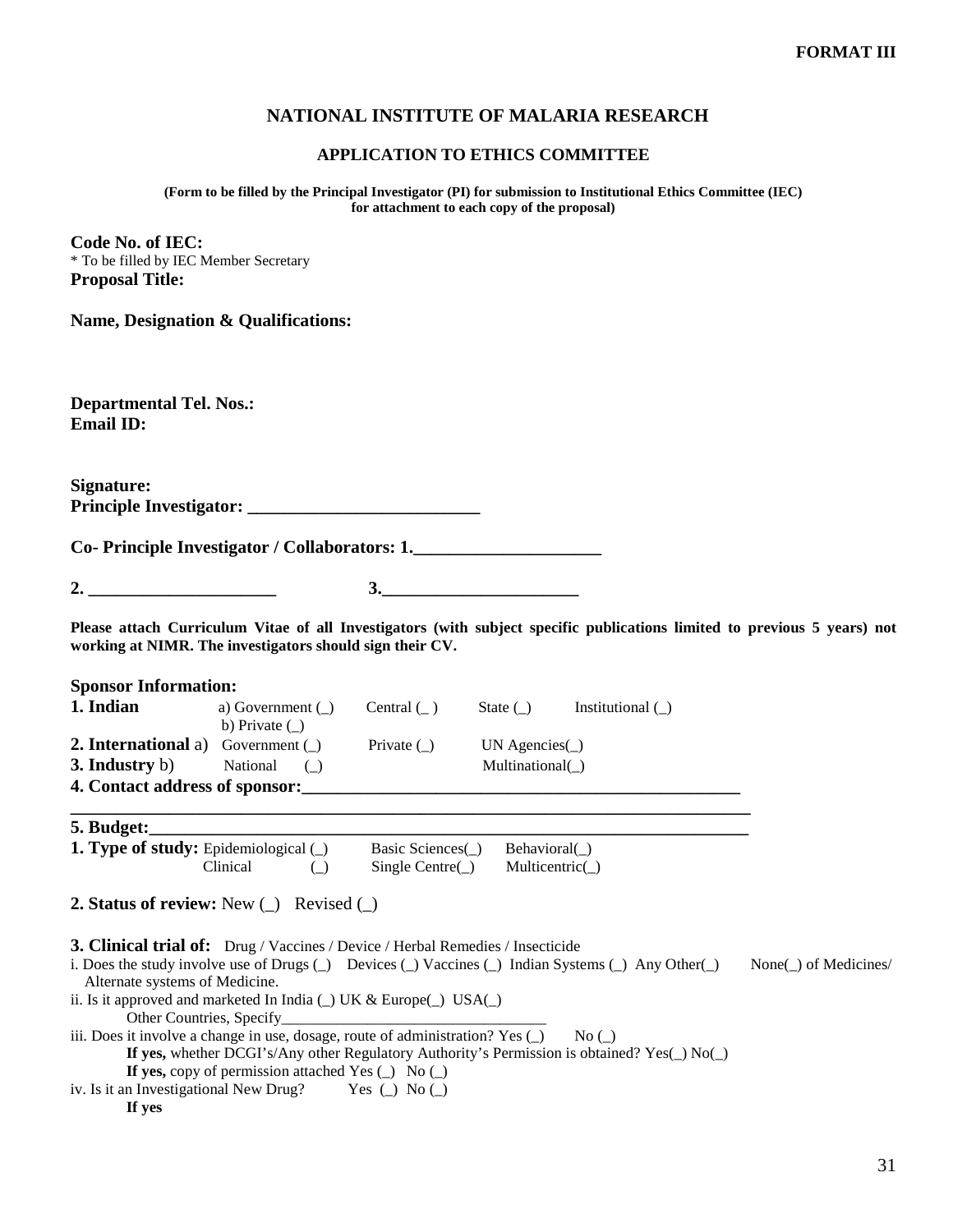| a. Investigator's Brochure enclosed:                             | Yes ( ) | No() |
|------------------------------------------------------------------|---------|------|
| b. Preclinical studies data available (If yes, provide summary): | Yes()   | No() |

- c. Clinical studies data available (If yes, provide summary) : Yes (\_) No (\_)
- 

d. Clinical study is Phase I (\_) Phase II (\_) Phase III(\_) Phase IV(\_) NA (\_) e. DCGI's permission obtained Yes ( ) No () If ves, copy of letter enclosed Yes ( ) No () e. DCGI's permission obtained Yes $(\_)$  No $(\_)$ 

# **4. Brief description of the proposal-aim(s) and objectives, justification for study, methodology describing the potential risks and benefits, outcome measures, statistical analysis and whether it is of national significance with rationale (Attach sheet with maximum 500 words)**

# **5. Subject selection**

| i.   | Number of subjects_                                                                                                                                                                                                                                                                                                                                                                                                                                                                      |
|------|------------------------------------------------------------------------------------------------------------------------------------------------------------------------------------------------------------------------------------------------------------------------------------------------------------------------------------------------------------------------------------------------------------------------------------------------------------------------------------------|
| ii.  | Duration of (a) Study ____________ (b) Subject participation: ___________________                                                                                                                                                                                                                                                                                                                                                                                                        |
| iii. | Will subjects from both sexes be recruited $Yes ( )$<br>No (                                                                                                                                                                                                                                                                                                                                                                                                                             |
| iv.  | Inclusion/exclusion criteria given<br>Yes $\bigcirc$<br>No (                                                                                                                                                                                                                                                                                                                                                                                                                             |
| v.   | Type of subjects: Volunteers $(\_)$<br>Patients $(\_)$                                                                                                                                                                                                                                                                                                                                                                                                                                   |
| VI.  | Vulnerable subjects:<br>Yes $\bigcup$ No $\bigcup$                                                                                                                                                                                                                                                                                                                                                                                                                                       |
| vii. | If yes (Tick the appropriate boxes)<br>Pregnant Women $(\_)$<br>Children $(\_)$<br>Fetus() Illiterate() Handicapped()<br>Elderly $(\_)$<br>$\Box$ Seriously ill $\Box$<br>Terminally ill<br>Mentally (_) Challenged Economically $\&($ $\Diamond$ Any other( $\Box$ )<br>Special group subjects Yes $\cup$ No $\cup$<br>(Tick the appropriate boxes)<br>Captives() Institutionalized<br>$\Box$ Employees $\Box$<br>Students(_) Nurses/Dependent(_) Armed(_) Forces Any Other(_) Staff(_) |
|      | 6. Privacy and confidentiality<br>i. Study Involves Direct Identifiers(_) Indirect Identifiers/Coded (_) Completely Anonymised /Delinked (_)<br>ii. Confidential handling of data by staff $Yes(\_) No(\_)$                                                                                                                                                                                                                                                                              |
|      | 7. Use of biological/hazardous materials                                                                                                                                                                                                                                                                                                                                                                                                                                                 |
|      | i. Use of fetal tissue or abortus. If yes provide details Yes(_) No(_)                                                                                                                                                                                                                                                                                                                                                                                                                   |
|      | ii. Use of organs or body fluids. If yes provide details $Yes(\_) No(\_)$                                                                                                                                                                                                                                                                                                                                                                                                                |
|      | iii. Use of recombinant/gene therapy products<br>$Yes(\_) No(\_)$                                                                                                                                                                                                                                                                                                                                                                                                                        |
|      | If yes, has Department of Biotechnology (DBT) approval for rDNA products been obtained? Yes( $\_$ ) No( $\_$ )                                                                                                                                                                                                                                                                                                                                                                           |
|      | iv. Use of pre-existing/stored/left over samples<br>$Yes(\_) No(\_)$                                                                                                                                                                                                                                                                                                                                                                                                                     |
|      | v. Collection for banking/future research<br>$Yes(\_) No(\_)$                                                                                                                                                                                                                                                                                                                                                                                                                            |
|      | vi. Use of ionizing radiation/radioisotopes<br>$Yes(\_) No(\_)$                                                                                                                                                                                                                                                                                                                                                                                                                          |
|      | If yes, has Bhabha Atomic Research Centre (BARC) approval for                                                                                                                                                                                                                                                                                                                                                                                                                            |
|      | Radioactive Isotopes been obtained?<br>$Yes(\_) No(\_)$                                                                                                                                                                                                                                                                                                                                                                                                                                  |
|      | vii. Use of Infectious/biohazardous specimens<br>$Yes(\_) No(\_)$                                                                                                                                                                                                                                                                                                                                                                                                                        |
|      | viii. Proper disposal of material<br>$Yes(\_) No(\_)$                                                                                                                                                                                                                                                                                                                                                                                                                                    |
|      | ix. Will any sample collected from the patients be sent abroad? Yes(_) No(_)                                                                                                                                                                                                                                                                                                                                                                                                             |
|      | If yes, give details and address of collaborators                                                                                                                                                                                                                                                                                                                                                                                                                                        |
|      | a. Sample will be sent abroad because (Tick appropriate box)<br>Facility not available in India (_) Facility in India inaccessible (_) Facility available but not being accessed (_)<br>If so, reasons                                                                                                                                                                                                                                                                                   |
|      | b. Has necessary clearance been obtained $Yes(\_) No(\_)$                                                                                                                                                                                                                                                                                                                                                                                                                                |
|      | <b>8. Consent</b> * Written( $\Box$ ) Oral ( $\Box$ ) Audio-Visual ( $\Box$ )                                                                                                                                                                                                                                                                                                                                                                                                            |
|      | i. Patient Information Sheet attached: (Tick the included elements) $Yes(\_) No(\_)$                                                                                                                                                                                                                                                                                                                                                                                                     |
|      | Understandable language $(\_)$ Alternatives to participation $(\_)$                                                                                                                                                                                                                                                                                                                                                                                                                      |
|      | Statement that study involves research (_) Confidentiality of records(_)                                                                                                                                                                                                                                                                                                                                                                                                                 |

Sponsor of study(\_) Contact information (\_)

Purpose and procedures(\_) Statement that consent is voluntary (\_)

Risks & discomforts(\_) Right to withdraw(\_)

Benefits(\_) Consent for future use of material biological (\_)

Compensation for participation(\_)

Benefits if any on future commercialization e.g. Genetic basis for drug development (\_)

Compensation for study related injury(\_)

Translation of information sheet in local language (\_)

ii. If healthy volunteers will be included, information sheet for them attached Yes $( )$  No $( )$ 

iii. Consent form in English(\_) Local Languages(\_)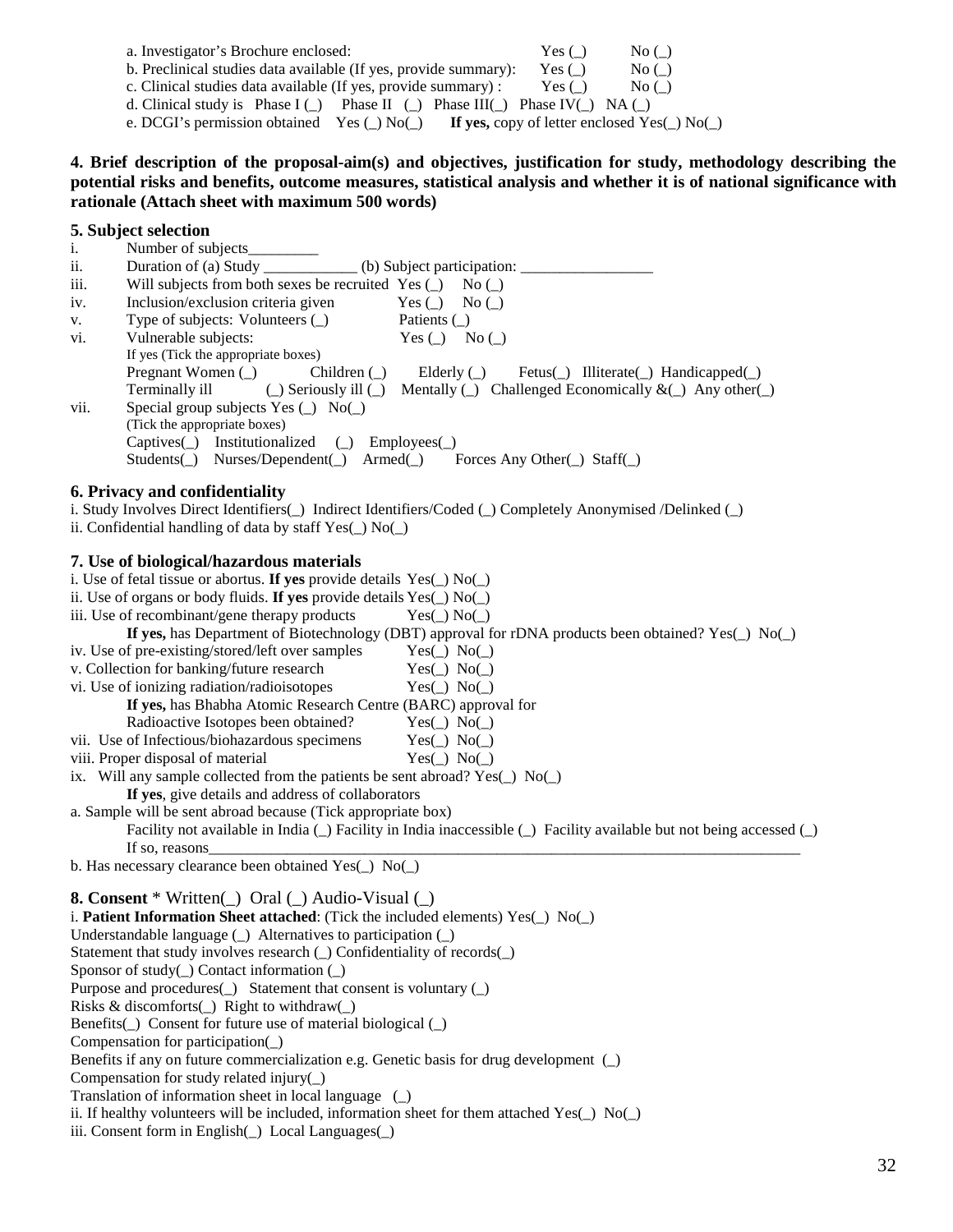| iv. Who will obtain consent? PI-Co-PI (_) Nurse/Counsellor (_) Research Staff (_) Any Other (_)<br>*If written consent is not obtained, give reasons |  |
|------------------------------------------------------------------------------------------------------------------------------------------------------|--|
| 9. Will any advertising be done for recruitment of Subjects? $Yes(\_)$<br>$No(\_)$<br>(Posters, flyers, brochure, websites – if so attach a copy)    |  |
| 10. Risks & benefits                                                                                                                                 |  |
| i. Is the risk reasonable compared to the anticipated benefits to subjects/community/country? Yes $\cup$ No $\cup$                                   |  |
| ii. Is there physical/social/psychological risk/discomfort?<br>$Yes(\_) No(\_)$                                                                      |  |
| If yes, Minimal or no risk $(\_)$<br>More than minimum risk $(\_)$<br>High risk $( )$                                                                |  |
| iii. Is there benefit<br>a) to the subject? $Yes(\_) No(\_)$ Direct (_) Indirect (_)                                                                 |  |
| b) to the society $\text{Yes}(\_) \quad \text{No}(\_)$                                                                                               |  |
| 11. Data monitoring                                                                                                                                  |  |
| i. Is there a data $\&$ safety monitoring committee/Board (DSMB)?<br>Yes () No ()                                                                    |  |
| ii. Is there a plan for reporting of adverse events?<br>Yes() No()                                                                                   |  |
| If yes, reporting will be done to Sponsor $(\_)$ IEC $(\_)$<br>DSMB( )                                                                               |  |
| iii. Is there a plan for interim analysis of data?<br>Yes $\bigcirc$ No $\bigcirc$                                                                   |  |
| 12. Is there compensation for injury? $Yes(\_) No(\_)$                                                                                               |  |
| If yes, by $Sponsor(\_)$<br>Investigator() Insurance Company()<br>Any Other $(\_)$                                                                   |  |
| 13. Do you have conflict of interest? $No(\_)Yes(\_)$ If yes, specify                                                                                |  |

\_\_\_\_\_\_\_\_\_\_\_\_\_\_\_\_\_\_\_\_\_\_\_\_\_\_\_\_\_\_\_\_\_\_\_\_\_\_\_\_\_\_\_\_\_\_\_\_\_\_\_\_\_\_\_\_\_\_\_\_\_\_\_\_\_\_\_\_\_\_\_\_\_\_\_\_\_\_\_\_\_\_\_\_\_\_\_\_\_\_\_\_\_\_\_\_

**(Financial/Non financial)**

# **Check list for attached documents:**

Project proposal**-**11 copies (\_)

Curriculum Vitae of non SGPGI Investigators (\_)

Brief description of proposal/summary (\_)

Copy of the Protocol/Project and questionnaire (if any) (\_)

Investigator's Brochure, if applicable (\_)

Copy of Patient information sheet  $&$  Consent form in local language  $\Box$ 

Copy of Advertisements/Information brochures (\_)

DCGI/DBT/BARC clearance if obtained (\_)

Copy of Insurance Policy (\_)

Copy of Clinical trial agreement (\_)

Copy of IEC proforma (\_)

Copy of PI undertaking, if applicable (\_)

Copy of Case Report Form (\_)

Signature of PI

Date

Signature of HOD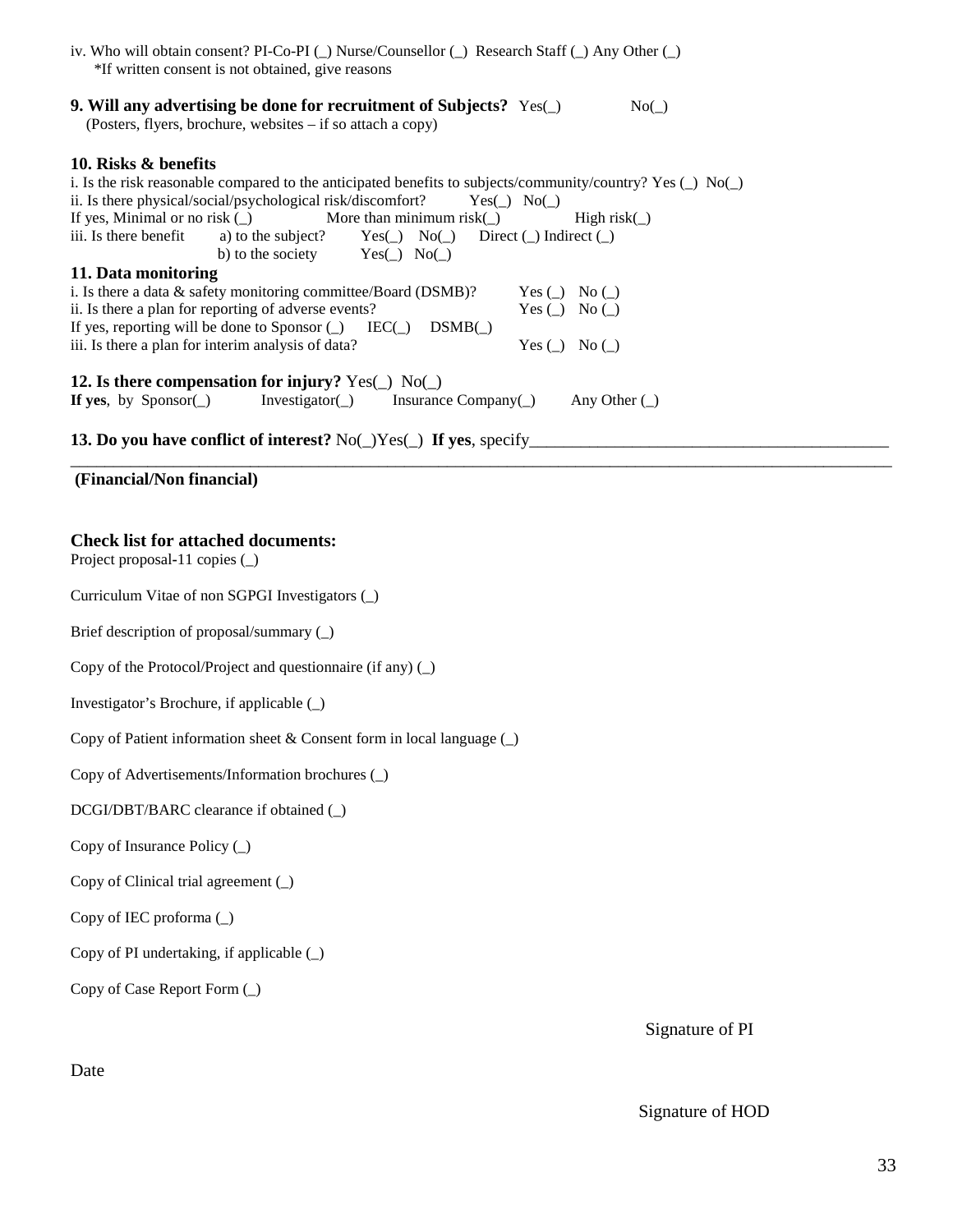# **NATIONAL INSTITUTE OF MALARIA INSTITUTE UNDERTAKING BY THE PRINCIPAL INVESTIGATOR**

- 1. NAME AND CODE NUMBER OF THE PROJECT:
- 2. NAME, DESIGNATION AND DEPARTMENT OF THE PRINCIPAL INVESTIGATOR:
- 3. OTHER MEMBERS OF THE RESEARCH TEAM:
- 4. NAME AND ADDRESS OF ANY OTHER MEDICAL COLLEGE, HOSPITAL OR INSTITUTION WHERE PARTS OF THE STUDY WILL BE DONE:
- 5. NUMBER OF ONGOING PROJECTS/CLINICAL TRIALS IN WHICH YOU ARE PI:
	- a. I confirm that I will initiate the study only after obtaining all regulatory clearances.
	- b. I will not implement any deviation from the approved protocol without prior consent of the sponsor nature and it will be intimated to the IEC at the earliest.
	- c. I confirm that the CO PI and other members of the study team have been informed about their obligations and are qualified to meet them
	- d. I will personally supervise the study and ensure that requirements of obtaining informed consent and other ethical requirements under ICMR and National Regulatory Guidelines are adhered to.
	- e. I will maintain accurate and complete record of all cases in accordance with GCP provisions and make them available for audit/inspection by IEC, Regulatory authorities, Sponsors or their authorized representatives.
	- f. I will inform the IEC and the Sponsors of any unexpected or serious adverse event at the earliest and definitely within seven days of its occurrence.
	- g. I will maintain confidentiality of the identity of all participating subjects and assure security and confidentiality of study data.
	- h. I and my colleagues will comply with statutory obligations, requirements and guidelines applicable to such clinical studies.
	- i. I will inform IEC of the date of starting the study within 2 weeks of initiation of the trial and submit progress reports and final report to Member Secretary, IEC within 4 weeks of the due date.

Signature of Principal Investigator Date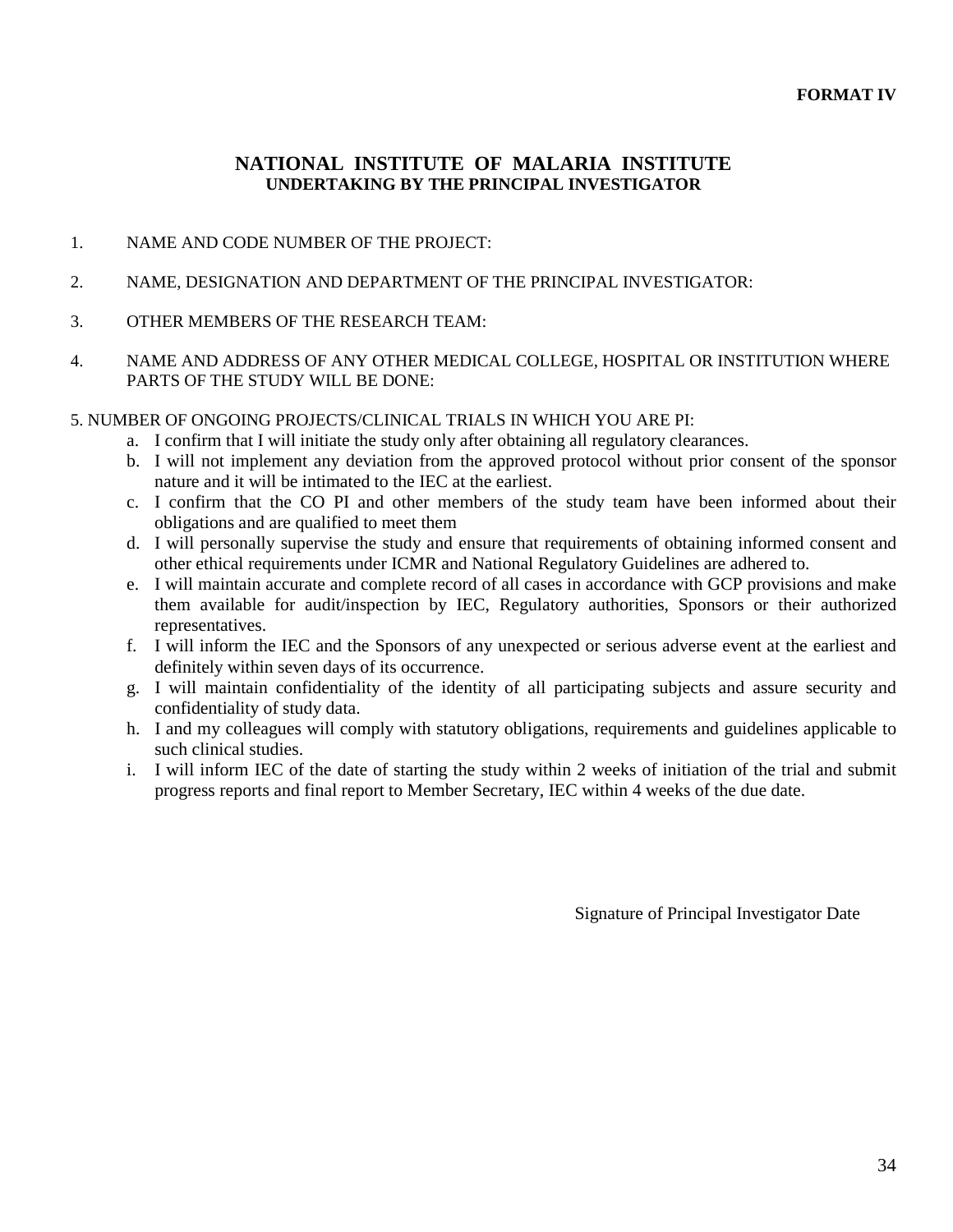### **STATEMENT OF GENERAL PRINCIPLES**

Any research using the human beings as participants shall follow the principles given below –

**I. Principles of essentiality** whereby the research entailing the use of human participants is considered to be absolutely essential after a due consideration of all alternatives in the light of the existing knowledge in the proposed area of research and after the proposed research has been duly vetted and considered by an appropriate and responsible body of persons who are external to the particular research and who, after careful consideration, come to the conclusion that the said research is necessary for the advancement of knowledge and for the benefit of all members of the human species and for the ecological and environmental well being of the planet.

**II. Principles of voluntariness, informed consent and community agreement** whereby research participants are fully apprised of the research and the impact and risk of such research on the research participant and others; and whereby the research participants retain the right to abstain from further participation in the research irrespective of any legal or other obligation that may have been entered into by such human participants or someone on their behalf, subject to only minimal restitutive obligations of any advance consideration received and outstanding. Where any such research entails treating any community or group of persons as a research participant, these principles of voluntariness and informed consent shall apply, *mutatis mutandis*, to the community as a whole and to each individual member who is the participant of the research or experiment. Where the human participant is incapable of giving consent and it is considered essential that research or experimentation be conducted on such a person incompetent to give consent, the principle of voluntariness and informed consent shall continue to apply and such consent and voluntariness shall be obtained and exercised on behalf of such research participants by someone who is empowered and under a duty to act on their behalf. The principles of informed consent and voluntariness are cardinal principles to be observed throughout the research and experiment, including its aftermath and applied use so that research participants are continually kept informed of any and all developments in so far as they affect them and others. However, without in any way undermining the cardinal importance of obtaining informed consent from any human participant involved in any research, the nature and form of the consent and the evidentiary requirements to prove that such consent was taken, shall depend upon the degree and seriousness of the invasiveness into the concerned human participant's person and privacy, health and life generally, and, the overall purpose and the importance of the research. Ethics committee shall decide on the form of consent to be taken or its waiver based on the degree of risk that may be involved.

**III. Principles of non-exploitation** whereby as a general rule, research participants are remunerated for their involvement in the research or experiment; and irrespective of the social and economic condition or status, or literacy or educational levels attained by the research participants kept fully apprised of all the dangers arising in and out of the research so that they can appreciate all the physical and psychological risks as well as moral implications of the research whether to themselves or others, including those yet to be born. Such human participants should be selected so that the burdens and benefits of the research are distributed without arbitrariness, discrimination or caprice. Each research shall include an in-built mechanism for compensation for the human participants either through insurance cover or any other appropriate means to cover all foreseeable and unforeseeable risks by providing for remedial action and comprehensive aftercare, including treatment during and after the research or experiment, in respect of any effect that the conduct of research or experimentation may have on the human participant and to ensure that immediate recompense and rehabilitative measures are taken in respect of all affected, if and when necessary.

**IV. Principles of privacy and confidentiality** whereby the identity and records of the human participants of the research or experiment are as far as possible kept confidential; and that no details about identity of said human participants, which would result in the disclosure of their identity, are disclosed without valid scientific and legal reasons which may be essential for the purposes of therapeutics or other interventions, without the specific consent in writing of the human participant concerned, or someone authorised on their behalf; and after ensuring that the said human participant does not suffer from any form of hardship, discrimination or stigmatisation as a consequence of having participated in the research or experiment.

rinciples in Biomedical Research Involving Human Participants

**V. Principles of precaution and risk minimisation** whereby due care and caution is taken at all stages of the research and experiment (from its inception as a research idea, its subsequent research design, the conduct of the research or experiment and its applicative use) to ensure that the research participant and those affected by it including community are put to the minimum risk, suffer from no known irreversible adverse effects, and generally, benefit from and by the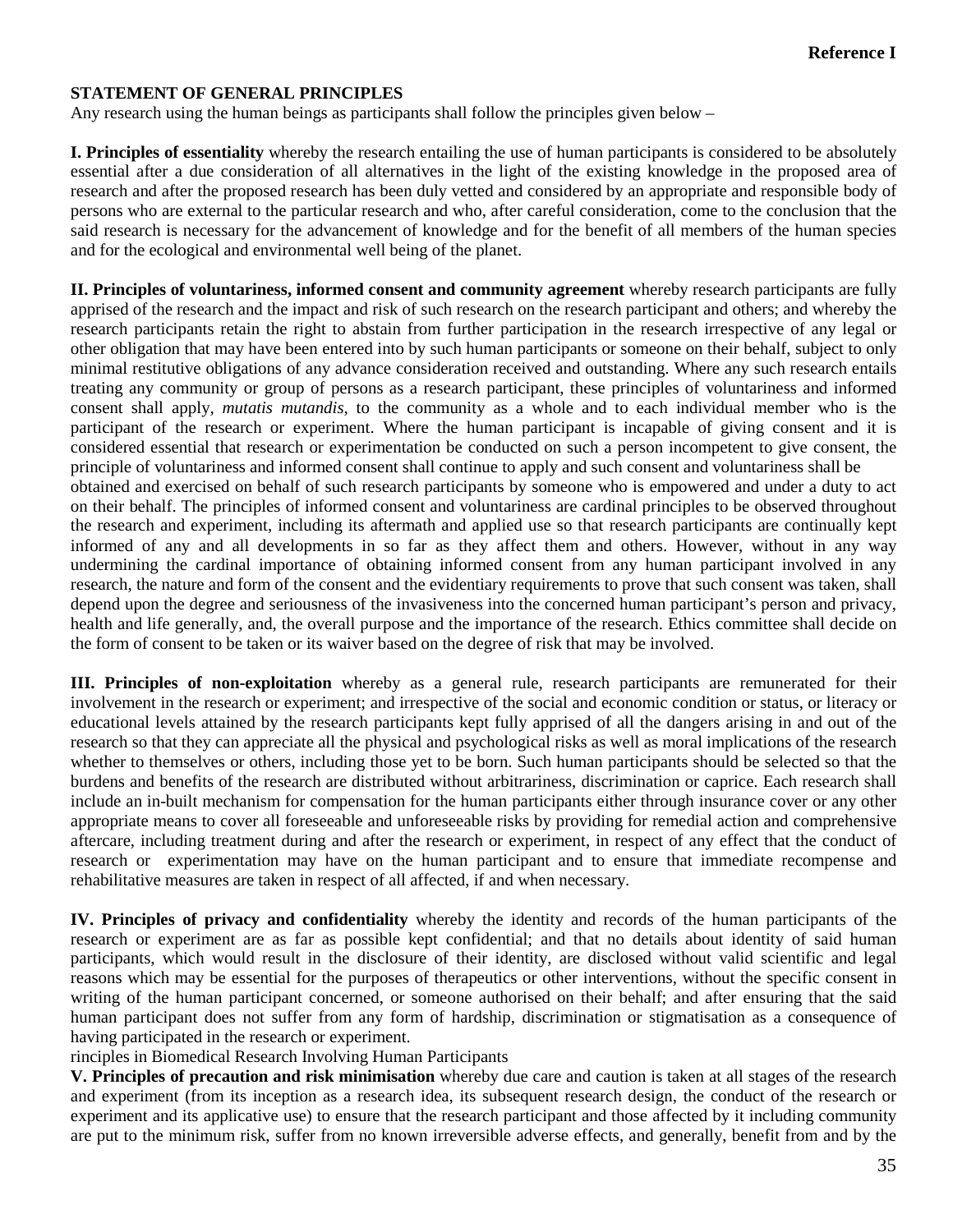research or experiment; and that requisite steps are taken to ensure that both professional and ethical reviews of the research are undertaken at appropriate stages so that further and specific guidelines are laid down, and necessary directions given, in respect of the conduct of the research / experiment.

**VI. Principles of professional competence** whereby the research is conducted at all times by competent and qualified persons who act with total integrity and impartiality and who have been made aware of, and are mindful of, preferably through training, the ethical considerations to be borne in mind in respect of such research or experiment.

**VII. Principles of accountability and transparency** whereby the research or experiment will be conducted in a fair, honest, impartial and transparent manner after full disclosure is made by those associated with the research or experiment of each aspect of their interest in the research, and any conflict of interest that may exist; and whereby, subject to the principles of privacy and confidentiality and the rights of the researcher, full and complete records of the research inclusive of data and notes are retained for such reasonable period as may be prescribed or considered necessary for the purposes of post-research monitoring, evaluation of the research, conducting further research (whether by the initial researcher or otherwise) and in order to make such records available for scrutiny by the appropriate legal and administrative authority, if necessary.

**VIII. Principles of the maximisation of the public interest and of distributive justice** whereby the research or experiment and its subsequent applicative use are conducted and used to benefit all human kind and not just those who are socially better off but also the least advantaged; and in particular, the research participants themselves and or the community from which they are drawn.

**IX. Principles of institutional arrangements** whereby there shall be a duty on all persons connected with the research to ensure that all the procedures required to be complied with and all institutional arrangements required to be made in respect of the research and its subsequent use or application are duly made in a bonafide and transparent manner; and to take all appropriate steps to ensure that research reports, materials and data connected with the research are duly preserved and archived**.**

**X. Principles of public domain** whereby the research and any further research, experimentation or evaluation in response to, and emanating from such research is brought into the public domain so that its results are generally made known through scientific and other publications subject to such rights as are available to the researcher and those associated with the research under the law in force at that time.

Statement of General Principles in Biomedical Research Involving Human Participants

**XI. Principles of totality of responsibility** whereby the professional and moral responsibility, for the due observance of all the principles, guidelines or prescriptions laid down generally or in respect of the research or experiment in question, devolves on all those directly or indirectly connected with the research or experiment including the researchers, those responsible for funding or contributing to the funding of the research, the institution or institutions where the research is conducted and the various persons, groups or undertakings who sponsor, use or derive benefit from the research, market the product (if any) or prescribe its use so that, inter alia, the effect of the research or experiment is duly monitored and constantly subject to review and remedial action at all stages of the research and experiment and its future use.

**XII. Principles of compliance** whereby, there is a general and positive duty on all persons, conducting, associated or connected with any research entailing the use of a human participant to ensure that both the letter and the spirit of these guidelines, as well as any other norms, directions and guidelines which have been specifically laid down or prescribed and which are applicable for that area of research or experimentation, are scrupulously observed and duly complied with.

These 12 principles laid down under Statement on General Principles are common to all areas of biomedical research. The specific issues are mentioned under relevant topics.

Applying the Ethical Principles

*Respect for Persons*. Required by the moral principle of respect for persons, **informed consent** contains three elements: information, comprehension, and voluntariness. First, subjects must be given sufficient information on which to decide whether or not to participate, including the research procedure(s), their purposes, risks and anticipated benefits,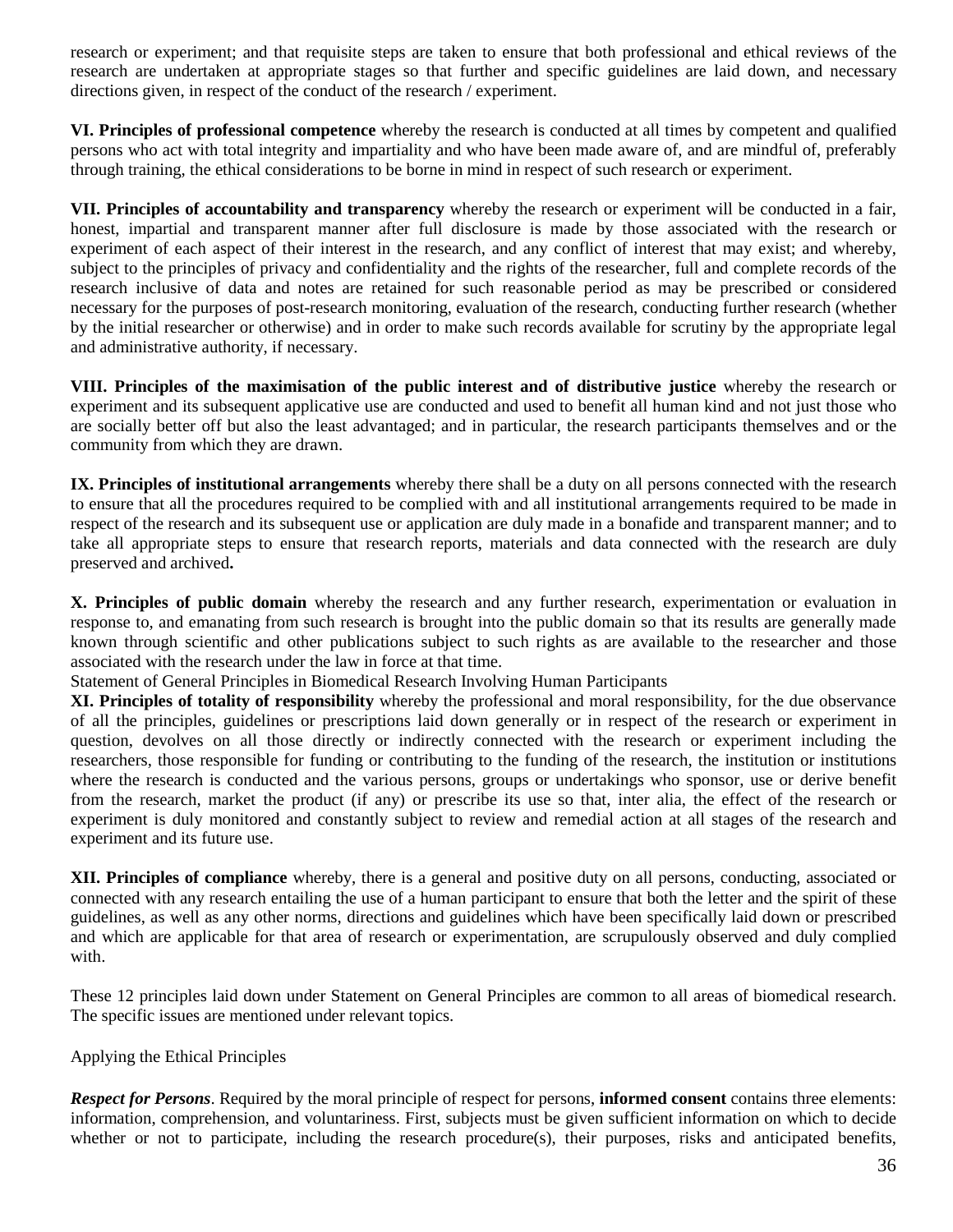alternative procedures (where therapy is involved), and a statement offering the subject the opportunity to ask questions and to withdraw at any time from the research. Responding to the question of what constitutes adequate information, the Report suggests that a "reasonable volunteer" standard be used: "the extent and nature of information should be such that persons, knowing that the procedure is neither necessary for their care nor perhaps fully understood, can decide whether they wish to participate in the furthering of knowledge. Even when some direct benefit to them is anticipated, the subjects should understand clearly the range of risk and the voluntary nature of participation." Incomplete disclosure is justified only if it is clear that: (1) the goals of the research cannot be accomplished if full disclosure is made; (2) the undisclosed risks are minimal; and (3) when appropriate, subjects will be debriefed and provided the research results.

Second, subjects must be able to comprehend the information that is given to them. The presentation of information must be adapted to the subject's capacity to understand it; testing to ensure that subjects have understood may be warranted. Where persons with limited ability to comprehend are involved, they should be given the opportunity to choose whether or not to participate to the extent they are able to do so, and their objections should not be overridden, unless the research entails providing them a therapy unavailable outside of the context of research. Each such class of persons should be considered on its own terms (*e.g*., minors, persons with impaired mental capacities, the terminally ill, and the comatose). Respect for persons requires that the permission of third persons also be given in order to further protect them from harm.

Finally, consent to participate must be voluntarily given. The conditions under which an agreement to participate is made must be free from coercion and undue influence. ECs should be especially sensitive to these factors when particularly vulnerable subjects are involved.

*Beneficence*. Closely related to the principle of beneficence, **risk/benefit assessments** "are concerned with the probabilities and magnitudes of possible harms and anticipated benefits." The Report breaks consideration of these issues down into defining the nature and scope of the risks and benefits, and systematically assessing the risks and benefits. All possible harms, not just physical or psychological pain or injury, should be considered. The principle of beneficence requires both protecting individual subjects against risk of harm and consideration of not only the benefits for the individual, but also the societal benefits that might be gained from the research.

In determining whether the balance of risks and benefits results in a favorable ratio, the decision should be based on thorough assessment of information with respect to all aspects of the research and systematic consideration of alternatives. The Report recommends close communication between the EC and the investigator and EC insistence upon precise answers to direct questions. The EC should: (1) determine the "validity of the presuppositions of the research;" (2) distinguish the "nature, probability and magnitude of risk with as much clarity as possible;" and (3) "determine whether the investigator's estimates of the probability of harm or benefits are reasonable, as judged by known facts or other available studies."

Five basic principles or rules apply when making the risk/benefit assessment: (1) "brutal or inhumane treatment of human subjects is never morally justified;" (2) risks should be minimized, including the avoidance of using human subjects if at all possible; (3) ECs must be scrupulous in insisting upon sufficient justification for research involving "significant risk of serious impairment" (*e.g*., direct benefit to the subject or "manifest voluntariness of the participation" (4) the appropriateness of involving vulnerable populations must be demonstrated; and (5) the proposed informed consent process must thoroughly and completely disclose relevant risks and benefits.

*Justice*. The principle of justice mandates that the **selection of research subjects** must be the result of fair selection procedures and must also result in fair selection outcomes. The "justness" of subject selection relates both to the subject as an individual and to the subject as a member of social, racial, sexual, or ethnic groups.

With respect to their status as individuals, subjects should not be selected either because the researcher favors them or because they are held in disdain (*e.g*., involving "undesirable" persons in risky research). Further, "social justice" indicates an "order of preference in the selection of classes of subjects (*e.g*., adults before children) and that some classes of potential subjects (*e.g*., the institutionalized mentally infirm or prisoners) may be involved as research subjects, if at all, only on certain conditions."